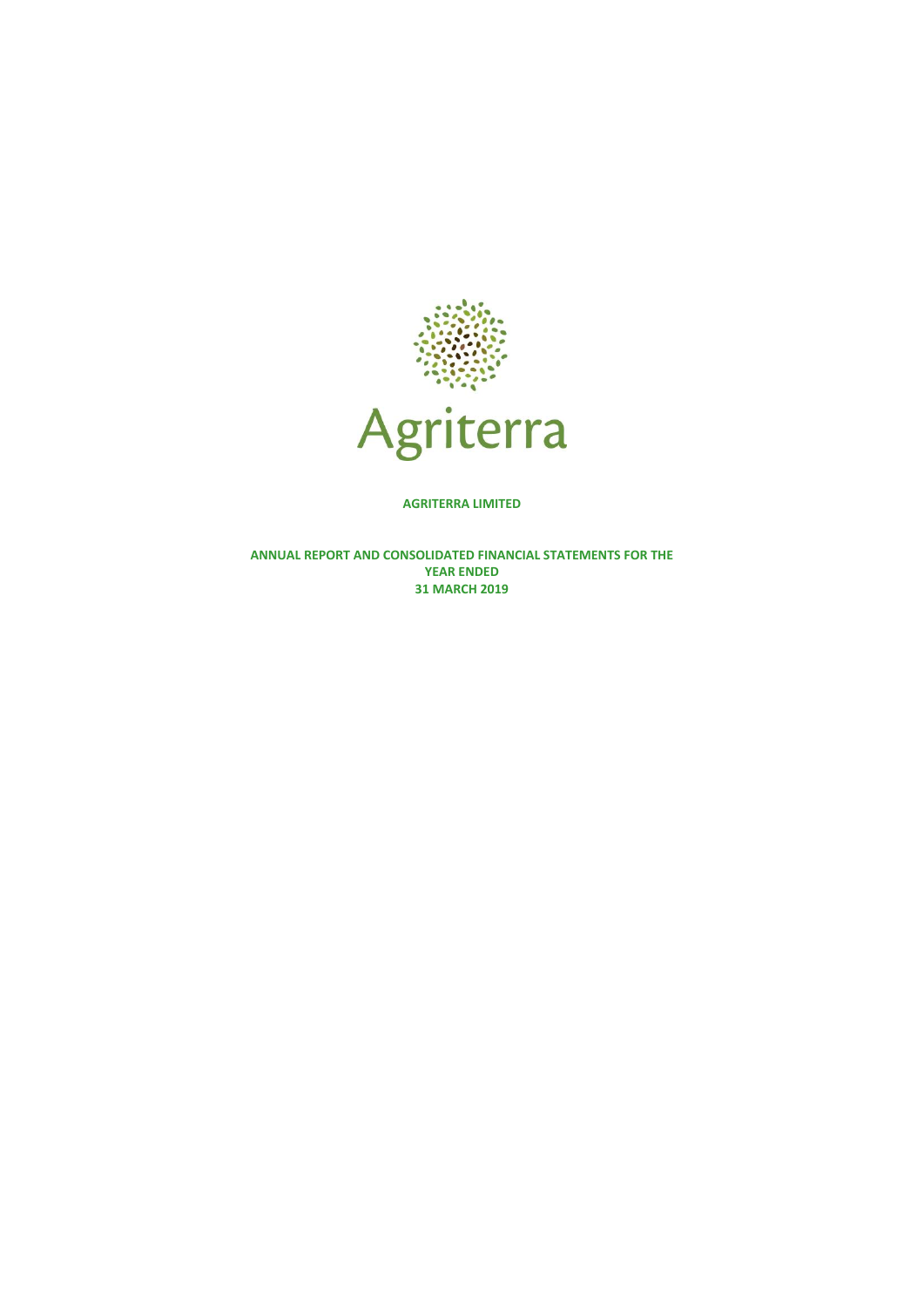# **Table of Contents**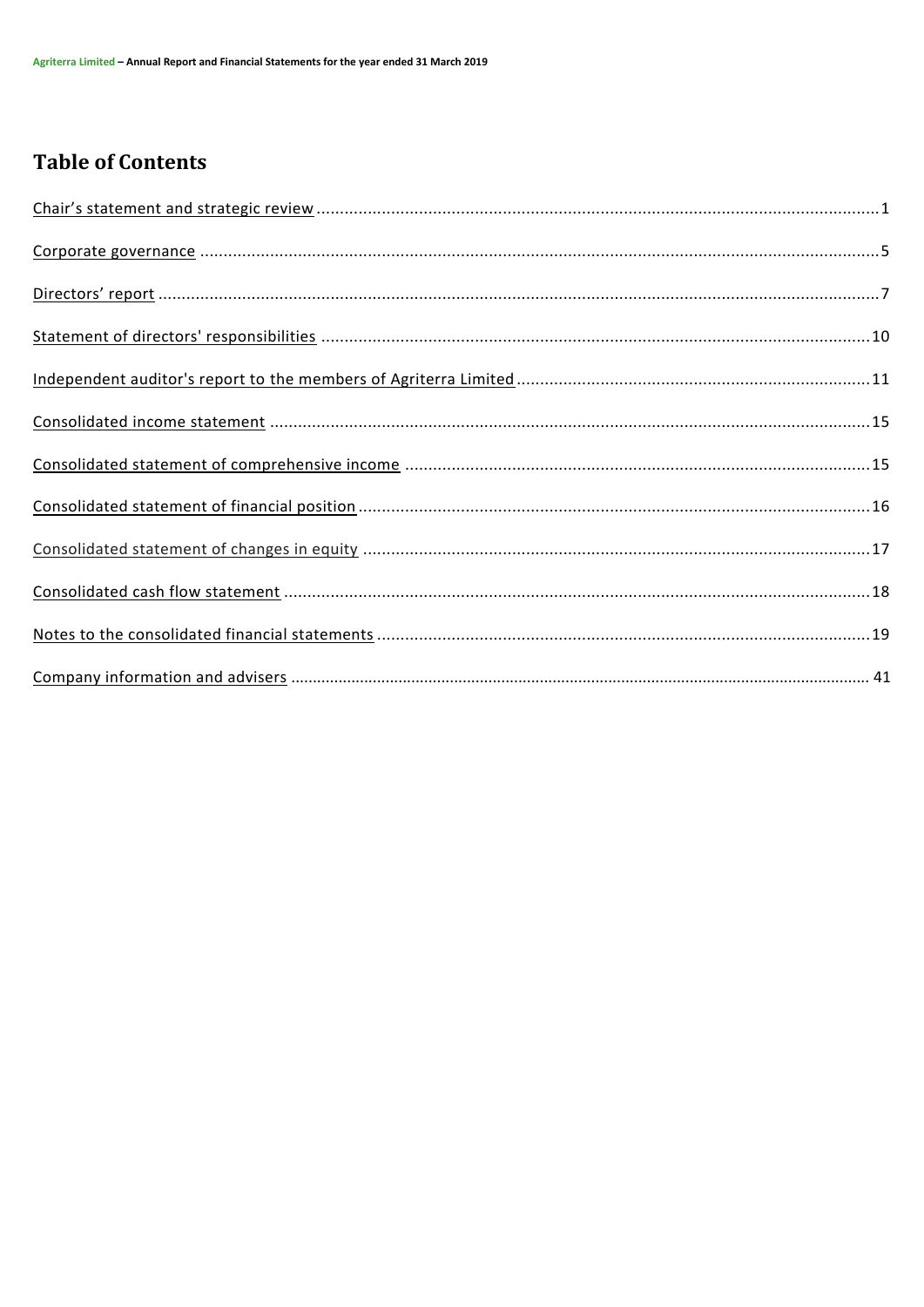# **CHAIR'S STATEMENT AND STRATEGIC REVIEW**

I am pleased to present the annual report of the Group for the year ending 31 March 2019 ('FY -19'). As shareholders are aware, the Company's shares have been suspended from trading on AIM since 1 October 2019, pending further investigation into a theft uncovered by management in June 2019. Further details are included below and in note 27 to the financial statements.

During the year, the Group has focussed its efforts on its core revenue generating businesses, the Grain and Beef divisions based in Mozambique. The London office was closed in the final quarter of the previous year ('FY -18') and the executive operational management are now entirely based in Chimoio, Mozambique. This is intended to provide a solid platform for future growth and profitability.

During the year the Company elected to observe the principles of the QCA Corporate Governance Code (the "Code") to the extent that they consider them to be applicable and appropriate for a Group of Agriterra's size and stage of development, through the maintenance of efficient and effective management frameworks accompanied by good communication. Further details are available at [http://www.agriterra](http://www.agriterra-ltd.com/corporategovernance.aspx)[ltd.com/corporategovernance.aspx.](http://www.agriterra-ltd.com/corporategovernance.aspx)

# **Strategy and Business Model**

The Company's strategy is to operate efficient, profitable businesses in Mozambique so as to create value for its shareholders and other stakeholders by supplying beef and milled maize products to the local market.

The Company currently has two operational agricultural divisions:

- Beef, which sources cattle from local farmers and then processes them through its own feedlot, abattoir operations and retail units through Mozbife Limitada ('Mozbife')
- Grain, which operates maize purchasing and processing businesses through Desenvolvimento e Comercialização Agrìcola Limitada ('DECA') and Compagri Limitada ('Compagri').

These two divisions have built strong brands in Mozambique. The Board intends to use these foundations to further grow and diversify its product range in order to gain further market share of the agricultural sector in Mozambique and explore export and investment opportunities in surrounding countries.

Once the operations in Mozambique are profitable, the Company's longer term strategy is to become a leading agri-operator and food provider in Sub-Saharan Africa.

The Company is aware of its environmental, social and governmental responsibilities and the need to maintain effective working relationships across a range of stakeholder groups. The major shareholder is represented on the Board ensuring their views are incorporated into AGTA's decision-making process. The Company also engages on a regular basis with the minority shareholders. In addition to the Group's staff and shareholders, the local community in Mozambique is a primary stakeholder. In purchasing maize and cattle directly from the local community, the Group plays an important role in local economic development, supporting small scale farmers and the developing commercial sector. Further details of some of the social and community initiatives undertaken during the year are set out in the directors' report.

# **Operations review**

#### **Grain division**

Following a good harvest, the first half of the year saw subdued demand and pricing for the division's maize flour, reflecting the relative abundance of maize in the informal sector. However steps taken during the period to improve the yield and quality of maize meal were well received in the market and, together with a traditional seasonal increase in volumes in the second half of the year, meal sales volumes for the year rose 2% to 16,791 tonnes (FY-18: 16,472 tonnes). Sales of all maize products including animal feed to Mozbife fell to 5, 271 tonnes (FY-18: 6,663 tonnes). Nonetheless a favourable pricing environment generated increased revenue in Metical terms to MZN 391.5m (FY-18: MZN 323.1m) and in US\$ terms to US\$ 6.5m (FY-18: US\$ 5.2m).

During the period, a series of rationalisation measures were also taken to realign the division's cost base with the lower levels of demand. The benefits of these started to come through in the second half of the period. The division is reporting an EBITDA loss of US\$ 485,000 (FY-18: loss of US\$ 597,000). EBITDA has been reconciled and defined in note 5.

Historically the cycle of maize purchases following the harvest leads to a significant working capital requirement for the Gr ain division in the first half of the year which unwinds in the second half. The division finances this requirement using local borrowing facilities. The interest charge for the year remains high at US\$ 916,000 (FY-18: US\$ 951,000). The division is reporting a loss after tax of US\$ 1.8m (FY-18: US\$ 1.7m). As the local maize market develops, the division has successfully adjusted its purchasing strategy to smooth out the peaks in demand for working capital. This is reflected in lower inventory levels in comparison to previous years. The steps taken to improve quality has allowed the division to expand its product range. New distribution channels are being developed with a view to increasing the brand's national exposure and to enter the informal market during FY-20. These measures are expected to improve margins and smooth the demand cycle.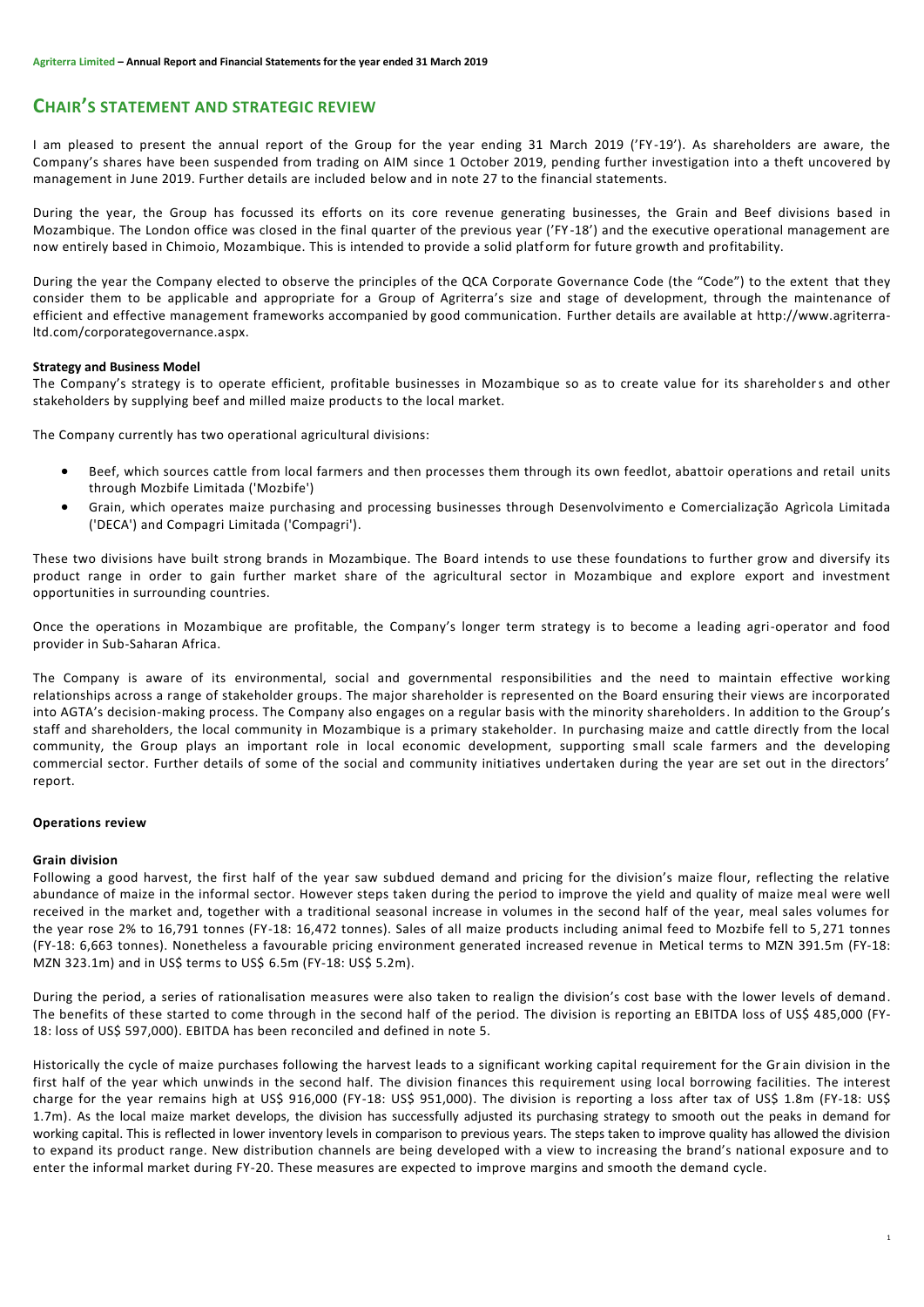### **Beef division**

The outbreak of foot and mouth in Mozambique in February 2018 severely curtailed the movement in cattle and limited the division's a bility to increase the pipeline of cattle in the feedlot, and throughput to the abattoir. Although restrictions have been removed in some areas, access to the main buying areas remains limited. New sources of commercial cattle have been identified. These cattle go straight to slaughter and help meet short term changes in demand. Strict bio-security measures are in force at the feedlot and the Dombe ranch and the operation has remained disease free as at the year end and to date.

Following the recent announcement of the award of a grant from Fundo Catalitico Para Inovacao E Demonstracao ("FCID") of US\$ 823,000, the division will be rolling out nine "centres of cattle sales" in the Mozambique Province of Manica. This will help improve the availability and quality of local cattle in future years. The first of these is expected to be operational in the near future.

The division is reporting meat sales for the year of 1,260 tonnes (FY-18: 1,453 tonnes). A change in pricing policy enabled revenues to increase 7% in Metical terms to MTN 307m (FY-18: MTN 288m) and in US dollar terms to US\$ 5.0m (FY-18: US\$ 4.7m).

The measures taken to improve efficiencies of forage cropping and the introduction of pelletised animal feed sourced from the Grain division, has led to significantly improved performance in the feedlot. Together with the full benefit from the rationalisation of the division's ranching operations in the previous year, the division reported a significant reduction in its EBITDA loss to US\$ 485,000 (FY-18: US\$ 1,252,000). EBITDA has been reconciled and defined in note 5. After a fall in the interest charge to US\$ 100,000 (FY-18: US\$ 140,000), the division is reporting a loss after tax of US\$ 0.6m (FY-18: US\$ 1.7m).

# **Key Performance Indicators**

The Board monitors the Group's performance in delivery of strategy by measuring progress against Key Performance Indicators (KPIs). These KPIs comprise a number of operational, financial and non-financial metrics.

|                                                             | 2019        | 2018          |
|-------------------------------------------------------------|-------------|---------------|
| Grain division                                              |             |               |
| - Average milling yield                                     | 76.2%       | 72.6%         |
| - Meal sold (tonnes)                                        | 16,791      | 16,472        |
| - EBITDA (note 5)                                           | (485,000)   | (597,000)     |
| - Net debt                                                  | (3,670,000) | (3,625,000)   |
| - Available headroom under banking facilities               | 537,000     | 1,709,000     |
|                                                             |             |               |
| Beef division                                               |             |               |
| - Slaughter herd size – number of head                      | 2,468       | 3,956         |
| - Average daily weight gain in feedlot (% of body mass)     | 0.32        | 0.25          |
| - Meat sold (tonnes)                                        | 1,260       | 1,453         |
| - EBITDA (note 5)                                           | (485,000)   | (1, 252, 000) |
| - Net debt                                                  | 663,000     | 180,000       |
| - Available headroom under banking facilities               | 195,000     | 309,000       |
|                                                             |             |               |
| Group                                                       |             |               |
| - EPS                                                       | (14.6)      | (31.1)        |
| - Liquidity - cash plus available headroom under facilities | 2,702,000   | 4,769,000     |

These indicators have been budgeted for the first time for FY-20 and are used to monitor progress on a monthly basis. Further strategic KPIs will be introduced once the immediate key goal of moving the existing businesses into profitability has been achieved.

# **Fraud Investigation**

Following the report to the Auditors of the incidence of theft which occurred on 17 June 2019, the Auditors requested a detailed investigation of the circumstances. An initial management review brought to light a further incident concerning a fictitious purchase of grain in January 2019. Consequently, the Audit Committee commissioned an external team of internal auditors to conduct a detailed review of the procurement cycle. This review brought to light a further incidence in December 2018, together with a potential theft of petty cash which could not be accounted for. The gross loss to the Group of all incidences was US\$ 21,000 with a net loss of US\$ 9,000. The Auditors questioned the independence of the internal audit team and therefore could not conclude that the frauds did not have a material impact on the financial statements without the need for a forensic audit. The Company commissioned PKF Littlejohn LLP to perform the forensic audit, the scope of which was agreed with the Auditors. The forensic audit concluded that there was no evidence that further incidences of fraud had occurred and that there was no material impact on the financial statements of those incidences which had come to light. The additional costs incurred by the Auditors in respect of the frauds were approximately US\$55,000 and by the forensic auditor approximately US\$ 155,000.

# **Financial Review**

Towards the end of FY-18, the corporate office in London was closed and all senior operational management are now based in Chimoio. Central costs have therefore fallen significantly to US\$ 0.5m (FY-18: US\$ 1.6m). Together with the reduced loss at the Beef division, the Group is reporting a reduction of 39% in the loss after taxation of US\$ 3.1m (FY-18 US\$ 5.1m).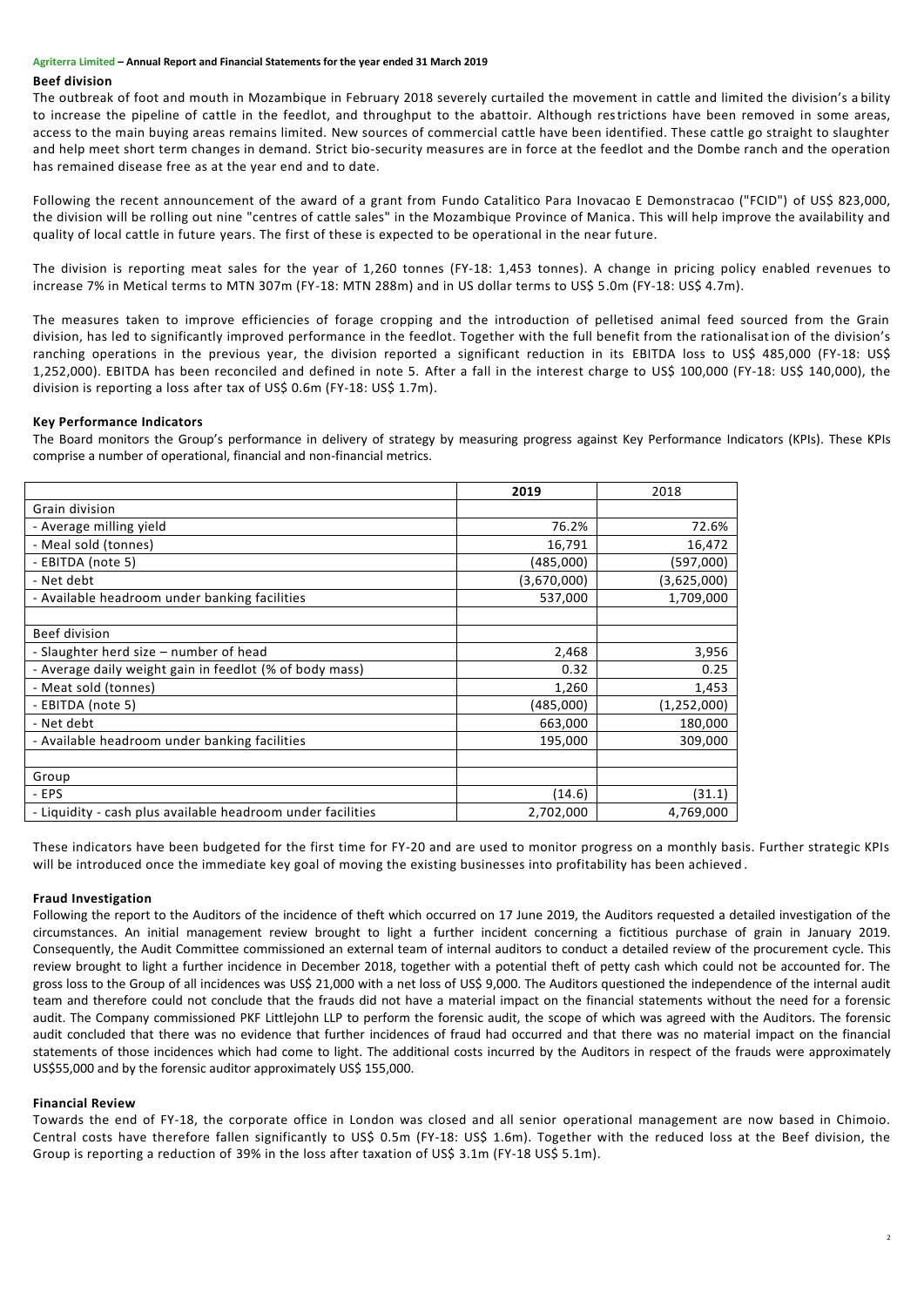Net Debt at 31 March 2019 was US\$ 2.4m (FY-18: US\$ 0.7m). Details of the Group's banking facilities are set out in note 19 to the financial statements. Since the year-end, additional facilities have been agreed, to enable the Grain division to invest in the working capital required to secure sufficient grain to meet its operational targets.

# **Risk management**

The Company is subject to various risks and the future outlook for the Group, and growth in shareholder value should be viewe d with an understanding of these risks. According to the risk, the Board may decide to tolerate it, seek to mitigate it through controls and operating procedures, or transfer it to third parties. The following table shows the principal risks facing the Group and the actions taken to mitigate these:

| Key risk factor                 | Detail                                                                                                                                                                                                                                                                                                                                                                                      | How it is managed                                                                                                                                                                                                                                                                                                                                                                                                                                                                                                  | Change in the period                                                                                                                                                                                                          |
|---------------------------------|---------------------------------------------------------------------------------------------------------------------------------------------------------------------------------------------------------------------------------------------------------------------------------------------------------------------------------------------------------------------------------------------|--------------------------------------------------------------------------------------------------------------------------------------------------------------------------------------------------------------------------------------------------------------------------------------------------------------------------------------------------------------------------------------------------------------------------------------------------------------------------------------------------------------------|-------------------------------------------------------------------------------------------------------------------------------------------------------------------------------------------------------------------------------|
| Foreign Exchange                | The<br>Group's<br>operations<br>are<br>impacted<br>fluctuations<br>by<br>in<br>exchange rates and the volatility of<br>the Metical                                                                                                                                                                                                                                                          | The Group's borrowing facilities are<br>denominated in Metical                                                                                                                                                                                                                                                                                                                                                                                                                                                     | No change. The Metical has been<br>relatively stable over the last couple<br>of years as inflation falls and interest<br>rates come down                                                                                      |
| Political instability           | Changes to government policy and<br>applicable laws could adversely<br>affect operations or the financial<br>condition of the Group                                                                                                                                                                                                                                                         | Contingency plans to protect assets and<br>staff should political or<br>military<br>tensions escalate                                                                                                                                                                                                                                                                                                                                                                                                              | Increase with Presidential elections<br>in October 2019                                                                                                                                                                       |
| Land ownership in<br>Mozambique | Property rights and land are<br>exclusive to the state. The state<br>grants rights to use and develop<br>land "DUATs". The operations are<br>dependent upon maintaining the<br>relevant DUATs                                                                                                                                                                                               | Observance of any conditions attaching<br>to a DUAT                                                                                                                                                                                                                                                                                                                                                                                                                                                                | No change                                                                                                                                                                                                                     |
| Maize<br>growing<br>season      | Adverse<br>weather<br>conditions,<br>national or regional could impact<br>on the availability and pricing of<br>grain                                                                                                                                                                                                                                                                       | Diversify sources of supply and supply<br>agreements                                                                                                                                                                                                                                                                                                                                                                                                                                                               | change.<br>Operations<br>No<br>were<br>disrupted for a few days until regular<br>power was restored following<br>Cyclone Idai in March 2019. Only<br>superficial damage to facilities<br>occurred and all personnel were safe |
| Cattle and cattle<br>feed       | Cattle are subject to diseases and<br>infections. The availability and price<br>of feed impacts profitability                                                                                                                                                                                                                                                                               | Stringent Bio-security measures are in<br>place at the Farms and Feedlot. The<br>division is now self-sufficient in<br>roughage crops and acquires a majority<br>of its feed from the Grain division                                                                                                                                                                                                                                                                                                               | Reduced - Improved farming and<br>silage storage facilities. Some Foot<br>and Mouth restrictions have been<br>lifted                                                                                                          |
| Access to working<br>capital    | The Group is reliant on local<br>banking facilities in Mozambique                                                                                                                                                                                                                                                                                                                           | During the year, the Group swapped a<br>MTN 240m overdraft facility into a 5<br>year amortizing term loan                                                                                                                                                                                                                                                                                                                                                                                                          | Reduced - the term loan reduces the<br>exposure to reliance on the renewal<br>of short-term facilities                                                                                                                        |
| Compliance                      | There is a risk of a breach of the<br>Group's business or ethical conduct<br>standards and breach of anti-<br>corruptions laws, resulting<br>in<br>investigations, fines and loss of<br>reputation                                                                                                                                                                                          | The Board reinforces an<br>ethical<br>corporate culture. Anti-bribery policies<br>are in place, with regular training<br>throughout the organisation                                                                                                                                                                                                                                                                                                                                                               | No change                                                                                                                                                                                                                     |
| COVID-19                        | COVID-19 has had a significant<br>negative<br>impact globally,<br>both<br>economically and socially. There is a<br>risk that there will be a significant<br>outbreak of the COVID-19 virus in<br>Mozambique which could potentially<br>impact the population through<br>contraction<br>of<br>COVID-19<br>and<br>Government enforced measures, and<br>in turn impact the Group's operations. | Plans are being put in place to protect our<br>staff and production capabilities. The<br>Group remains alert to the fast changing<br>environment and is prepared to put in<br>place mitigating actions as events develop.<br>Our products, meal and beef, are key<br>staples in the domestic Mozambican<br>market and demand is not expected to be<br>significantly affected should the pandemic<br>take hold. The impact on future liquidity<br>has been discussed further in the Going<br>Concern section below. | The outbreak of COVID-19 occurred<br>post period end. The outbreak has not<br>yet spread significantly to Mozambique<br>with only limited cases reported to<br>date.                                                          |

The Board is also responsible for establishing and monitoring the Group's systems of internal controls. Although no system of internal control can provide absolute assurance against material misstatement or loss, the Group's systems are designed to provide the directors with reasonable assurance that problems are identified on a timely basis and dealt with appropriately. The Board reviews the effectiveness of the systems of internal control and considers the major business risks and the control environment on a reg ular basis. In light of this control environment the Board considers that there is no current requirement for a permanent separate internal audit function.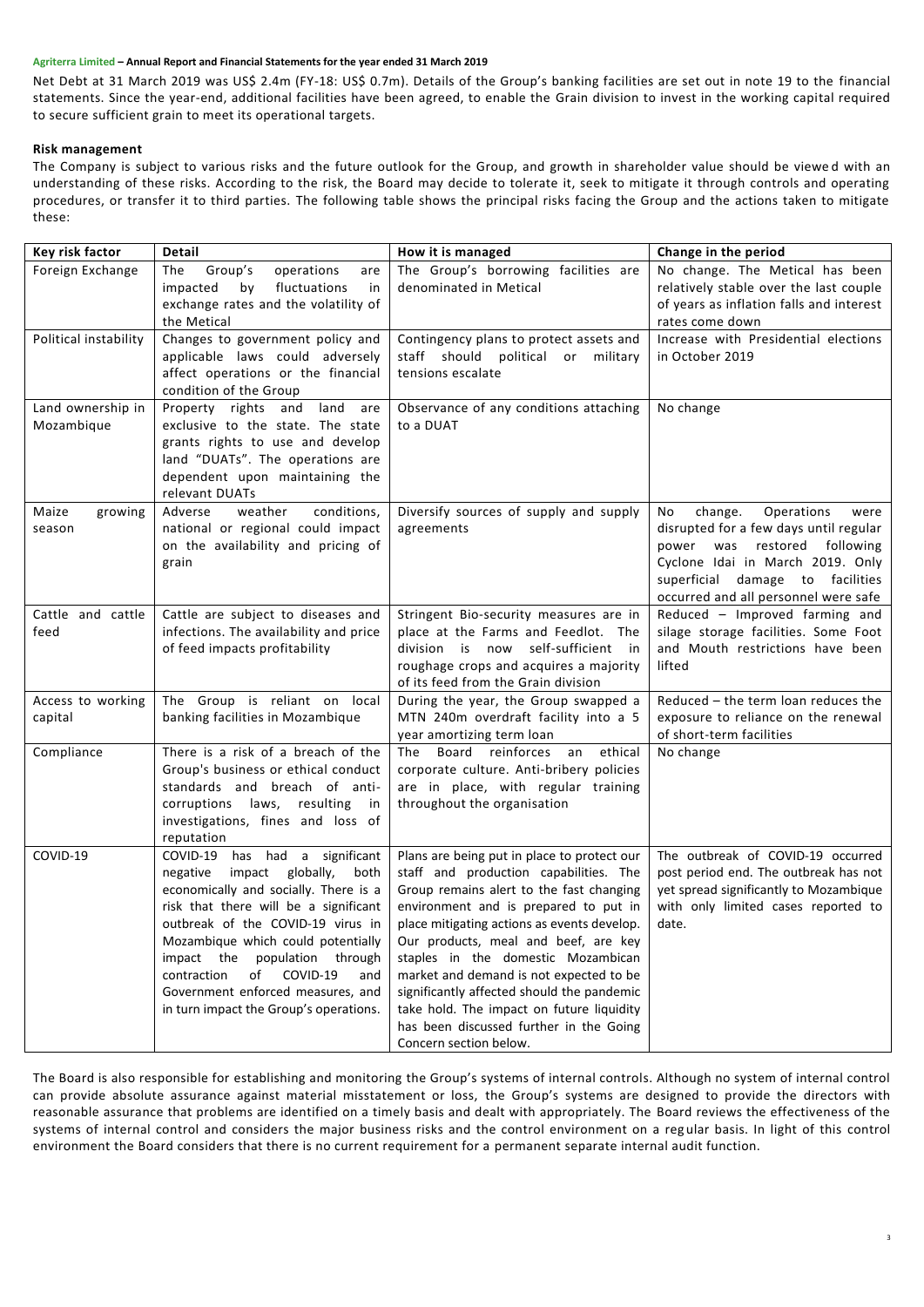#### **Going concern**

The Group's business activities together with the factors likely to affect its future performance are set out in this strategic review. Note 21 to the financial statements refers to the Group's objectives, policies and procedures for managing its capital, its financial risk management objectives, its financial instruments and exposures to credit, interest rate and liquidity risk.

As set out in note 19, the Group is funded by a combination of short and long -term borrowing facilities. Subsequent to the year-end, additional banking facilities have been agreed as set out in note 26. The Group has received correspondence from the banks providing overdraft facilities indicating that they do not presently see any reason why the current overdraft facilities would not be e xtended at their respective renewal dates (with certain facilities becoming due for renewal in April and June 2020).

The Group has prepared forecasts for the Group's ongoing businesses covering the period of at least 12 months from the date of approval of these financial statements. These forecasts are based on assumptions including, inter alia, that there are no significant disruptions to the supply of maize or cattle to meet its projected sales volumes and that key inputs are achieved, such as forecast selling pric es and volume, budgeted cost reductions, and projected weight gains of cattle in the feedlot. They further take into account working capital requirements and currently available borrowing facilities. These forecasts show that the Group is projected, in the short term, to continue to experience net cash outflows rather than inflows. Based on a base case forecast (inclusive of remedial action such as deferral of planned capital expenditure and reduction in working capital balances), the Group anticipates a shortfall in available cash against its pre -existing facilities within the next 12 months and is contingent on securing additional funding, either through additional loan and overdraft facilities or through raising cash through capital transactions to remain a going concern. The Group's key products, meal and beef are imp ortant basic consumables in the domestic market in Mozambique and the demand for which is expected to remain high should COVID-19 take hold in Mozambique. However, the impacts of COVID-19 are not currently known and therefore a sensitised version of the Group's forecasts have been prepared which both increases the shortfall against pre-existing facilities and shortens the timing before a shortfall arises.

The Group is in negotiations with a number of lenders regarding additional funding to address the shortfall and to support the growth that the business anticipates after the resolution of the funding shortfall. Further details of the directors' considerations are set out in note 3 to the financial statements.

The directors note that COVID-19 has had a significant negative impact on the global economy, which may mean it is harder to secure additional funding than it has historically been. Nonetheless, based on the factors described above, whilst there are no contractual guarantees, the directors are confident that the existing financing will remain available to the Group and additional sources of finance will be available. The directors, with the operating initiatives already in place, are also confident that the Group will achieve its cash flow forecasts. Therefore, the directors have prepared the financial statements on a going concern basis.

The forecasts show that the Group requires further funding to meet its commitments as they fall due and in addition to this the Group is reliant on maintaining its existing borrowings. If the Group's forecasts are adversely impacted by COVID-19 or other factors, then the Group may require further funding earlier than expected. These conditions and events indicate the existence of material uncertainti es that may cast significant doubt upon the Group's ability to continue as a going concern and the Group may therefore be unable to realise their assets and discharge their liabilities in the ordinary course of business. These financial statements do not include the adjustme nts that would result if the Group were unable to continue as a going concern.

# **Outlook**

The Group as a whole had a good start to FY-20. Sales to relief agencies after Cyclone Idai, underpinned sales in the Grain division in our traditionally quiet first quarter, however inventory overhang in the market as a result of the aid programmes slowed continued sales progress in the second quarter. The Beef division has seen a fall in volumes as the South African Rand depreciated to less than 4 Metical during Q1/early Q2 FY-20, which lead to tough trading conditions in the south of the country where our beef product has to compete with imports from South Africa. Plans are being made and finance sought to develop a sustainable presence in the Maputo market. This will provide a platform for growth in the Beef division. Elections were held in October 2019 and led to variable demand in Q3 FY-20 for both divisions. The outbreak of COVID-19 has not yet spread significantly to Mozambique with only limited cases reported to date. Plans are being put in place to protect our staff and production capabilities. Our products, meal and beef, are key staples in the domestic Mozambican market and although demand is not expected to be signific antly affected should the pandemic take hold, there are potential short term risks which are disclosed further in the key risks section above.

#### **Board changes**

On 28 December 2018 Mr. Daniel Cassiano-Silva stepped down from his non-executive role. I would like to thank Dan for his valuable contribution to the development of the Group during his previous executive role as Group Finance Director.

The Board has been strengthened with the appointment of Mr. Neil Clayton on 9<sup>th</sup> January 2019 and Ms. Amanda Thorburn on 1<sup>st</sup> March 2019 as independent non-executive directors. Further appointments will be made as the Group's requirements develop including the appointment of a further independent non-executive director, which the Company hopes to announce shortly. Details of the directors and the committees they serve on are set out in the Corporate Governance report.

CSO Havers, Executive Chair 30 March 2020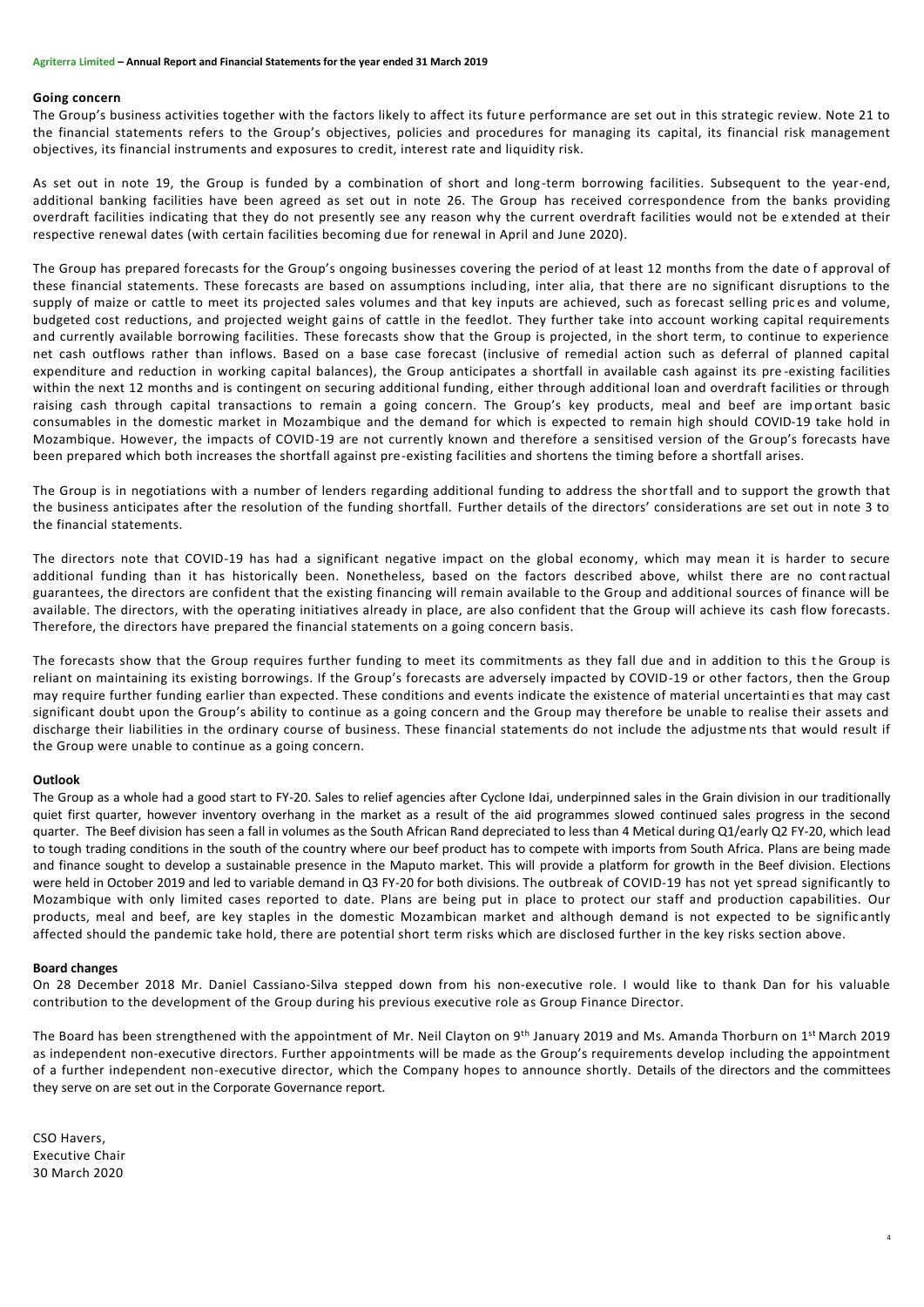# **CORPORATE GOVERNANCE**

The Company is quoted on AIM and from 28<sup>th</sup> September 2018 was required to comply with the provisions of a recognised corporate governance code. The board elected to adopt the Quoted Company Alliance Corporate Governance Code (the "QCA code"). Further details are available at [http://www.agriterra-ltd.com/corporategovernance.aspx.](http://www.agriterra-ltd.com/corporategovernance.aspx)

The Board is committed to applying a standard of corporate governance commensurate with its size and stage of growth and the nature of its activities.

# **The Board**

Following the investment by Magister Investments Limited in September 2017, the board structure has been re-organised to ensure it has the appropriate balance of skills and independence. The Board currently comprises the Executive Chair, two non-independent Non-Executive Directors and two independent Non-Executive Directors who were appointed during the year. The Board is looking to further enhance its composition, skills and balance as the company develops. The Board currently comprises:

# **Caroline Havers, Executive Chair (AC; IC chair)**

Ms. Havers is a highly experienced litigation/dispute resolution lawyer having spent over 30 years within international law firms working with clients operating in a variety of African jurisdictions and industry sectors. During her legal career, Ms. Havers has been both a partner and managing director of different law firms. She provides advice on compliance and governance and is a long qualified CEDR Mediator

Whilst the Group consolidates its operations in Mozambique, the Board appointed Ms. Havers as Executive Chair. It is intending to appoint a Chief Executive Officer, based in Mozambique in due course.

# **Hamish Rudland, Non-Executive Director (IC)**

Mr. Rudland has extensive experience across logistics, agriculture, agro-processing, distribution and property. After graduating from Massey University, New Zealand, he returned to Zimbabwe in 1997 to start a passenger transport business that he soon diversified into fuel tank haulage in the early 2000s. Thereafter Mr. Rudland structured acquisitions of foreign-owned asset rich companies to list on the Zimbabwe Stock Exchange. Mr. Rudland has substantial investments in Zimbabwe Stock Exchange listed companies which focus on his core competencies but also synergise where advantages can be made.

As a result of Mr. Rudland's relationship to Magister Investments Limited, he is not considered to be an "independent" director for the purposes of the QCA Corporate Governance Code.

# **Gary Smith, Non-Executive Director (AC; RC)**

Mr. Smith is an experienced finance professional and is currently a non-executive director of several companies in Zimbabwe and Mauritius. Mr. Smith worked in the UK for several years where he was employed at Deutsche Bank, University of Surrey and Foxhills Club & Resort. Upon returning to Africa he worked for a large transport and logistics company in Mozambique for four years before returning home to Zimbabwe and the above positions.

Mr. Smith is a Chartered Accountant and a resident and citizen of Zimbabwe. As a result of Mr. Smith's relationship with Magister Investments Limited, he is not considered to be an "independent" director for the purposes of the QCA Corporate Governance Code.

# **Neil Clayton, Non-Executive Director (AC; RC Chair)**

Mr. Clayton is a Chartered Accountant and has over 30 years of experience in a variety of listed and un-listed companies. Specifically, Mr. Clayton brings significant experience and expertise as regards listed companies operating in Africa as well as particular knowledge of the Company's business and requirements, having held an interim finance role at the Company during 2018.

Despite his recent work with the Company the Board considers Mr. Clayton to be an "independent" director for the purposes of the QCA Corporate Governance Code.

# **Amanda Thorburn, Non-Executive Director (AC Chair; RC)**

Ms. Thorburn is an associate chartered management accountant and has 25 years' experience of working in Southern Africa across a variety of financial and advisory roles focused on the telecoms and agribusiness sectors. Ms. Thorburn has also established and run her own baby linen manufacturing company. Since June 2011, she has focused her attention on the agricultural sector, and has consulted and advised on various aspects of many agriculture projects in the region with a strong focus on value chain development in the livestock sector.

The Board considers Ms. Thorburn to be an "independent" director for the purposes of the QCA Corporate Governance Code.

The Executive Chair is expected to commit a minimum of 2 weeks per month and the non-executive directors are expected to commit 2 days a month. In addition, all directors are expected to devote any additional time that might be required in order to discharge their duties.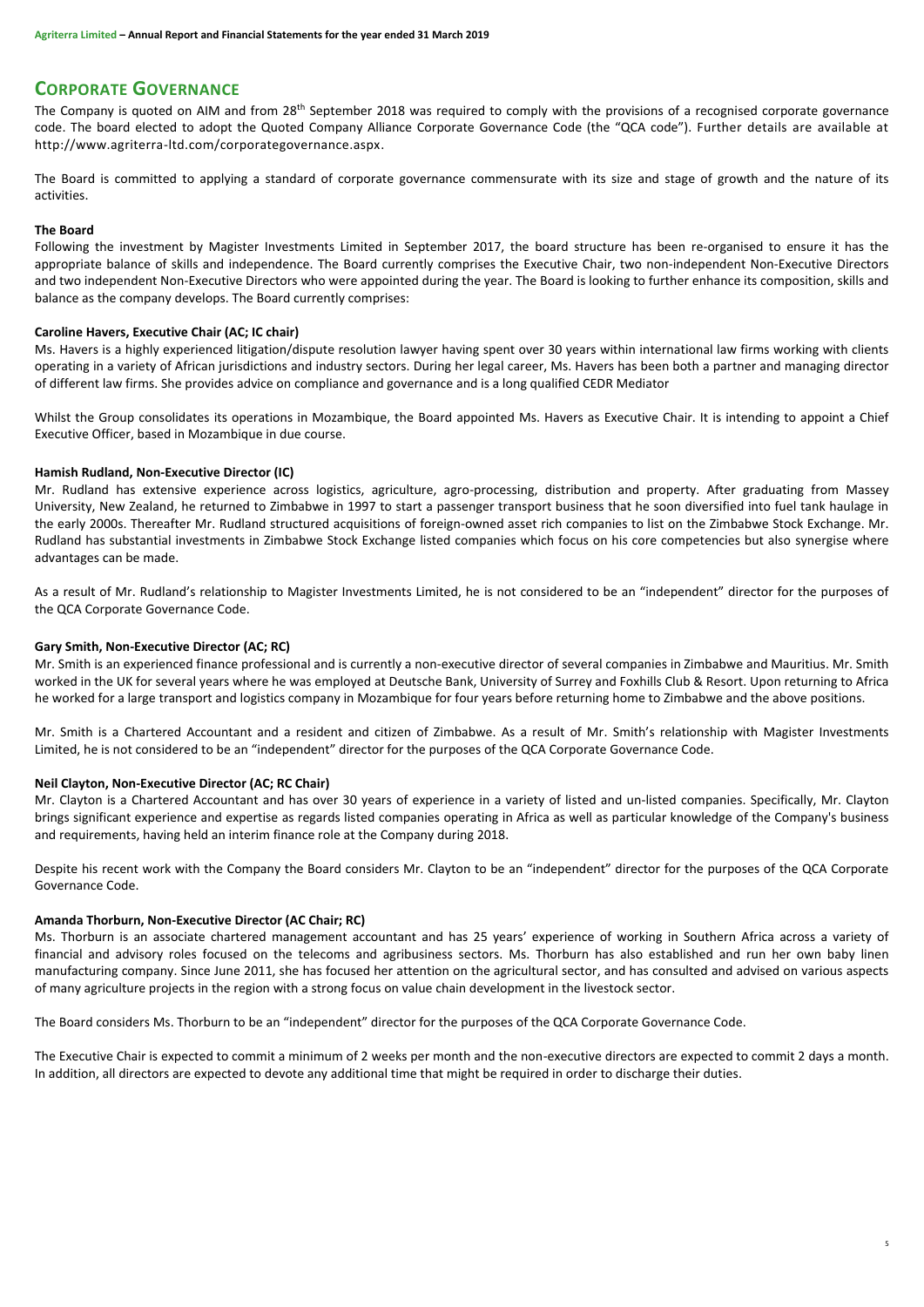Board meetings are held quarterly in Mozambique. The attendance record of directors, since appointment, for the year is as follows:

|                                                | Meetings held | Meetings attended |
|------------------------------------------------|---------------|-------------------|
| Caroline Havers                                |               |                   |
| Dan Cassiano-Silva (resigned 28 December 2018) |               |                   |
| Neil Clayton (appointed 9 January 2019)        |               |                   |
| Hamish Rudland                                 |               |                   |
| Gary Smith                                     |               |                   |
| Amanda Thorburn (appointed 1 March 2019)       |               |                   |

The Board has entrusted the day-to-day responsibility for the direction, supervision and management of the business to the Senior Management Committee (the 'SMT'). The SMT is currently comprised of the Executive Chair, the Operations Director and Chief Financial Officer in Mozambique.

Certain matters are specifically reserved to the Board for its decision including, *inter alia*, the creation or issue of new shares and share options, acquisitions, investments and disposals, material contractual arrangements outside the ordinary course of business and the approval of all transactions with related parties.

There is no agreed formal procedure for the directors to take independent professional advice at the Group's expense. The Company's directors submit themselves for re-election at the Annual General Meeting at regular intervals in accordance with the Company's Articles of Incorporation.

The Company has adopted a share dealing code for directors' dealings which is appropriate for an AIM quoted company. The directors and the Company comply with the relevant provisions of the AIM Rules and the Market Abuse Regulation (EU) No. 596/2014 relating to share dealings and take all reasonable steps to ensure compliance by the Group's employees.

#### **Board committees**

Due to the current size of the Board and the Company, there is no separate Nominations Committee and any new directors are appointed by the whole Board.

At the Board meeting held in March 2019 the new Audit ("AC"), Investment ("IC") and Remuneration Committees ("RC") were established. Terms of reference have been agreed subsequent to the year end and full committee reports will be published in the next annual report.

The Audit Committee is chaired by Amanda Thorburn and has been actively engaged in the planning and conduct of the Audit of these financial statements. The Committee has formally met twice since the year end and the Chair has had independent conversations with the Audit partners both in Mozambique and London where executive management have not been present.

# **Terms and conditions for Directors**

The Executive Chair and Non-Executive Directors do not have service contracts but appointment letters setting out their terms of appointment. The appointments may be terminated on three months' notice by either party. The Non-Executive Directors receive an annual base fee reflecting their respective time commitments and do not receive any benefits in addition to their fees, nor are they eligible to participate in any pension, bonus or share-based incentive arrangements.

# **Directors' remuneration**

Remuneration details are set out in note 9 to the financial statements.

#### **Evaluation of Board performance**

As the Board has been reconstituted over the last 18 months, no formal review of the effectiveness of its performance as a unit, as well as that of its committees and the individual directors has been taken. Given the Company's size, performance reviews are to be carried out internally from time to time. Reviews will endeavour to identify skills development or mentoring needs of directors and the wider senior management team.

The Board recognises that the current procedures remain to be formally implemented and therefore do not accord with the QCA Guidelines. However it is anticipated that these procedures will be augmented to a standard appropriate for the size and stage of development of the Company.

# **Communication with shareholders**

The Group aims to ensure all communications concerning the Group's activities are clear, fair and accurate. The Board is however keen to improve its dialogue with shareholders. The Group's website is regularly updated and announcements are posted onto the Company's website.

The results of voting on all resolutions in future general meetings will be posted to the Company's website, including any actions to be taken as a result of resolutions for which votes against have been received from at least 20 per cent of independent shareholders.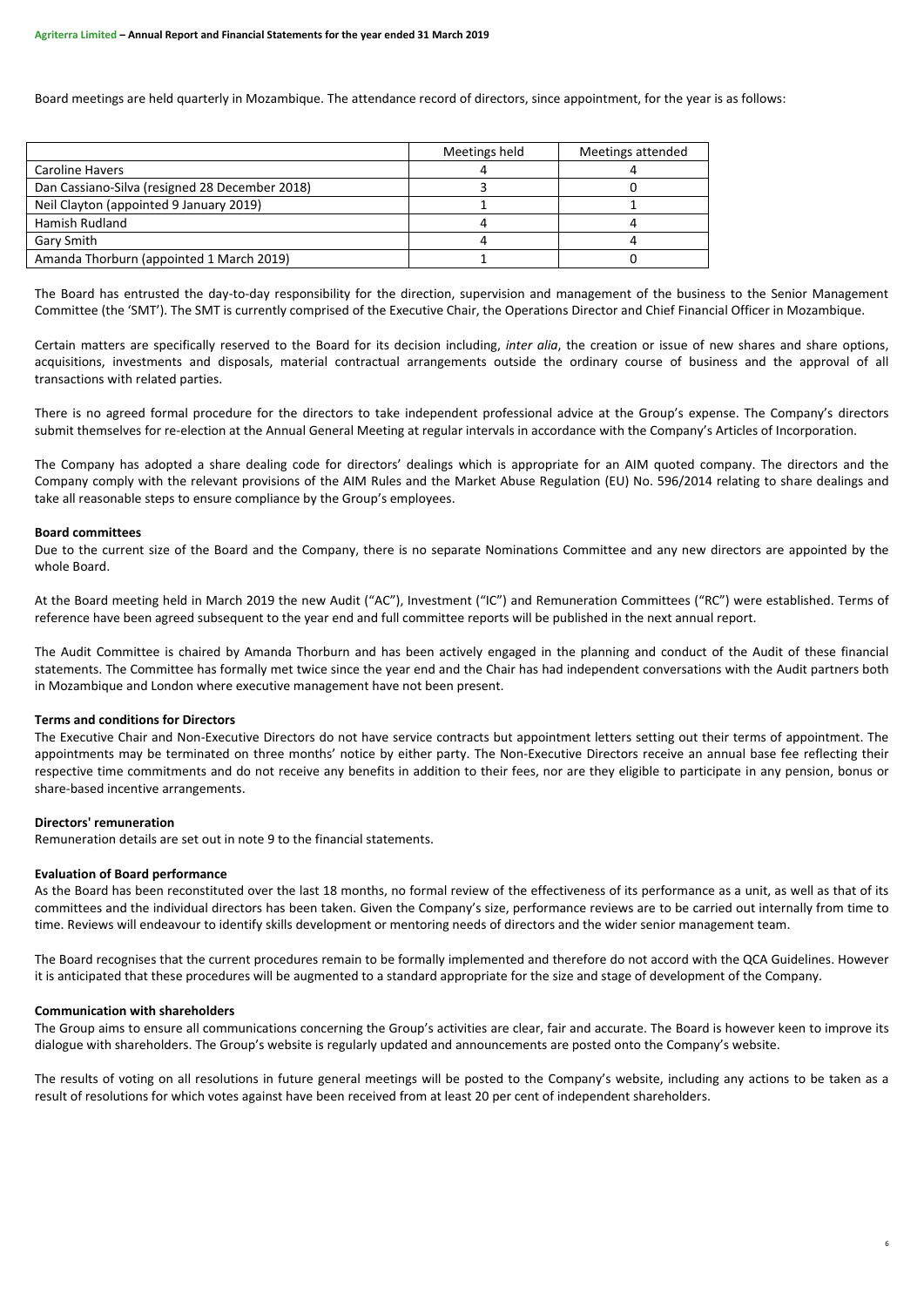# **DIRECTORS' REPORT**

The directors the Company hereby present their annual report together with the audited financial statements for the year ended 31 March 2019 for the Group. At the Annual General Meeting held on 30 November 2017, the shareholders approved a resolution to consolidate 100 existing ordinary shares of 0.1p each ("Existing Ordinary Share") into one new ordinary share of 10p each ("New Ordinary Share"). All references to the number of shares in issue at 31 March 2019 and in the comparative year relate to New Ordinary Shares.

Except where otherwise noted, amounts are presented in this Directors' report in United States Dollars ('\$' or 'US\$').

# **1. LISTING DETAILS**

Agriterra is a non-cellular Guernsey registered company limited by shares, whose ordinary shares ('Ordinary Shares') are quoted on the AIM Market of the London Stock Exchange ('AIM') under symbol AGTA.

# **2. PRINCIPAL ACTIVITIES, BUSINESS REVIEW AND FUTURE DEVELOPMENTS**

The principal activity of the Group is the investment in, development of and operation of agricultural projects in Africa. The Group's current operations are focussed on maize and beef in Mozambique. A review of the Group's performance by business segment and future prospects are given in the Chair's statement and strategic review, together with a review of the risks and uncertainties impacting on the Group's long-term performance.

# **3. RESULTS AND DIVIDENDS**

The Group results for the year ending 31 March 2019 show a loss after taxation of \$3,095,000 (2018: loss \$5,084,000). The Directors do not recommend the payment of a final dividend (2018: \$nil). No interim dividends were paid in the year (2018: \$nil).

Further details on the Group's performance in the year are included in the Chair's statement and strategic review.

# **4. DIRECTORS**

#### **4.1. DIRECTORS IN OFFICE**

The Directors who held office during the year and until the date of this report were:

| <b>Director</b>                               | <b>Position</b>        |
|-----------------------------------------------|------------------------|
|                                               |                        |
|                                               |                        |
| <b>CSO Havers</b>                             | <b>Executive Chair</b> |
| DL Cassiano-Silva (resigned 28 December 2018) | Non-Executive Director |
| NWH Clayton (appointed 9 January 2019)        | Non-Executive Director |
| <b>HBW Rudland</b>                            | Non-Executive Director |
| <b>GR Smith</b>                               | Non-Executive Director |
| A Thorburn (appointed 1 March 2019)           | Non-Executive Director |

# **4.2. DIRECTORS' INTERESTS**

As at the date of this report, the interests of the Directors and their related entities in the Ordinary Shares of the Company were:

**Ordinary Shares held**

# HBW Rudland\* 10,622,433

Mr. Rudland's interest is held through Magister Investments Limited ('Magister'). Magister is a private limited company incorporated in the Republic of Mauritius, wholly owned by Mauritius International Trust Company Limited, as trustee of the Casa Trust (a Mauritius registered trust). Mr. Hamish Rudland is the Settlor of the Casa Trust and the beneficiaries of the Casa Trust are Mr. Rudland, his wife, Mrs. Bridgette Rudland and their three children (all of whom are under 18 years old).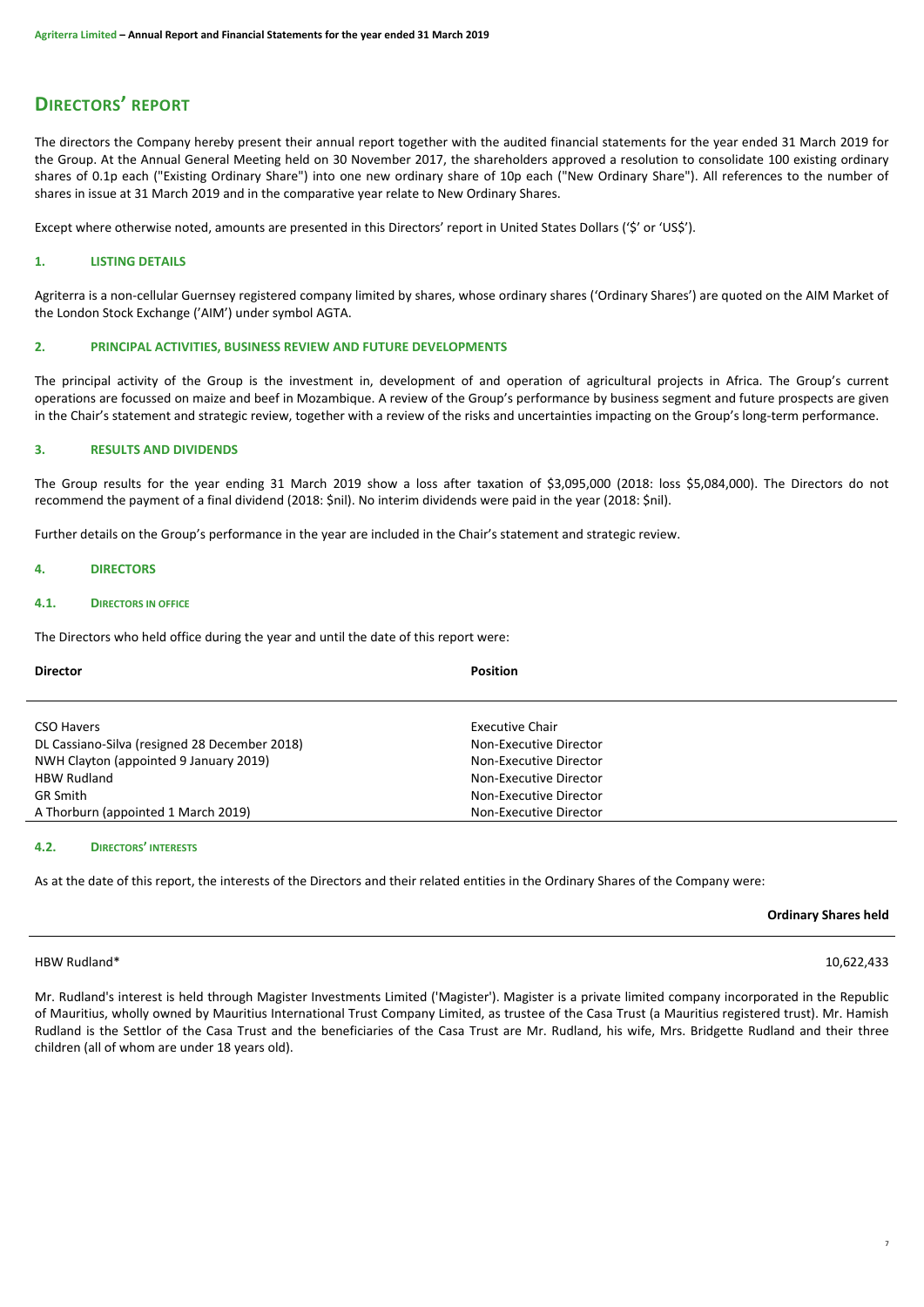#### **4.3. DIRECTORS' EMOLUMENTS**

Details of the nature and amount of emoluments payable by the Group for the services of its Directors during the financial year are shown in note 9 to the financial statements.

#### **DIRECTORS' SHARE OPTIONS**

Details of the Director's interests in share options of the Company during the financial year are as follows:

|                   | At<br>31 March | <b>Exercise</b> | Date from which |                    |
|-------------------|----------------|-----------------|-----------------|--------------------|
| <b>Director</b>   | 2018 and 2019  | price GBP       | Exercisable     | <b>Expiry date</b> |
|                   |                |                 |                 |                    |
| DL Cassiano-Silva | 25,000         | £1.47           | (1)             | (2)                |

 $(1)$ These options were granted on 15 March 2014 and vest 20% per annum on the first to fifth anniversary from the date of grant.  $(2)$ These options expire five years after the date they vest.

These options lapsed on 28 June 2019.

#### **4.4. DIRECTORS' INDEMNITIES**

The Company has made qualifying third party indemnity provisions for the benefit of its Directors which remain in force at the date of this report.

#### **5. SUBSTANTIAL SHAREHOLDINGS**

To the best of the knowledge of the Directors, except as set out in the table below, there are no persons who, as of 30 March 2020, are the direct or indirect beneficial owners of, or exercise control or direction over 3% or more of the Ordinary Shares in issue of the Company.

|                                     | <b>Number of Ordinary</b> |           |  |
|-------------------------------------|---------------------------|-----------|--|
|                                     | <b>Shares</b>             | % Holding |  |
|                                     |                           |           |  |
| Magister Investments Limited        | 10,622,433                | 50.01%    |  |
| Gersec Trust Reg.                   | 2,779,656                 | 13.90%    |  |
| Mr. William Philip Seymour Richards | 982.500                   | 4.63%     |  |
| <b>Global Resources Fund</b>        | 678,886                   | 3.20%     |  |
| Peter Gyllenhammar AB               | 647,500                   | 3.05%     |  |

# **6. EMPLOYEE INVOLVEMENT POLICIES**

The Group places considerable value on the awareness and involvement of its employees in the Group's performance. Within bounds of commercial confidentiality, information is disseminated to all levels of staff about matters that affect the progress of the Group and that are of interest and concern to them as employees.

# **7. SUPPLIER PAYMENT POLICY AND PRACTICE**

The Group's policy is to ensure that, in the absence of dispute, all suppliers are dealt with in accordance with its standard payment policy which is to abide by the terms of payment agreed with suppliers for each transaction. Suppliers are made aware of the terms of payment. The number of days of average daily purchases included in trade payables at 31 March 2019 was 20 days (2018: 4 days).

# **8. POLITICAL AND CHARITABLE DONATIONS**

During the year no political and charitable donations were made (2018: \$nil).

# **9. SOCIAL AND COMMUNITY ISSUES**

The mission of the Group in Mozambique is to work with and support the local producers by creating an efficient route to market of a top quality national product. We strongly believe in the "field to fork" process and will continue to develop this concept as the group of companies grow. We have recently created a slogan called *"Do campo para mesa"* meaning "From the field to the table" which simply cements our beliefs in the business. We respect that it is part of our wider responsibility to promote the development of the countries in which we operate. Central to this development and continued economic growth is employment and training. Wherever possible, the Group continues to ensure that its expertise and specialist skills and facilities are made available to the broader community.

Particular activities undertaken during the year have focused on (1) practical, 'on the ground' training for students from various universities in Mozambique studying, inter alia, production practices in beef and cattle, milling practices (including mill engineering), veterinary sciences and animal sciences; (2) dissemination of agricultural management knowledge and practices; and (3) provision of health and medical assistance.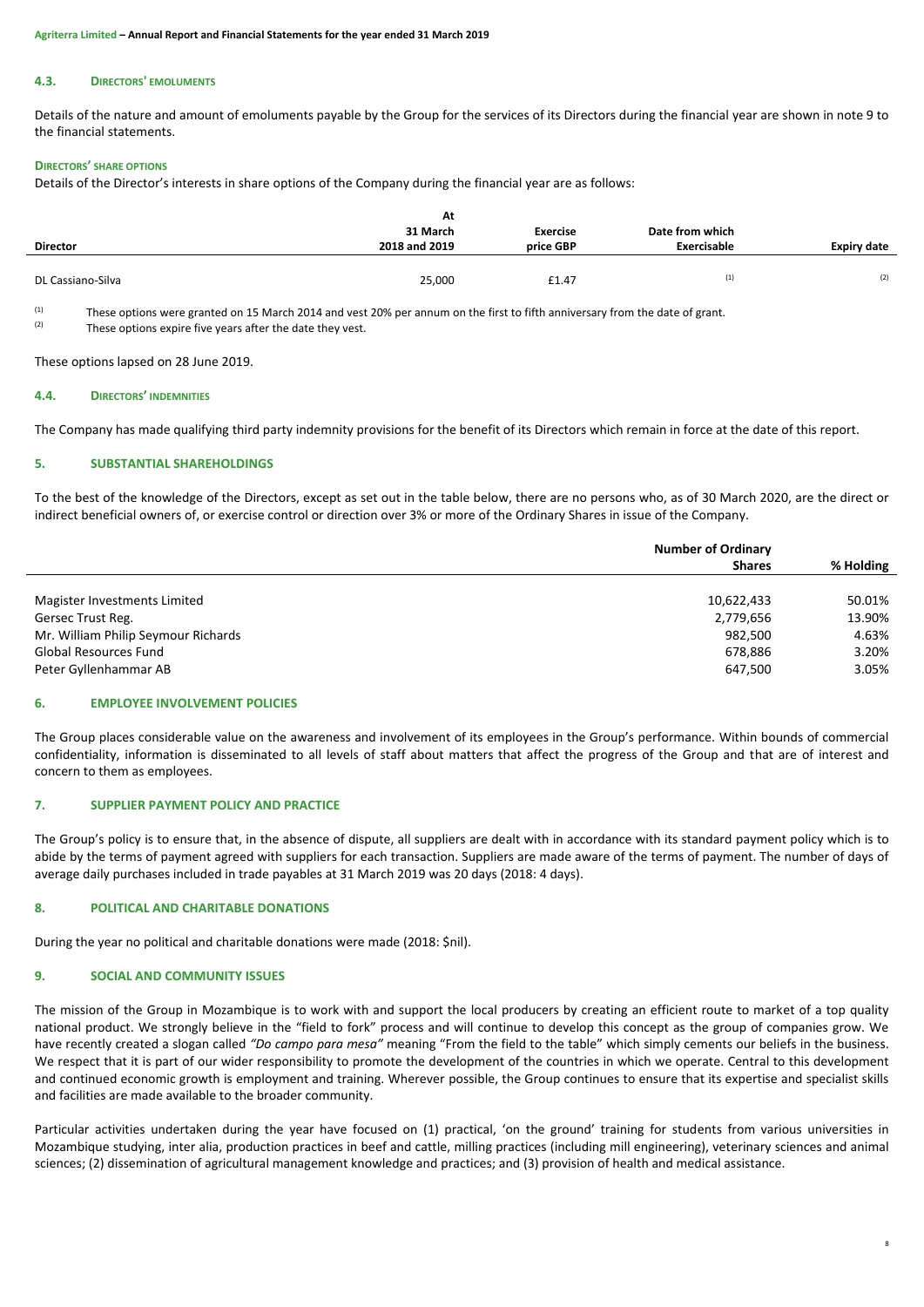### **Milling**

With respect to educational activities, this year DECA hosted two 6 month post-graduation internship for students in HR and IT technology in the Administration department. Then we recruited 2 post graduate students in Finance who are currently under an internship and if successful will be taken on permanently in the finance department as cost accountants. We have also hosted one position for 3 months in the Technical department in the milling section in food technology. Our Manager in Tete has recently graduated in business and economics and continues to run our facility in Tete as the senior Manager in charge.

### **Beef**

The Mozbife Vanduzi feedlot hosted 38 animal and veterinary science students and 17 students in the Abattoir throughout the year for practical aspects of their university courses. We have recently employed a post graduate food technologist in the Abattoir to support the quality control system. We recently trained 60 employees in the Abattoir and butcheries on meat processing and quality control practices to ensure our product is always of a high standard. Mozbife is currently working to become Global Gap accredited from the farm to the feedlot in ensuring traceability and quality standard of products at all times.

With respect to the promotion of health and medical assistance, DECA recently donated its ambulance to Dr Abrantes' clinic in Chimoio which is the first port of call for the operations in case of any emergency. He also coordinates and monitors progress on mid to long term treatments ensuring employees are supported through whatever treatments are required. We have undertaken further work on the clinic in the district of Dombe to provide a service base for this very rural community.

Community relations initiatives have recently received a major boost this year in that Mozbife was awarded a US\$ 823,000 grant from the Catalytic fund to construct 9 community buying points in the various areas we operate in. These cattle buying centres (or known as CBC's) will formalize the buying process by having state of the art equipment and infrastructure in place to support the activities. This investment has also brought about the creation of 9 associations who have all been registered and have received training in functioning as an association. The CBC will certainly go a long way in cementing our support within these communities. We envisage bolting on other activities like maize buying and the selling of the finished goods of which they supply into. At Vanduzi, manure from the feedlot is given to surrounding small scale farming associations, being out growers for Companhia de Vanduzi and Westfalia who commercially export fruit and vegetables to the European market. Both DECA and Mozbife sponsored the annual Christmas party for three orphanages with over 200 children in Msika district, and meal was distributed to certain communities during the planting season to ensure local seed stocks were planted.

# **10. INDEPENDENT AUDITOR AND STATEMENT OF PROVISION OF INFORMATION TO THE INDEPENDENT AUDITOR**

BDO LLP have expressed their willingness to continue in office as independent auditor of the Company and a resolution to re-appoint them will be proposed at the forthcoming Annual General Meeting.

The Directors who held office at the date of approval of this Directors' report confirm that, so far as they are each aware, there is no relevant audit information of which the Company's auditor is not aware and each Director has taken all the steps that he ought to have taken as a Director to make himself aware of any relevant audit information and to establish that the Company's auditor is aware of that information.

# **11. ADDITIONAL INFORMATION AND ELECTRONIC COMMUNICATIONS**

Additional information on the Company can be found on the Company's website at [www.agriterra-ltd.com.](http://www.agriterra-ltd.com/)

The maintenance and integrity of the Company's website is the responsibility of the Directors; the work carried out by the auditor does not involve consideration of these matters and accordingly, the auditor accepts no responsibility for any changes that may have occurred to the financial statements since they were initially presented on the website.

9

The Company's website is maintained in compliance with AIM Rule 26.

By Order of the Board.

**CSO Havers Executive Chair 30 March 2020**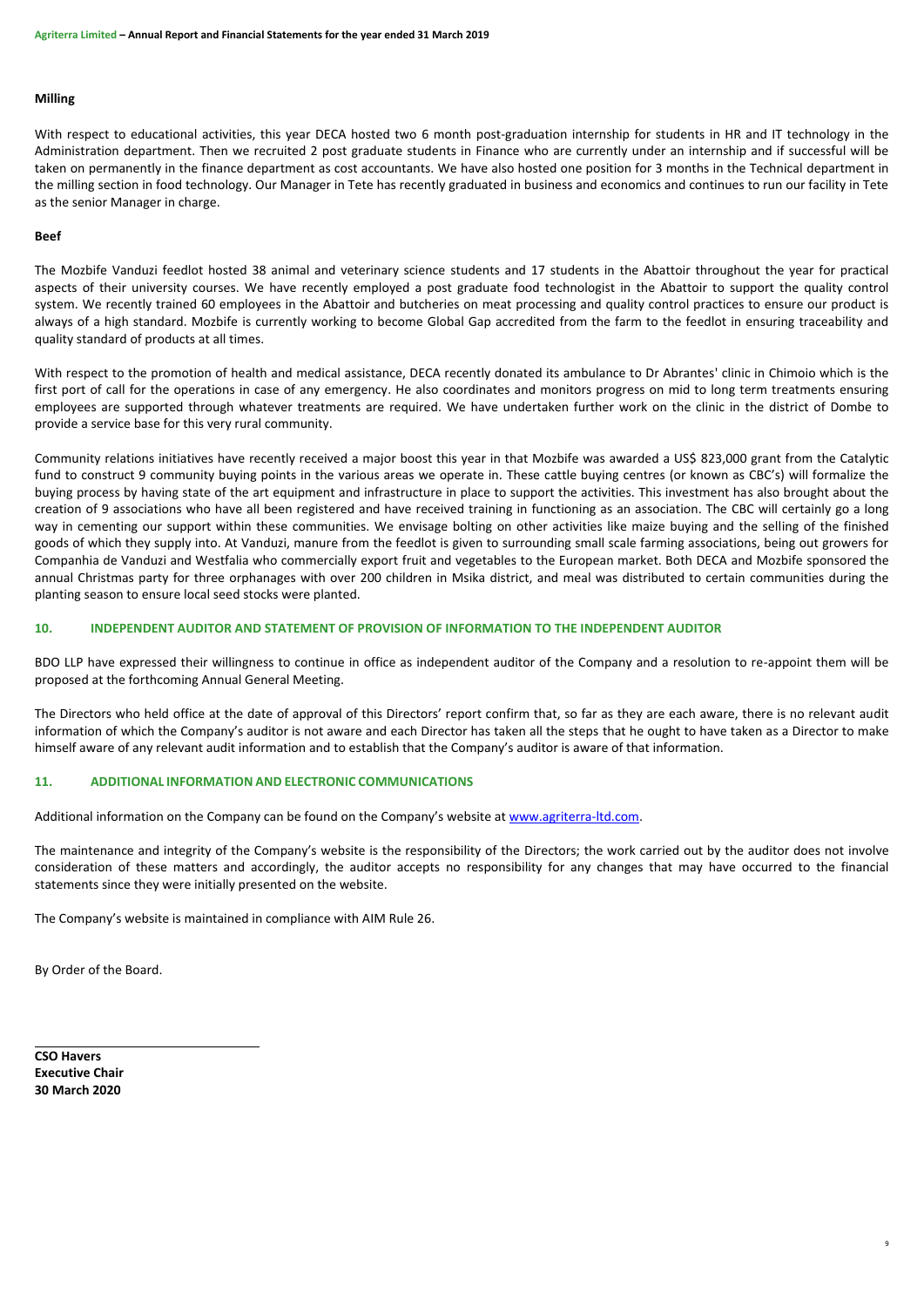# **STATEMENT OF DIRECTORS' RESPONSIBILITIES**

The Directors are responsible for preparing the Directors' Report and the financial statements in accordance with applicable law and regulations.

The Companies (Guernsey) Law, 2008, as amended (the '2008 Law') requires the Directors to prepare group financial statements for each financial year in accordance with generally accepted accounting principles.

The Directors are required by the AIM Rules of the London Stock Exchange to prepare group financial statements in accordance with International Financial Reporting Standards ('IFRS') as adopted by the European Union ('EU').

The financial statements of the Group are required by law to give a true and fair view and are required by IFRS as adopted by the EU to present fairly the financial position and financial performance of the Group.

In preparing the Group financial statements, the Directors are required to:

- select suitable accounting policies and then apply them consistently;
- make judgements and accounting estimates that are reasonable and prudent;
- state whether they have been prepared in accordance with IFRSs as adopted by the EU; and
- prepare the financial statements on the going concern basis unless it is inappropriate to presume that the Group will continue in business.

The Directors are responsible for keeping adequate accounting records that are sufficient to show and explain the Group and Company transactions and disclose with reasonable accuracy at any time the financial position of the Group and Company and enable them to ensure that the financial statements are properly prepared in accordance with the Companies (Guernsey) Law, 2008. They are also responsible for safeguarding the assets of the Group and Company and hence for taking reasonable steps for the prevention and detection of fraud and other irregularities.

The Directors are responsible for the maintenance and integrity of the corporate and financial information included on the Group's website. Legislation in Guernsey governing the preparation and dissemination of financial statements may differ from legislation in other jurisdictions.

The Directors confirm they have discharged their responsibilities as noted above.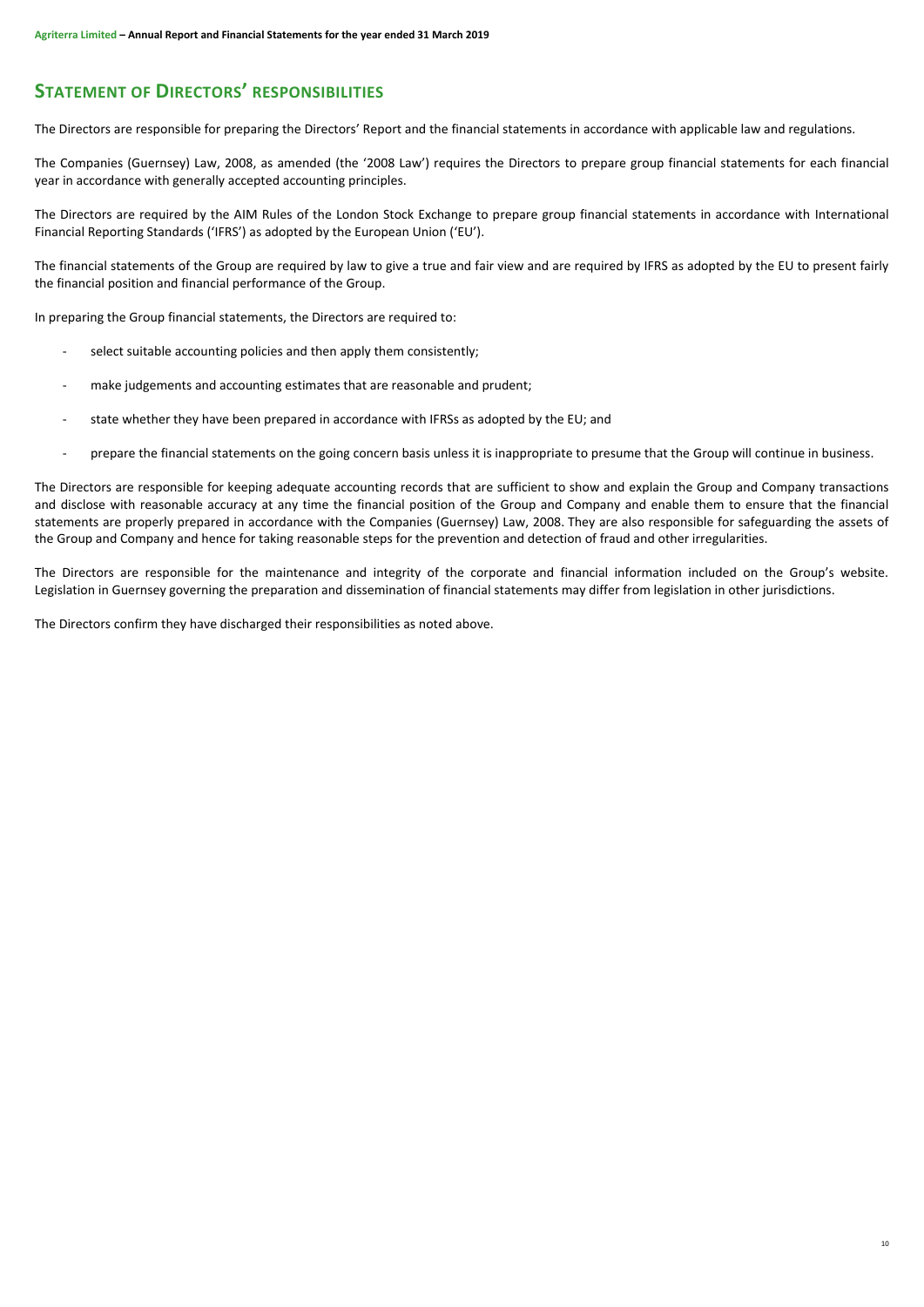# **INDEPENDENT AUDITOR'S REPORT TO THE MEMBERS OF AGRITERRA LIMITED**

# **Opinion**

We have audited the financial statements of Agriterra Limited ("the Parent Company") and its subsidiaries (the 'Group') for the year ended 31 March 2019 which comprises the consolidated income statement, the consolidated statement of comprehensive income, the consolidated statement of financial position, the consolidated statement of changes in equity, the consolidated cash flow statement and notes to the consolidated financial statements, including a summary of significant accounting policies.

The financial reporting framework that has been applied in the preparation of the financial statements is applicable law and International Financial Reporting Standards (IFRSs) as adopted by the European Union.

In our opinion the financial statements:

- give a true and fair view of the state of the Group's affairs as at 31 March 2019 and of the Group's loss for the year then ended;
- have been properly prepared in accordance with IFRSs as adopted by the European Union; and
- have been properly prepared in accordance with the requirements of the Companies (Guernsey) Law, 2008.

# **Basis for opinion**

We conducted our audit in accordance with International Standards on Auditing (UK) (ISAs (UK)) and applicable law. Our responsibilities under those standards are further described in the Auditor's responsibilities for the audit of the financial statements section of our report. We are independent of the Group in accordance with the ethical requirements that are relevant to our audit of the financial statements in the UK, including the FRC's Ethical Standard as applied to listed entities, and we have fulfilled our other ethical responsibilities in accordance with these requirements. We believe that the audit evidence we have obtained is sufficient and appropriate to provide a basis for our opinion.

# **Material uncertainty related to going concern**

We draw attention to note 3 to the financial statements concerning the Group's ability to continue as a going concern which shows that the Group will need to renew its overdraft facilities and maintain its current borrowings and raise further finance in order to continue as a going concern. As disclosed in note 3, the Group's overdraft facilities require renewal within the going concern period. In addition to this the Group have noted further uncertainty created by the COVID-19 pandemic which could impact the ability to raise further financing.

The matters explained in note 3 indicate that material uncertainties exist that may cast significant doubt on the Group's ability to continue as a going concern. The financial statements do not include the adjustments that would result if the Group was unable to continue as a going concern. Our opinion is not modified in respect of this matter.

Given the conditions and uncertainties noted above, we considered going concern to be a Key audit matter. Our audit procedures in response to this key audit matter included the following:

- We reviewed the recent renewal of the overdraft facility and obtained representations from the Board that there has been no correspondence from the bank in respect of the breach of covenants in respect of the term loan.
- We requested and have obtained, assurance from the banks that overdraft facilities are likely to be extended beyond the current expiry date.
- We critically assessed management's financial forecast over their period of going concern assessment to March 2021. This included consideration of the key underlying assumptions and involved reviewing actual performance against budget.
- We have undertaken sensitivity analysis on management's forecasts based on the achieved run rate in FY-20.
- We discussed these matters with management and the Audit Committee and obtained representations from the Board in respect of the future plans of the Group.
- We reviewed the Group's assessment of the impact of COVID-19 using our knowledge of the business and the industry that the Group operates in.
- We evaluated the adequacy of disclosures made in the financial statements. We found that the disclosure of this matter was adequately described.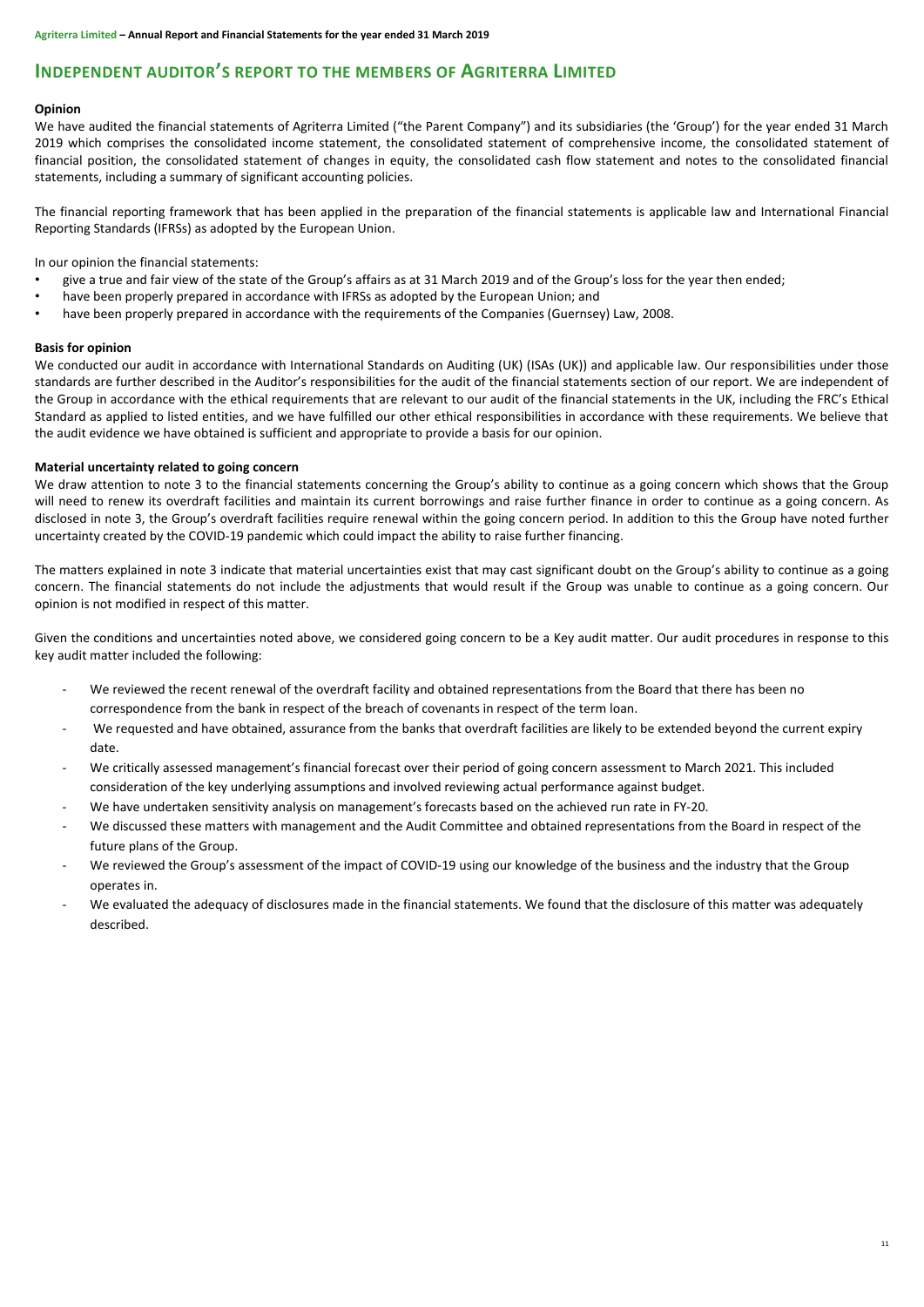# **Key audit matters**

Key audit matters are those matters that, in our professional judgment, were of most significance in our audit of the financial statements of the current period and include the most significant assessed risks of material misstatement (whether or not due to fraud) we identified, including those which had the greatest effect on: the overall audit strategy, the allocation of resources in the audit and directing the efforts of the engagement team. These matters were addressed in the context of our audit of the financial statements as a whole, and in forming our opinion thereon, and we do not provide a separate opinion on these matters.

In addition to the key audit matter on going concern above we note the following key audit matters:

#### **Impairment assessment of the Beef and Grain divisions**

As detailed in note 14, the Group's principal non-current assets relate to the Beef and Grain divisions. Management must assess at each reporting date whether there is any objective evidence of impairment of the Group's assets. Management noted that indicators of impairment exist, such as the losses incurred during the year. Management undertook impairment tests using the value in use (VIU) method to determine if, as at 31 March 2019, the recoverable amount of each of the divisions was greater than its carrying value. This assessment involved significant management judgement and estimates, as detailed in the significant accounting policies and estimates note and note 4. We therefore considered the impairment assessment and the appropriateness of the estimates and disclosures to be a key audit matter.

How we addressed the matter. We evaluated management's value in use impairment models for the Grain and Beef divisions and critically challenged the key estimates and assumptions used by management by comparing forecast revenue and costs to historic actual performance, comparing inflation and discount rate assumptions to third party independent sources and confirming that the forecasts were formally reviewed and approved by the Board and were consistent with operational budgets. We performed sensitivity analysis over individual key inputs, together with a combination of sensitivities over such inputs including pricing, sales volumes and operation costs and assessed the level of cash under such sensitivities. We reviewed the disclosures in the financial statements, particularly the disclosures of key estimates and assumptions which impact the fair values, and the sensitivity analysis thereon.

Key Observations: We found management's assessment of the carrying value of the Beef and Grain divisions to be acceptable and appropriately disclosed.

#### **Valuation of Biological assets**

As detailed in note 16, as at 31 March 2019 the Group holds \$830,000 of biological assets (2018: \$1,137,000) which are principally comprised of livestock in the Beef division. The valuation of these assets requires management estimation to derive the fair value of livestock assets in accordance with IAS 41 'Biological Assets'. Management have determined the valuation of these assets with reference to input assumptions including the average price of cattle purchased (per KG) in the period preceding year-end, the size of the livestock herd as at 31 March 2019, the daily growth rate of cattle (and the impact on the herd value over time) and the expected costs to sell. This valuation involved significant management judgement and estimates, as detailed in the significant accounting policies and estimates note and note 4. We therefore considered the impairment assessment and the appropriateness of the estimates and disclosures to be a key audit matter.

*How we addressed the matter.* We evaluated management's fair value model for the valuation of livestock and critically challenged the key estimates and assumptions used by management being selling prices, foreign exchange rates and costs to bring them to market. In doing so, corroborated the estimates to actual selling prices, market data and actual costs respectively. We also confirmed that inputs were appropriate under relevant accounting standards and were derived from information materially consistent with the financial statements and third party independent sources. We reviewed the disclosures in the financial statements, particularly the disclosures of key estimates and assumptions.

Key Observations: We found management's assessment of the valuation of Biological assets to be acceptable and appropriately disclosed.

#### **Fraud**

As disclosed in note 27, fraudulent payments totalling \$21,000 were discovered by Management. There was a risk that further frauds were not detected. A forensic investigation was undertaken by an independent expert which did not identify any further frauds.

*How we addressed the matter.* We involved forensic specialists from BDO who reviewed management's assessments of the identified frauds and reviewed management's assessment and conclusion that no further frauds had occurred. As disclosed in note 27, we determined that a forensic investigation undertaken by an independent expert was required. We considered whether we could rely on the work of the independent expert who carried out the forensic investigation. Our consideration involved making an assessment of the expert's competence, capabilities and their independence. At the planning stage of their work we reviewed their scope, and we also reviewed their final report and conclusions. Throughout our review of the forensic investigation, we involved forensic specialists from BDO.

Key Observations: We found the scope of the forensic investigation to be appropriate, and the frauds to be appropriately disclosed.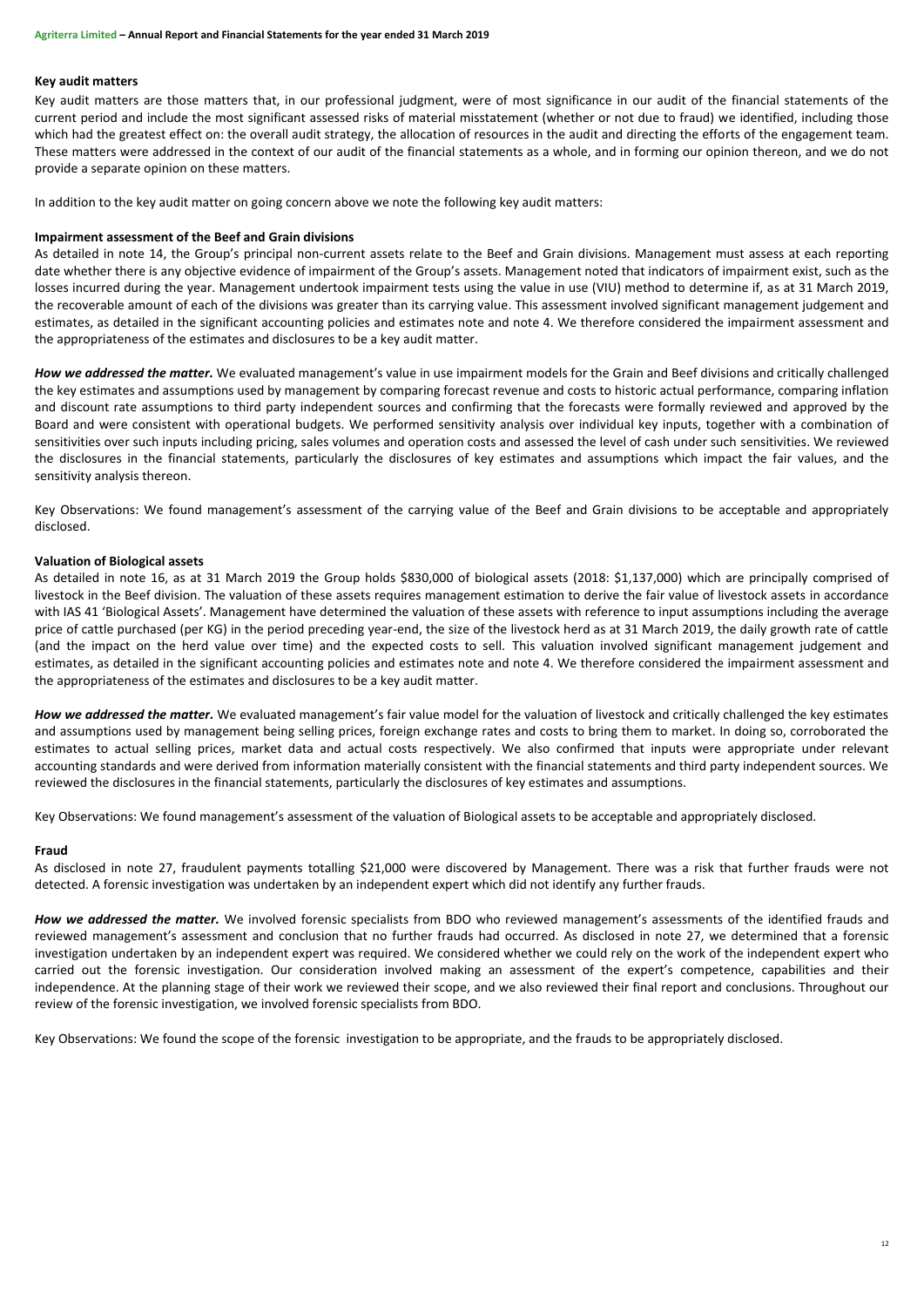# **Our application of materiality**

We apply the concept of materiality both in planning and performing our audit, and in evaluating the effect of misstatements. We consider materiality to be the magnitude by which misstatements, including omissions, could influence the economic decisions of reasonable users that are taken on the basis of the financial statements. Importantly, misstatements below these levels will not necessarily be evaluated as immaterial as we also take account of the nature of identified misstatements, and the particular circumstances of their occurrence, when evaluating their effect on the financial statements as a whole.

Group materiality was determined to be \$160,000 (2018 – \$200,000). The basis for determining materiality was 1.5% of total assets. Total assets was selected as the basis for determining materiality because the business is loss-making, cash consumptive and recently raised significant financing and therefore it was concluded that the most relevant metric to users of the financial statements was an asset-based measure, reflecting stakeholders' desire to understand the closing asset position and liquidity of the Group.

Performance materiality is the application of materiality at the individual account or balance level set at an amount to reduce to an appropriately low level the probability that the aggregate of uncorrected and undetected misstatements exceeds materiality for the financial statements as a whole. Performance materiality was set at \$120,000 (2018 – \$100,000) for the Group. The basis for performance materiality was 75% (2018 – 50%) of the above materiality levels. We selected the level of performance materiality based on an assessment of the history of errors and the number of significant components.

Each significant component of the Group was audited to a lower level of materiality ranging from \$52,500 to \$105,000 (2018 – \$76,000 to \$110,000).

We agreed with the Audit Committee that we would report to the Committee all individual audit differences identified during the course of our audit in excess of \$3,500. We also agreed to report differences below these thresholds that, in our view warranted reporting on qualitative grounds.

# **An overview of the scope of our audit**

Our Group audit was scoped by obtaining an understanding of the Group and its environment, including the Group's system of internal control, and assessing the risks of material misstatement in the financial statements at the Group level. Our Group audit scope focused on the Group's principal operating businesses being the Grain and Beef divisions, which were subject to a full scope audit for Group reporting purposes by BDO Mozambique. Together with the parent company and its Group consolidation, which was also subject to a full scope audit by BDO LLP, these represent the significant components of the Group.

The remaining components of the Group were considered non-significant holding companies and these components were principally subject to analytical review procedures. 100% of the Group's revenue and 100% of the Group's total assets were subject to full audit procedures. The audits of each of the components were principally performed in the United Kingdom and Mozambique. All of the audits were conducted by BDO LLP and BDO Mozambique. As part of our audit strategy, the senior members of the BDO LLP audit team visited each of the principal operating locations in the year in addition to holding frequent calls and meetings with the BDO Mozambique component team.

# **Other information**

The Directors are responsible for the other information. The other information comprises the information included in the annual report and consolidated financial statements, other than the financial statements and our auditor's report thereon. Our opinion on the financial statements does not cover the other information and, except to the extent otherwise explicitly stated in our report, we do not express any form of assurance conclusion thereon.

In connection with our audit of the financial statements, our responsibility is to read the other information and, in doing so, consider whether the other information is materially inconsistent with the financial statements or our knowledge obtained in the audit or otherwise appears to be materially misstated. If we identify such material inconsistencies or apparent material misstatements, we are required to determine whether there is a material misstatement in the financial statements or a material misstatement of the other information. If, based on the work we have performed, we conclude that there is a material misstatement of this other information, we are required to report that fact. We have nothing to report in this regard.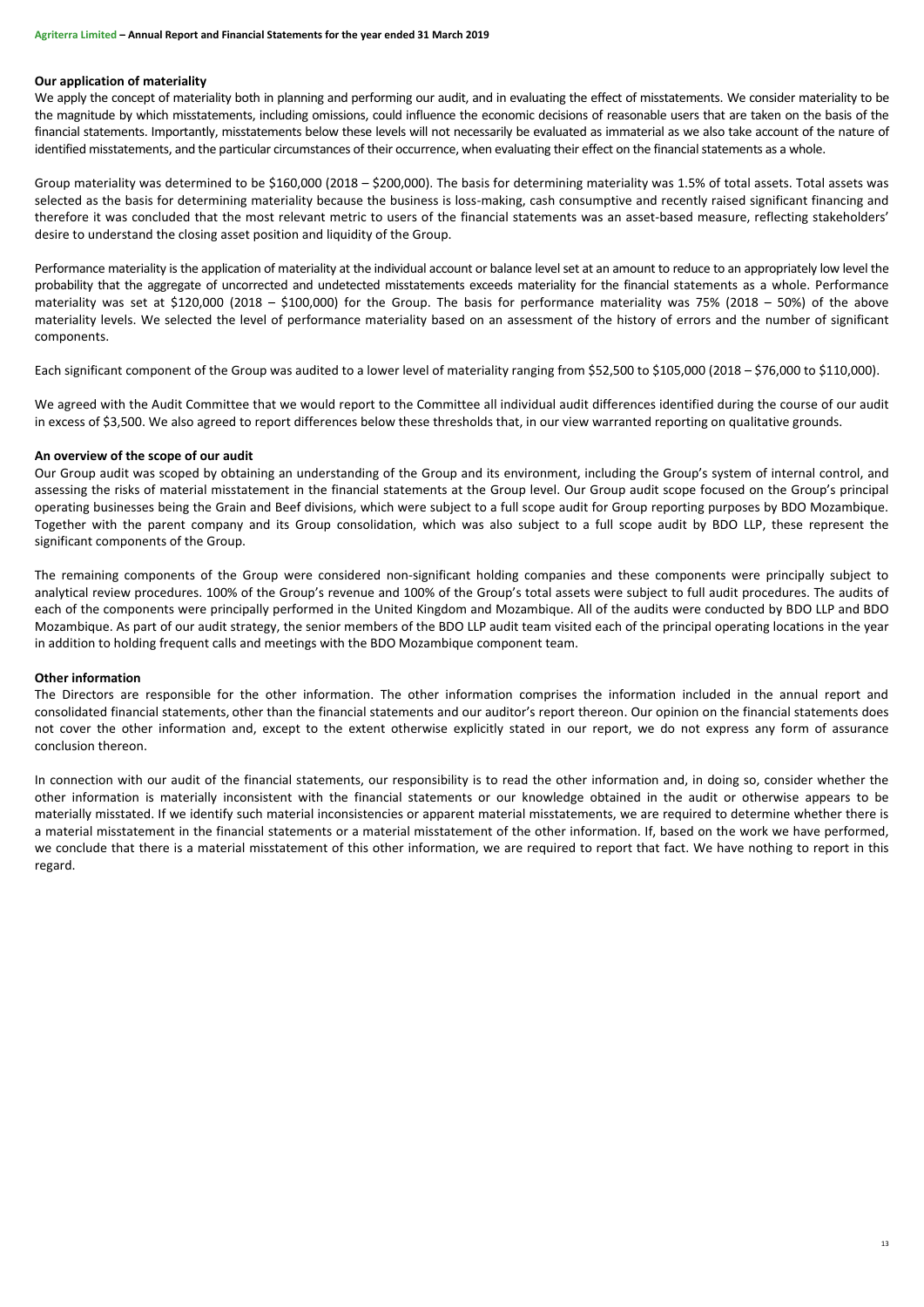# **Matters on which we are required to report by exception**

We have nothing to report in respect of the following matters where the Companies (Guernsey) Law, 2008 requires us to report to you if, in our opinion:

- proper accounting records have not been kept by the Parent Company; or
- the Parent financial statements are not in agreement with the accounting records; or
- we have failed to obtain all the information and explanations which, to the best of our knowledge and belief, are necessary for the purposes of our audit.

# **Responsibilities of Directors**

As explained more fully in the Statement of Directors' responsibilities, the Directors are responsible for the preparation of the financial statements and for being satisfied that they give a true and fair view, and for such internal control as the Directors determine is necessary to enable the preparation of financial statements that are free from material misstatement, whether due to fraud or error.

In preparing the financial statements, the Directors are responsible for assessing the Group's ability to continue as a going concern, disclosing, as applicable, matters related to going concern and using the going concern basis of accounting unless the Directors either intend to liquidate the Group or to cease operations, or have no realistic alternative but to do so.

# **Auditor's responsibilities for the audit of the financial statements**

Our objectives are to obtain reasonable assurance about whether the financial statements as a whole are free from material misstatement, whether due to fraud or error, and to issue an auditor's report that includes our opinion. Reasonable assurance is a high level of assurance, but is not a guarantee that an audit conducted in accordance with ISAs (UK) will always detect a material misstatement when it exists.

Misstatements can arise from fraud or error and are considered material if, individually or in the aggregate, they could reasonably be expected to influence the economic decisions of users taken on the basis of these financial statements.

A further description of our responsibilities for the audit of the financial statements is located on the Financial Reporting Council's website at: [www.frc.org.uk/auditorsresponsibilities.](http://www.frc.org.uk/auditorsresponsibilities) This description forms part of our auditor's report.

#### **Use of our report**

This report is made solely to the Parent Company's members, as a body, in accordance with Section 262 of the Companies (Guernsey) Law, 2008. Our audit work has been undertaken so that we might state to the Parent Company's members those matters we are required to state to them in an auditor's report and for no other purpose. To the fullest extent permitted by law, we do not accept or assume responsibility to anyone other than the Parent Company and the Parent Company's members as a body, for our audit work, for this report, or for the opinions we have formed.

BDO LLP Chartered Accountants London 30 March 2020

BDO LLP is a limited liability partnership registered in England and Wales (with registered number OC305127).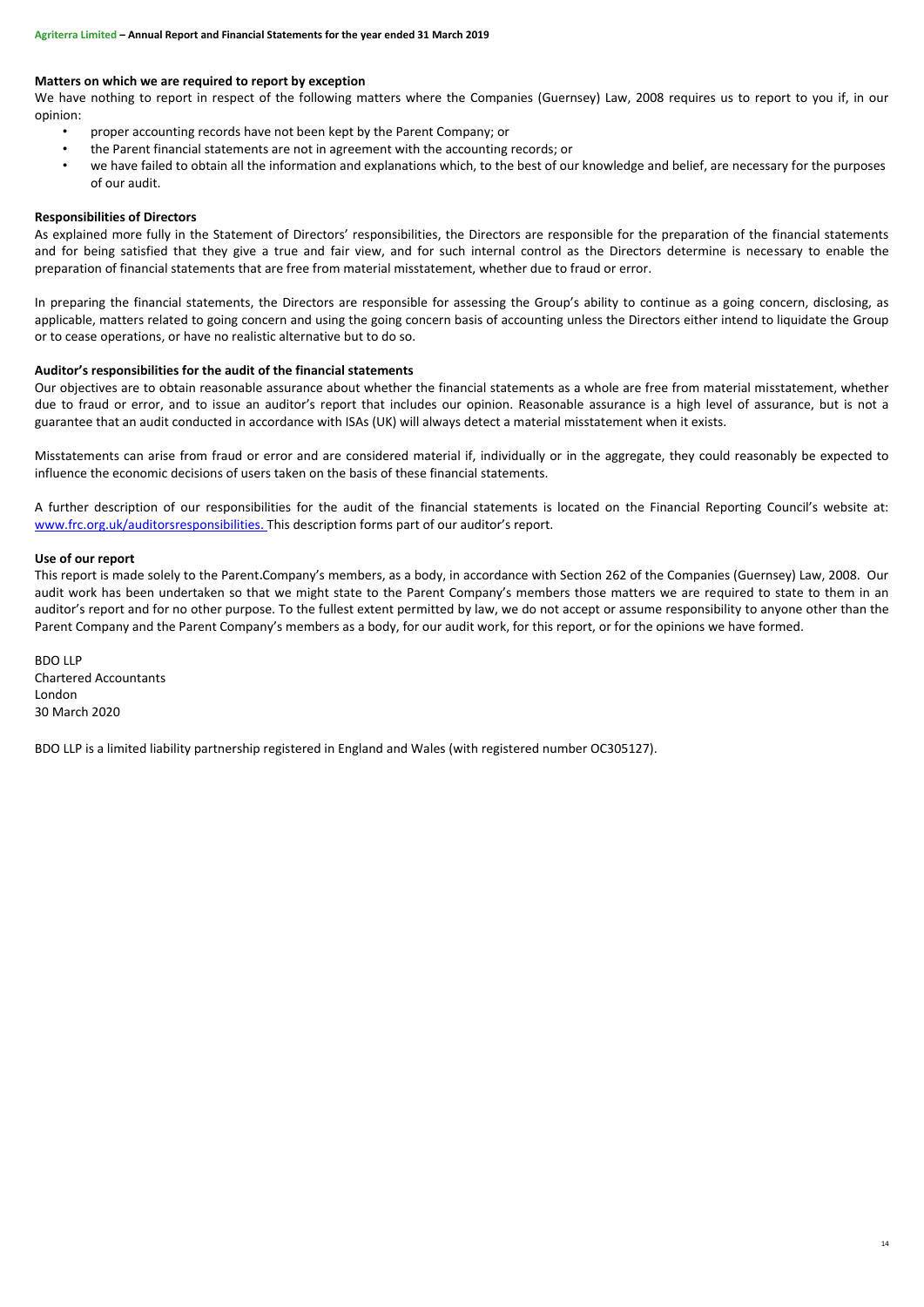# **CONSOLIDATED INCOME STATEMENT**

For the year ended 31 March 2019

|                                                                              |             | Year<br>ended<br>31 March<br>2019 | Year<br>ended<br>31 March 2018 |
|------------------------------------------------------------------------------|-------------|-----------------------------------|--------------------------------|
|                                                                              | <b>Note</b> | <b>US\$000</b>                    | US\$000                        |
| <b>Continuing operations</b>                                                 |             |                                   |                                |
| Revenue                                                                      | 5           | 10,629                            | 9,222                          |
| Cost of sales                                                                |             | (9,891)                           | (8, 184)                       |
| Increase in fair value of biological assets                                  |             | 478                               | 510                            |
| Gross profit                                                                 |             | 1,216                             | 1,548                          |
| Operating expenses                                                           |             | (3,860)                           | (5,619)                        |
| Other income                                                                 |             | 225                               | 25                             |
| Profit on disposal of property, plant and equipment                          |             | 340                               | 88                             |
| <b>Operating loss</b>                                                        | 6           | (2,079)                           | (3,958)                        |
| Finance costs                                                                | 10          | (1,016)                           | (1,084)                        |
| Loss before taxation                                                         |             | (3,095)                           | (5,042)                        |
| Taxation                                                                     | 11          |                                   | (4)                            |
| Loss for the year from continuing operations                                 |             | (3,095)                           | (5,046)                        |
| <b>Discontinued operations</b>                                               |             |                                   |                                |
| Loss for the year from discontinued operations                               | 12          |                                   | (38)                           |
| Loss for the year attributable to owners of the Company                      |             | (3,095)                           | (5,084)                        |
|                                                                              |             | US cents                          | US cents                       |
| <b>LOSS PER SHARE</b>                                                        |             |                                   |                                |
| Basic and diluted loss per share from continuing operations                  | 13          | (14.6)                            | (30.9)                         |
| Basic and diluted loss per share from continuing and discontinued operations | 13          | (14.6)                            | (31.1)                         |
|                                                                              |             |                                   |                                |

# **CONSOLIDATED STATEMENT OF COMPREHENSIVE INCOME**

For the year ended 31 March 2019

| Year                                                                                    | Year     |
|-----------------------------------------------------------------------------------------|----------|
| ended                                                                                   | ended    |
| 31 March                                                                                | 31 March |
| 2019                                                                                    | 2018     |
| <b>US\$000</b>                                                                          | US\$000  |
| (3,095)<br>Loss for the year                                                            | (5,084)  |
| Items that may be reclassified subsequently to profit or loss:                          |          |
| (133)<br>Foreign exchange translation differences                                       | 764      |
| Other comprehensive (loss)/income for the year<br>(133)                                 | 764      |
| Total comprehensive loss for the year attributable to owners of the Company<br>(3, 228) | (4,320)  |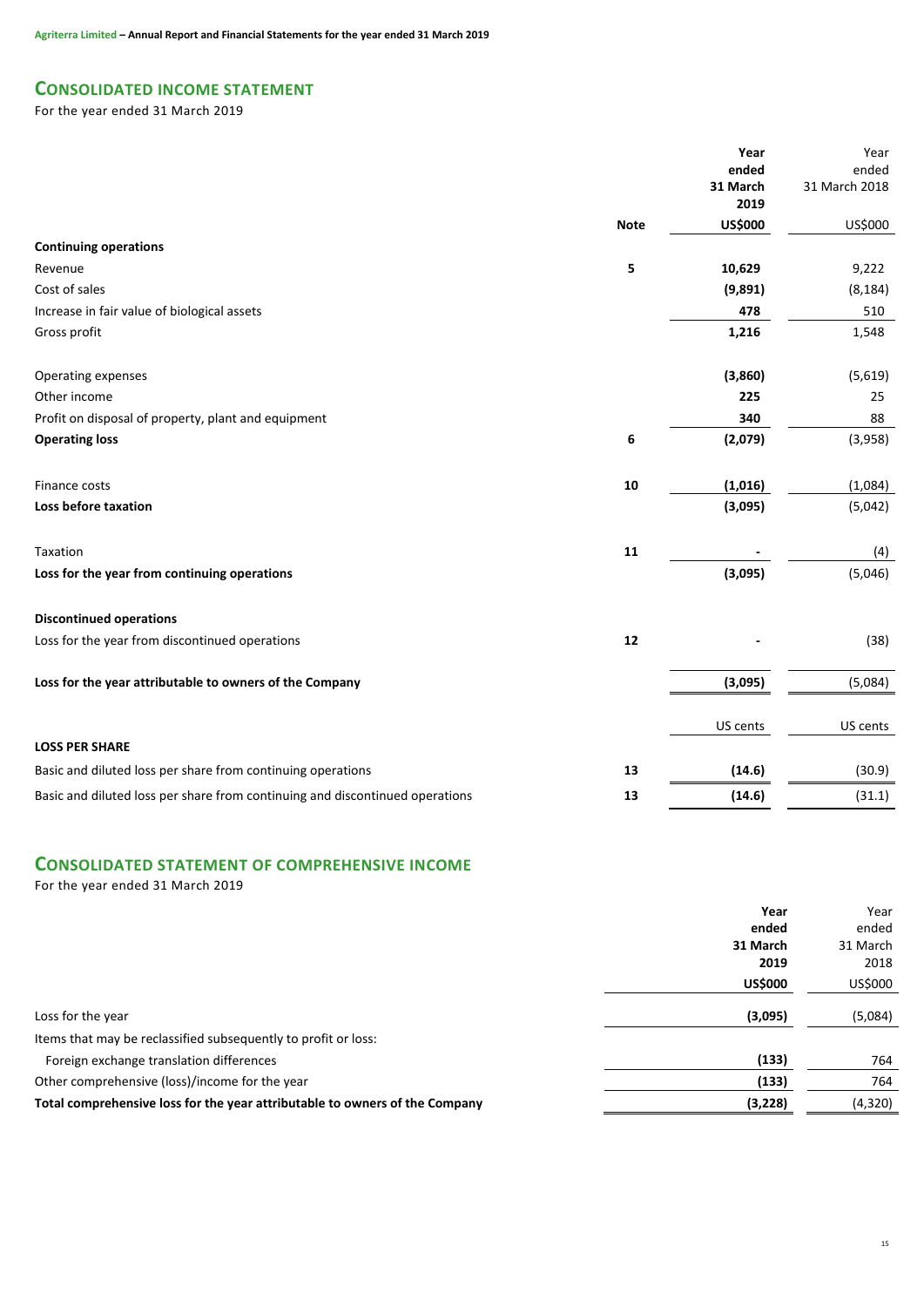# **CONSOLIDATED STATEMENT OF FINANCIAL POSITION**

# As at 31 March 2019

|                                                     |             | 31 March       | 31 March   |
|-----------------------------------------------------|-------------|----------------|------------|
|                                                     |             | 2019           | 2018       |
|                                                     | <b>Note</b> | <b>US\$000</b> | US\$000    |
| <b>Non-current assets</b>                           |             |                |            |
| Property, plant and equipment                       | 14          | 6,292          | 6,315      |
| Intangible assets                                   | 15          | 166            |            |
|                                                     |             | 6,458          | 6,315      |
| <b>Current assets</b>                               |             |                |            |
| <b>Biological assets</b>                            | 16          | 830            | 1,137      |
| Inventories                                         | 17          | 675            | 938        |
| Trade and other receivables                         | 18          | 698            | 1,096      |
| Assets classified as held for sale                  |             |                | 19         |
| Cash and cash equivalents                           |             | 2,197          | 3,541      |
|                                                     |             | 4,400          | 6,731      |
| <b>Total assets</b>                                 |             | 10,858         | 13,046     |
| <b>Current liabilities</b>                          |             |                |            |
| <b>Borrowings</b>                                   | 19          | 1,708          | 4,235      |
| Trade and other payables                            | 20          | 1,186          | 469        |
|                                                     |             | 2,894          | 4,704      |
| <b>Net current assets</b>                           |             | 1,506          | 2,027      |
| <b>Non-current liabilities</b>                      |             |                |            |
| Borrowings                                          | 19          | 2,850          |            |
|                                                     |             | 2,850          |            |
| <b>Total liabilities</b>                            |             | 5,744          | 4,704      |
| <b>Net assets</b>                                   |             | 5,114          | 8,342      |
|                                                     |             |                |            |
| Share capital                                       | 22          | 3,373          | 3,373      |
| Share premium                                       |             | 151,442        | 151,442    |
| Share based payment reserve                         |             | 172            | 1,988      |
| <b>Translation reserve</b>                          |             | (16, 870)      | (16, 737)  |
| <b>Accumulated losses</b>                           |             | (133,003)      | (131, 724) |
| Equity attributable to equity holders of the parent |             | 5,114          | 8,342      |
|                                                     |             |                |            |

The financial statements on pages 15 to 40 were approved and authorised for issue by the Board of Directors on 30 March 2020.

Signed on behalf of the Board of Directors by:

**CSO Havers Chair** 30 March 2020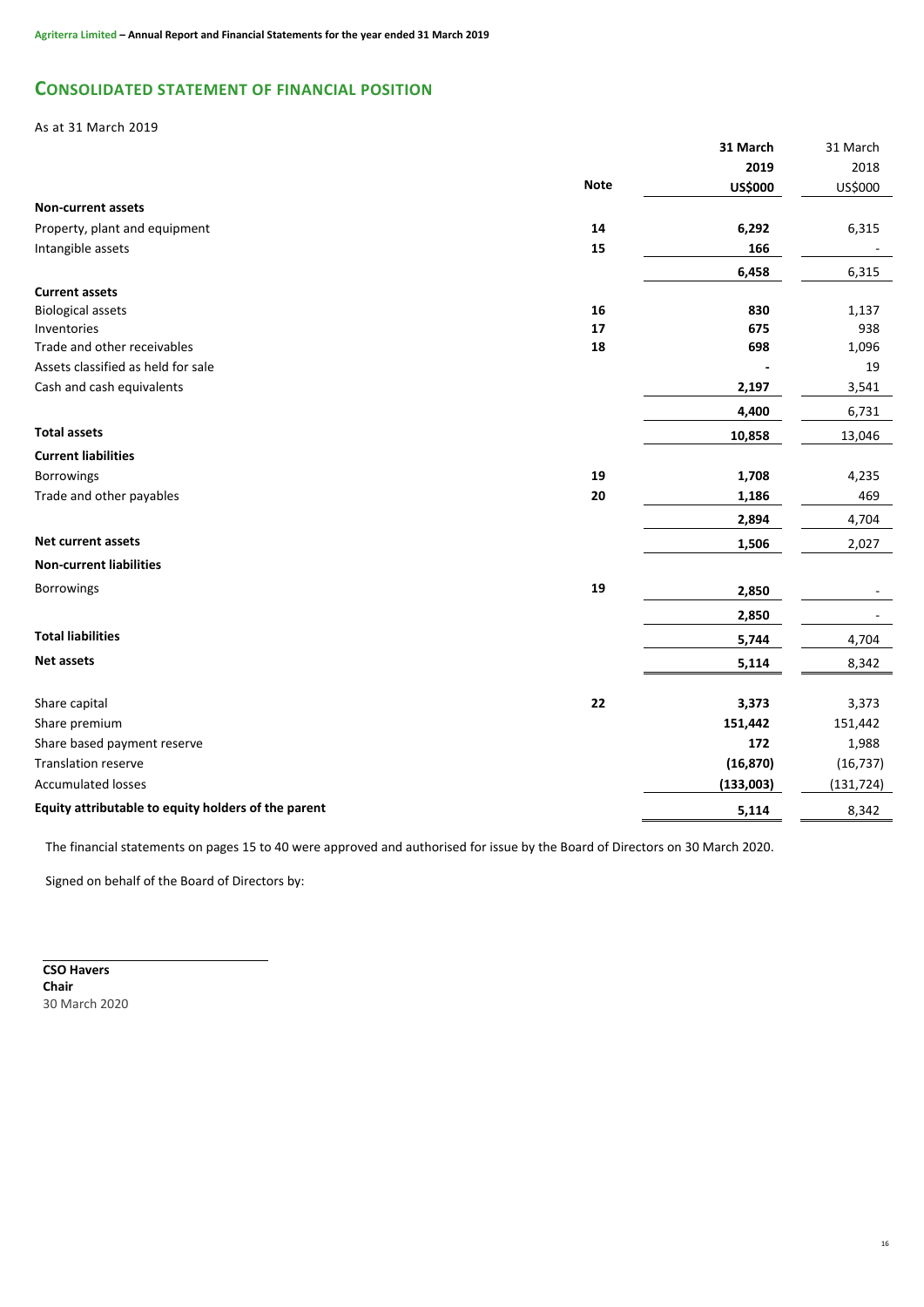# **CONSOLIDATED STATEMENT OF CHANGES IN EQUITY**

For the year ended 31 March 2019

|                                                                                                                                    |             | <b>Share</b><br>capital | <b>Share</b><br>premium | <b>Share</b><br>based<br>payment<br>reserve | <b>Translation</b><br>reserve | Accumulated<br>losses | <b>Total</b><br><b>Equity</b>      |
|------------------------------------------------------------------------------------------------------------------------------------|-------------|-------------------------|-------------------------|---------------------------------------------|-------------------------------|-----------------------|------------------------------------|
|                                                                                                                                    | <b>Note</b> | <b>US\$000</b>          | <b>US\$000</b>          | <b>US\$000</b>                              | <b>US\$000</b>                | <b>US\$000</b>        | <b>US\$000</b>                     |
| Balance at 1 April 2017<br>Loss for the year<br>Other comprehensive income:<br>Exchange translation gain on foreign operations     |             | 1,960                   | 148,622                 | 1,985                                       | (17,501)<br>764               | (126, 640)<br>(5,084) | 8,426<br>(5,084)<br>764            |
| Total comprehensive loss for the year                                                                                              |             |                         |                         |                                             | 764                           | (5,084)               | (4,320)                            |
| Transactions with owners<br>Issue of shares net of expenses<br>Share based payments<br>Total transactions with owners for the year | 23          | 1,413                   | 2,820                   | 3<br>3                                      |                               |                       | 4,233<br>3                         |
| Balance at 31 March 2018<br>Loss for the year<br>Other comprehensive income:<br>Exchange translation loss on foreign operations    |             | 1,413<br>3,373          | 2,820<br>151,442        | 1,988                                       | (16, 737)<br>(133)            | (131, 724)<br>(3,095) | 4,236<br>8,342<br>(3,095)<br>(133) |
| Total comprehensive loss for the year                                                                                              |             |                         |                         |                                             | (133)                         | (3,095)               | (3, 228)                           |
| Transactions with owners<br>Share based payments<br>Total transactions with owners for the year                                    | 23          |                         |                         | (1, 816)<br>(1, 816)                        |                               | 1,816<br>1,816        |                                    |
| Balance at 31 March 2019                                                                                                           |             | 3,373                   | 151,442                 | 172                                         | (16, 870)                     | (133,003)             | 5,114                              |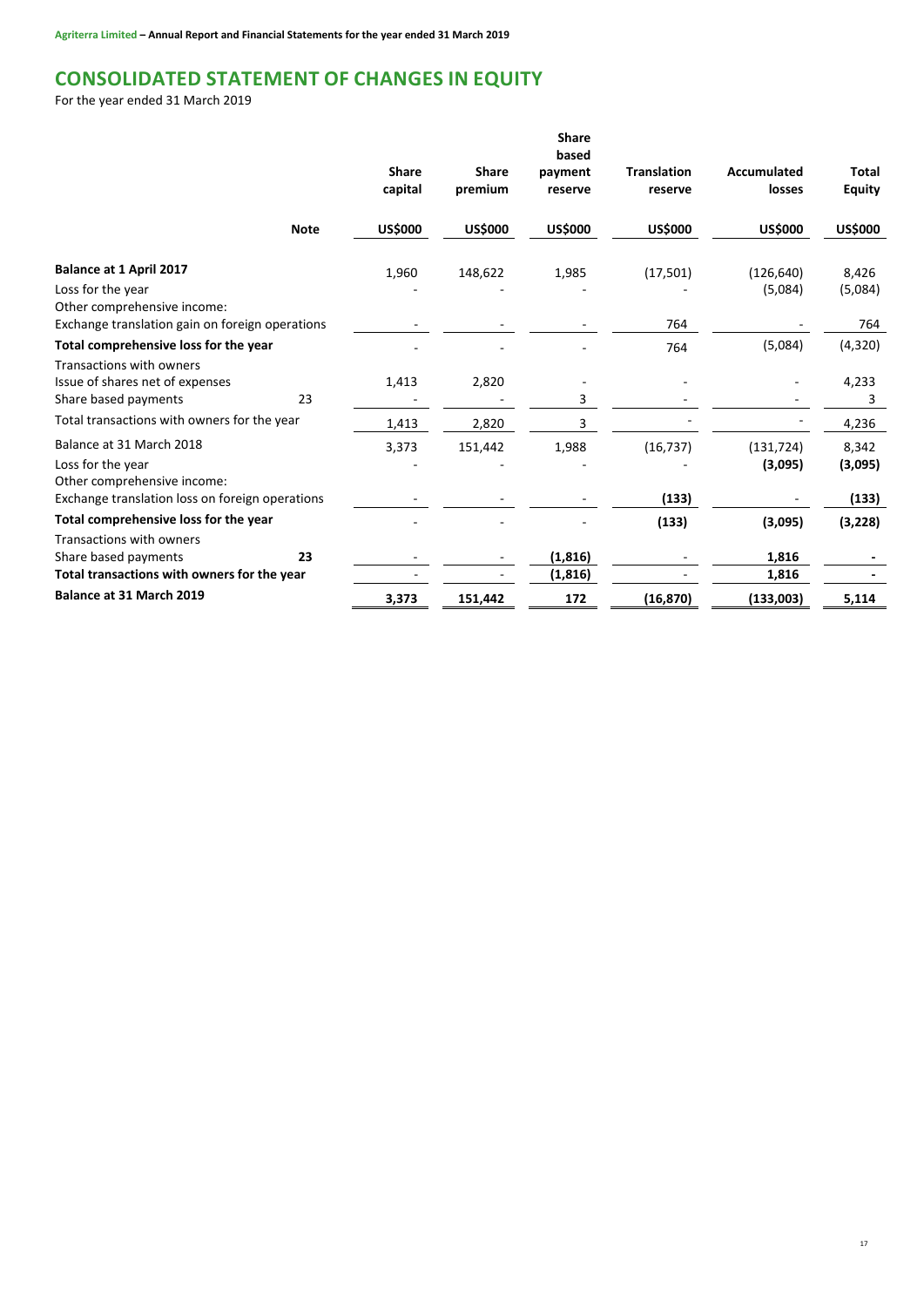# **CONSOLIDATED CASH FLOW STATEMENT**

For the year ended 31 March 2019

| 31 March<br>31 March<br>2019<br>2018<br><b>Note</b><br><b>US\$000</b><br>US\$000<br>Cash flows from operating activities<br>Loss before tax from continuing operations<br>(3,095)<br>(5,042)<br>Adjustments for:<br>14/15<br>Amortisation and depreciation<br>620<br>490<br>Profit on disposal of property, plant and equipment<br>(340)<br>(87)<br>Share based payment expense<br>23<br>3<br>Foreign exchange loss/(gain)<br>80<br>(181)<br>Net decrease in biological assets<br>16<br>754<br>194<br>(478)<br>Increase in value of biological assets<br>16<br>(510)<br>Finance costs<br>10<br>1,016<br>1,097<br>(13)<br>Investment revenues<br>4<br>Impairment of current and non-current assets<br>(1, 443)<br>(4,045)<br>Operating cash flows before movements in working capital<br>238<br>Decrease in inventories<br>481<br>Decrease in trade and other receivables<br>392<br>772<br>Increase/(decrease) in trade and other payables<br>744<br>(297)<br>(69)<br>Cash used in operating activities by continuing operations<br>(3,089)<br>Corporation tax paid<br>(4)<br>Interest received<br>13<br>(69)<br>(3,080)<br>Net cash used in operating activities by continuing operations<br>Net cash used in operating activities by discontinued operations<br>(38)<br>(69)<br>Net cash used in operating activities<br>(3, 118)<br>Cash flows from investing activities<br>Proceeds from disposal of subsidiary, net of costs and cash balances disposed of<br>476<br>Proceeds from disposal of property, plant and equipment, net of expenses incurred<br>346<br>232<br>Acquisition of property, plant and equipment<br>14<br>(920)<br>(116)<br>Acquisition of intangible assets<br>15<br>(193)<br>$\overline{\phantom{a}}$<br>Net cash (used in)/generated from investing activities<br>(767)<br>592<br>Cash flows from financing activities<br>Issue of shares, net of expenses incurred<br>4,233<br>Net (repayment)/draw down of overdrafts<br>(3, 258)<br>1,506<br>19<br>19<br>3,773<br>Net draw down/(repayment) of loans<br>(1,035)<br>(1,016)<br>(1,097)<br>Finance costs<br>Net cash (used in)/generated from financing activities<br>(501)<br>3,607<br>Net (decrease)/increase in cash and cash equivalents<br>(1, 337)<br>1,081<br>Effect of exchange rates on cash and cash equivalents<br>(7)<br>35<br>Cash and cash equivalents at beginning of the year<br>3,541<br>2,425<br>Cash and cash equivalents at end of the year<br>2,197<br>3,541 |  | Year ended | Year ended |
|---------------------------------------------------------------------------------------------------------------------------------------------------------------------------------------------------------------------------------------------------------------------------------------------------------------------------------------------------------------------------------------------------------------------------------------------------------------------------------------------------------------------------------------------------------------------------------------------------------------------------------------------------------------------------------------------------------------------------------------------------------------------------------------------------------------------------------------------------------------------------------------------------------------------------------------------------------------------------------------------------------------------------------------------------------------------------------------------------------------------------------------------------------------------------------------------------------------------------------------------------------------------------------------------------------------------------------------------------------------------------------------------------------------------------------------------------------------------------------------------------------------------------------------------------------------------------------------------------------------------------------------------------------------------------------------------------------------------------------------------------------------------------------------------------------------------------------------------------------------------------------------------------------------------------------------------------------------------------------------------------------------------------------------------------------------------------------------------------------------------------------------------------------------------------------------------------------------------------------------------------------------------------------------------------------------------------------------------------------------------------------------------------------------------------------------------------------------|--|------------|------------|
|                                                                                                                                                                                                                                                                                                                                                                                                                                                                                                                                                                                                                                                                                                                                                                                                                                                                                                                                                                                                                                                                                                                                                                                                                                                                                                                                                                                                                                                                                                                                                                                                                                                                                                                                                                                                                                                                                                                                                                                                                                                                                                                                                                                                                                                                                                                                                                                                                                                               |  |            |            |
|                                                                                                                                                                                                                                                                                                                                                                                                                                                                                                                                                                                                                                                                                                                                                                                                                                                                                                                                                                                                                                                                                                                                                                                                                                                                                                                                                                                                                                                                                                                                                                                                                                                                                                                                                                                                                                                                                                                                                                                                                                                                                                                                                                                                                                                                                                                                                                                                                                                               |  |            |            |
|                                                                                                                                                                                                                                                                                                                                                                                                                                                                                                                                                                                                                                                                                                                                                                                                                                                                                                                                                                                                                                                                                                                                                                                                                                                                                                                                                                                                                                                                                                                                                                                                                                                                                                                                                                                                                                                                                                                                                                                                                                                                                                                                                                                                                                                                                                                                                                                                                                                               |  |            |            |
|                                                                                                                                                                                                                                                                                                                                                                                                                                                                                                                                                                                                                                                                                                                                                                                                                                                                                                                                                                                                                                                                                                                                                                                                                                                                                                                                                                                                                                                                                                                                                                                                                                                                                                                                                                                                                                                                                                                                                                                                                                                                                                                                                                                                                                                                                                                                                                                                                                                               |  |            |            |
|                                                                                                                                                                                                                                                                                                                                                                                                                                                                                                                                                                                                                                                                                                                                                                                                                                                                                                                                                                                                                                                                                                                                                                                                                                                                                                                                                                                                                                                                                                                                                                                                                                                                                                                                                                                                                                                                                                                                                                                                                                                                                                                                                                                                                                                                                                                                                                                                                                                               |  |            |            |
|                                                                                                                                                                                                                                                                                                                                                                                                                                                                                                                                                                                                                                                                                                                                                                                                                                                                                                                                                                                                                                                                                                                                                                                                                                                                                                                                                                                                                                                                                                                                                                                                                                                                                                                                                                                                                                                                                                                                                                                                                                                                                                                                                                                                                                                                                                                                                                                                                                                               |  |            |            |
|                                                                                                                                                                                                                                                                                                                                                                                                                                                                                                                                                                                                                                                                                                                                                                                                                                                                                                                                                                                                                                                                                                                                                                                                                                                                                                                                                                                                                                                                                                                                                                                                                                                                                                                                                                                                                                                                                                                                                                                                                                                                                                                                                                                                                                                                                                                                                                                                                                                               |  |            |            |
|                                                                                                                                                                                                                                                                                                                                                                                                                                                                                                                                                                                                                                                                                                                                                                                                                                                                                                                                                                                                                                                                                                                                                                                                                                                                                                                                                                                                                                                                                                                                                                                                                                                                                                                                                                                                                                                                                                                                                                                                                                                                                                                                                                                                                                                                                                                                                                                                                                                               |  |            |            |
|                                                                                                                                                                                                                                                                                                                                                                                                                                                                                                                                                                                                                                                                                                                                                                                                                                                                                                                                                                                                                                                                                                                                                                                                                                                                                                                                                                                                                                                                                                                                                                                                                                                                                                                                                                                                                                                                                                                                                                                                                                                                                                                                                                                                                                                                                                                                                                                                                                                               |  |            |            |
|                                                                                                                                                                                                                                                                                                                                                                                                                                                                                                                                                                                                                                                                                                                                                                                                                                                                                                                                                                                                                                                                                                                                                                                                                                                                                                                                                                                                                                                                                                                                                                                                                                                                                                                                                                                                                                                                                                                                                                                                                                                                                                                                                                                                                                                                                                                                                                                                                                                               |  |            |            |
|                                                                                                                                                                                                                                                                                                                                                                                                                                                                                                                                                                                                                                                                                                                                                                                                                                                                                                                                                                                                                                                                                                                                                                                                                                                                                                                                                                                                                                                                                                                                                                                                                                                                                                                                                                                                                                                                                                                                                                                                                                                                                                                                                                                                                                                                                                                                                                                                                                                               |  |            |            |
|                                                                                                                                                                                                                                                                                                                                                                                                                                                                                                                                                                                                                                                                                                                                                                                                                                                                                                                                                                                                                                                                                                                                                                                                                                                                                                                                                                                                                                                                                                                                                                                                                                                                                                                                                                                                                                                                                                                                                                                                                                                                                                                                                                                                                                                                                                                                                                                                                                                               |  |            |            |
|                                                                                                                                                                                                                                                                                                                                                                                                                                                                                                                                                                                                                                                                                                                                                                                                                                                                                                                                                                                                                                                                                                                                                                                                                                                                                                                                                                                                                                                                                                                                                                                                                                                                                                                                                                                                                                                                                                                                                                                                                                                                                                                                                                                                                                                                                                                                                                                                                                                               |  |            |            |
|                                                                                                                                                                                                                                                                                                                                                                                                                                                                                                                                                                                                                                                                                                                                                                                                                                                                                                                                                                                                                                                                                                                                                                                                                                                                                                                                                                                                                                                                                                                                                                                                                                                                                                                                                                                                                                                                                                                                                                                                                                                                                                                                                                                                                                                                                                                                                                                                                                                               |  |            |            |
|                                                                                                                                                                                                                                                                                                                                                                                                                                                                                                                                                                                                                                                                                                                                                                                                                                                                                                                                                                                                                                                                                                                                                                                                                                                                                                                                                                                                                                                                                                                                                                                                                                                                                                                                                                                                                                                                                                                                                                                                                                                                                                                                                                                                                                                                                                                                                                                                                                                               |  |            |            |
|                                                                                                                                                                                                                                                                                                                                                                                                                                                                                                                                                                                                                                                                                                                                                                                                                                                                                                                                                                                                                                                                                                                                                                                                                                                                                                                                                                                                                                                                                                                                                                                                                                                                                                                                                                                                                                                                                                                                                                                                                                                                                                                                                                                                                                                                                                                                                                                                                                                               |  |            |            |
|                                                                                                                                                                                                                                                                                                                                                                                                                                                                                                                                                                                                                                                                                                                                                                                                                                                                                                                                                                                                                                                                                                                                                                                                                                                                                                                                                                                                                                                                                                                                                                                                                                                                                                                                                                                                                                                                                                                                                                                                                                                                                                                                                                                                                                                                                                                                                                                                                                                               |  |            |            |
|                                                                                                                                                                                                                                                                                                                                                                                                                                                                                                                                                                                                                                                                                                                                                                                                                                                                                                                                                                                                                                                                                                                                                                                                                                                                                                                                                                                                                                                                                                                                                                                                                                                                                                                                                                                                                                                                                                                                                                                                                                                                                                                                                                                                                                                                                                                                                                                                                                                               |  |            |            |
|                                                                                                                                                                                                                                                                                                                                                                                                                                                                                                                                                                                                                                                                                                                                                                                                                                                                                                                                                                                                                                                                                                                                                                                                                                                                                                                                                                                                                                                                                                                                                                                                                                                                                                                                                                                                                                                                                                                                                                                                                                                                                                                                                                                                                                                                                                                                                                                                                                                               |  |            |            |
|                                                                                                                                                                                                                                                                                                                                                                                                                                                                                                                                                                                                                                                                                                                                                                                                                                                                                                                                                                                                                                                                                                                                                                                                                                                                                                                                                                                                                                                                                                                                                                                                                                                                                                                                                                                                                                                                                                                                                                                                                                                                                                                                                                                                                                                                                                                                                                                                                                                               |  |            |            |
|                                                                                                                                                                                                                                                                                                                                                                                                                                                                                                                                                                                                                                                                                                                                                                                                                                                                                                                                                                                                                                                                                                                                                                                                                                                                                                                                                                                                                                                                                                                                                                                                                                                                                                                                                                                                                                                                                                                                                                                                                                                                                                                                                                                                                                                                                                                                                                                                                                                               |  |            |            |
|                                                                                                                                                                                                                                                                                                                                                                                                                                                                                                                                                                                                                                                                                                                                                                                                                                                                                                                                                                                                                                                                                                                                                                                                                                                                                                                                                                                                                                                                                                                                                                                                                                                                                                                                                                                                                                                                                                                                                                                                                                                                                                                                                                                                                                                                                                                                                                                                                                                               |  |            |            |
|                                                                                                                                                                                                                                                                                                                                                                                                                                                                                                                                                                                                                                                                                                                                                                                                                                                                                                                                                                                                                                                                                                                                                                                                                                                                                                                                                                                                                                                                                                                                                                                                                                                                                                                                                                                                                                                                                                                                                                                                                                                                                                                                                                                                                                                                                                                                                                                                                                                               |  |            |            |
|                                                                                                                                                                                                                                                                                                                                                                                                                                                                                                                                                                                                                                                                                                                                                                                                                                                                                                                                                                                                                                                                                                                                                                                                                                                                                                                                                                                                                                                                                                                                                                                                                                                                                                                                                                                                                                                                                                                                                                                                                                                                                                                                                                                                                                                                                                                                                                                                                                                               |  |            |            |
|                                                                                                                                                                                                                                                                                                                                                                                                                                                                                                                                                                                                                                                                                                                                                                                                                                                                                                                                                                                                                                                                                                                                                                                                                                                                                                                                                                                                                                                                                                                                                                                                                                                                                                                                                                                                                                                                                                                                                                                                                                                                                                                                                                                                                                                                                                                                                                                                                                                               |  |            |            |
|                                                                                                                                                                                                                                                                                                                                                                                                                                                                                                                                                                                                                                                                                                                                                                                                                                                                                                                                                                                                                                                                                                                                                                                                                                                                                                                                                                                                                                                                                                                                                                                                                                                                                                                                                                                                                                                                                                                                                                                                                                                                                                                                                                                                                                                                                                                                                                                                                                                               |  |            |            |
|                                                                                                                                                                                                                                                                                                                                                                                                                                                                                                                                                                                                                                                                                                                                                                                                                                                                                                                                                                                                                                                                                                                                                                                                                                                                                                                                                                                                                                                                                                                                                                                                                                                                                                                                                                                                                                                                                                                                                                                                                                                                                                                                                                                                                                                                                                                                                                                                                                                               |  |            |            |
|                                                                                                                                                                                                                                                                                                                                                                                                                                                                                                                                                                                                                                                                                                                                                                                                                                                                                                                                                                                                                                                                                                                                                                                                                                                                                                                                                                                                                                                                                                                                                                                                                                                                                                                                                                                                                                                                                                                                                                                                                                                                                                                                                                                                                                                                                                                                                                                                                                                               |  |            |            |
|                                                                                                                                                                                                                                                                                                                                                                                                                                                                                                                                                                                                                                                                                                                                                                                                                                                                                                                                                                                                                                                                                                                                                                                                                                                                                                                                                                                                                                                                                                                                                                                                                                                                                                                                                                                                                                                                                                                                                                                                                                                                                                                                                                                                                                                                                                                                                                                                                                                               |  |            |            |
|                                                                                                                                                                                                                                                                                                                                                                                                                                                                                                                                                                                                                                                                                                                                                                                                                                                                                                                                                                                                                                                                                                                                                                                                                                                                                                                                                                                                                                                                                                                                                                                                                                                                                                                                                                                                                                                                                                                                                                                                                                                                                                                                                                                                                                                                                                                                                                                                                                                               |  |            |            |
|                                                                                                                                                                                                                                                                                                                                                                                                                                                                                                                                                                                                                                                                                                                                                                                                                                                                                                                                                                                                                                                                                                                                                                                                                                                                                                                                                                                                                                                                                                                                                                                                                                                                                                                                                                                                                                                                                                                                                                                                                                                                                                                                                                                                                                                                                                                                                                                                                                                               |  |            |            |
|                                                                                                                                                                                                                                                                                                                                                                                                                                                                                                                                                                                                                                                                                                                                                                                                                                                                                                                                                                                                                                                                                                                                                                                                                                                                                                                                                                                                                                                                                                                                                                                                                                                                                                                                                                                                                                                                                                                                                                                                                                                                                                                                                                                                                                                                                                                                                                                                                                                               |  |            |            |
|                                                                                                                                                                                                                                                                                                                                                                                                                                                                                                                                                                                                                                                                                                                                                                                                                                                                                                                                                                                                                                                                                                                                                                                                                                                                                                                                                                                                                                                                                                                                                                                                                                                                                                                                                                                                                                                                                                                                                                                                                                                                                                                                                                                                                                                                                                                                                                                                                                                               |  |            |            |
|                                                                                                                                                                                                                                                                                                                                                                                                                                                                                                                                                                                                                                                                                                                                                                                                                                                                                                                                                                                                                                                                                                                                                                                                                                                                                                                                                                                                                                                                                                                                                                                                                                                                                                                                                                                                                                                                                                                                                                                                                                                                                                                                                                                                                                                                                                                                                                                                                                                               |  |            |            |
|                                                                                                                                                                                                                                                                                                                                                                                                                                                                                                                                                                                                                                                                                                                                                                                                                                                                                                                                                                                                                                                                                                                                                                                                                                                                                                                                                                                                                                                                                                                                                                                                                                                                                                                                                                                                                                                                                                                                                                                                                                                                                                                                                                                                                                                                                                                                                                                                                                                               |  |            |            |
|                                                                                                                                                                                                                                                                                                                                                                                                                                                                                                                                                                                                                                                                                                                                                                                                                                                                                                                                                                                                                                                                                                                                                                                                                                                                                                                                                                                                                                                                                                                                                                                                                                                                                                                                                                                                                                                                                                                                                                                                                                                                                                                                                                                                                                                                                                                                                                                                                                                               |  |            |            |
|                                                                                                                                                                                                                                                                                                                                                                                                                                                                                                                                                                                                                                                                                                                                                                                                                                                                                                                                                                                                                                                                                                                                                                                                                                                                                                                                                                                                                                                                                                                                                                                                                                                                                                                                                                                                                                                                                                                                                                                                                                                                                                                                                                                                                                                                                                                                                                                                                                                               |  |            |            |
|                                                                                                                                                                                                                                                                                                                                                                                                                                                                                                                                                                                                                                                                                                                                                                                                                                                                                                                                                                                                                                                                                                                                                                                                                                                                                                                                                                                                                                                                                                                                                                                                                                                                                                                                                                                                                                                                                                                                                                                                                                                                                                                                                                                                                                                                                                                                                                                                                                                               |  |            |            |
|                                                                                                                                                                                                                                                                                                                                                                                                                                                                                                                                                                                                                                                                                                                                                                                                                                                                                                                                                                                                                                                                                                                                                                                                                                                                                                                                                                                                                                                                                                                                                                                                                                                                                                                                                                                                                                                                                                                                                                                                                                                                                                                                                                                                                                                                                                                                                                                                                                                               |  |            |            |
|                                                                                                                                                                                                                                                                                                                                                                                                                                                                                                                                                                                                                                                                                                                                                                                                                                                                                                                                                                                                                                                                                                                                                                                                                                                                                                                                                                                                                                                                                                                                                                                                                                                                                                                                                                                                                                                                                                                                                                                                                                                                                                                                                                                                                                                                                                                                                                                                                                                               |  |            |            |
|                                                                                                                                                                                                                                                                                                                                                                                                                                                                                                                                                                                                                                                                                                                                                                                                                                                                                                                                                                                                                                                                                                                                                                                                                                                                                                                                                                                                                                                                                                                                                                                                                                                                                                                                                                                                                                                                                                                                                                                                                                                                                                                                                                                                                                                                                                                                                                                                                                                               |  |            |            |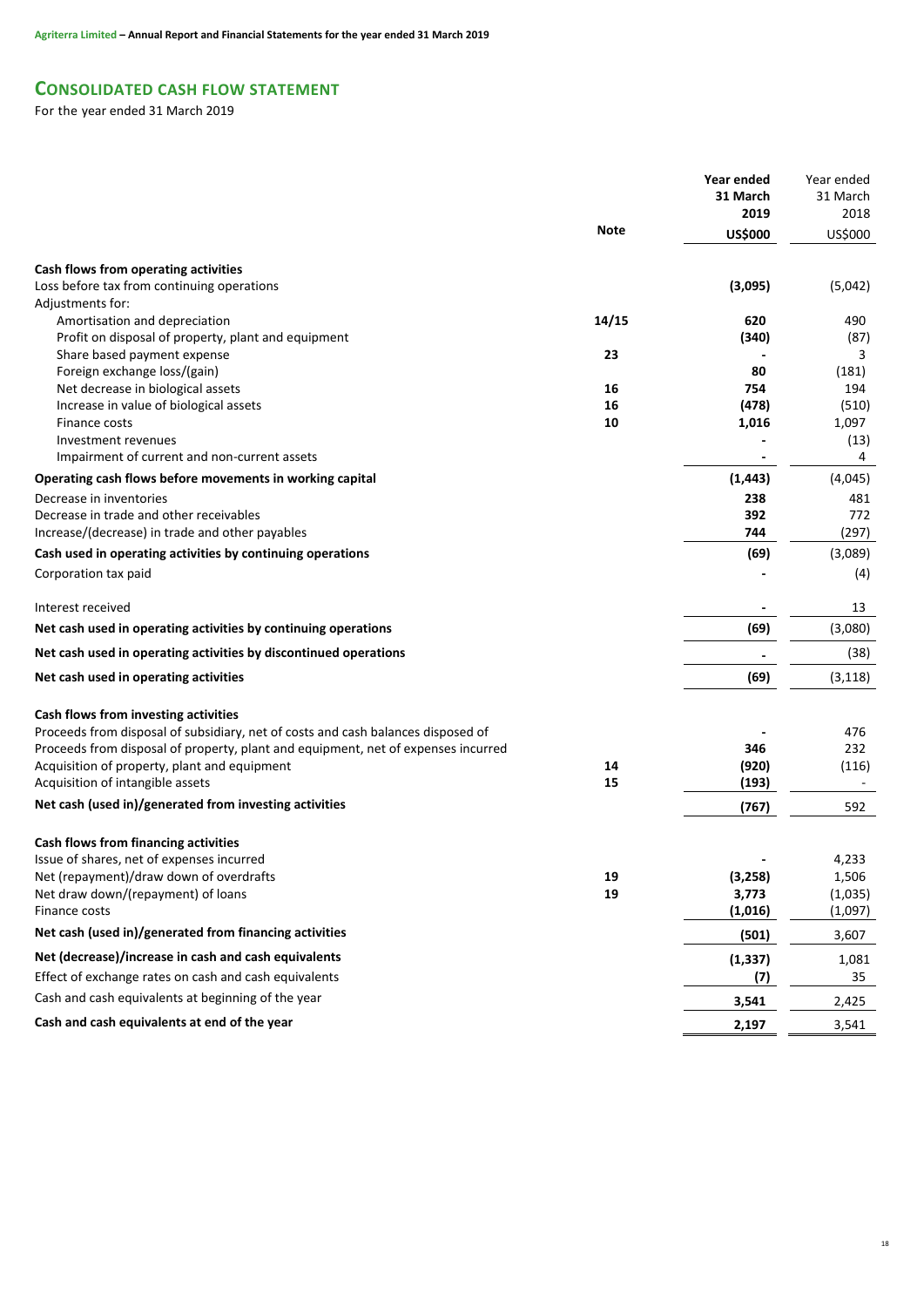# **NOTES TO THE CONSOLIDATED FINANCIAL STATEMENTS**

# **1. GENERAL INFORMATION**

Agriterra is incorporated and domiciled in Guernsey, the Channel Islands, with registered number 42643. Further details, including the address of the registered office, are given on page 41. The nature of the Group's operations and its principal activities are set out in the Directors' report. A list of the investments in subsidiaries and associate companies held directly and indirectly by the Company during the year and at the year-end, including the name, country of incorporation, operation and ownership interest is given in note 3.

The reporting currency for the Group is the US Dollar ('\$' or 'US\$') as it most appropriately reflects the Group's business activities in the agricultural sector in Africa and therefore the Group's financial position and financial performance.

The financial statements have been prepared in accordance with IFRSs as adopted by the EU.

# **2. ADOPTION OF NEW AND REVISED STANDARDS AND INTERPRETATIONS**

**2.1** In the current year, the Group has adopted all new and revised IFRSs that are relevant to its operations and effective for annual reporting periods beginning on or after 1 January 2018. At the date of authorisation of these financial statements for the year ended 31 March 2019, the following IFRSs were adopted:

# **2.1.1 IFRS 9 FINANCIAL INSTRUMENTS**

IFRS 9 has replaced IAS 39 Financial Instruments:

- Recognition and measurement: Financial assets are classified by reference to the business model within which they are held and their contractual cash flow characteristics. IFRS 9 introduces a 'fair value through other comprehensive income' category for certain debt instruments. Financial liabilities are classified in a similar manner to under IAS 39, however there are differences in the requirements applying to the measurement of an entity's own credit risk.
- Impairment: IFRS 9 introduces an 'expected credit loss' model for the measurement of the impairment of financial assets, so it is no longer necessary for a credit event to have occurred before a credit loss is recognised.
- Hedge accounting: Introduces a new hedge accounting model that is designed to be more closely aligned with how entities undertake risk management activities when hedging financial and non-financial risk exposures. The Group does not hedge account for these accounts.
- Derecognition: The requirements for derecognition of financial assets and liabilities are carried forward from IAS 39. Following an assessment of the classification of each financial asset no changes to classification were required. Management have performed an assessment of expected credit losses for the Group receivables (note 18).

The Group applied the modified retrospective transition method.

# **2.1.2 IFRS 15 Revenue from Contracts with Customers**

IFRS 15 provides a single, principles based five-step model to be applied to all contracts with customers.

The five steps in the model are as follows:

- Identify the contract with the customer
- Identify the performance obligations in the contract
- Determine the transaction price
- Allocate the transaction price to the performance obligations in the contracts
- Recognise revenue when (or as) the entity satisfies a performance obligation.

Guidance is provided on topics such as the point in which revenue is recognised, accounting for variable consideration, costs of fulfilling and obtaining a contract and various related matters. New disclosures about revenue are also introduced.

Management has assessed the core principle of IFRS 15, that the Company will recognise revenue to depict the transfer of promised goods to customers in an amount that reflects the consideration to which the Company expects to be entitled in exchange for the goods. Group revenue comprises the sale of processed agricultural produce in the retail and wholesale markets. Revenue is recognised when goods are collected or delivered to the customer in line with published or contracted terms and conditions. The Company has reviewed the terms and conditions of the Company and is satisfied that there is no change to the timing of revenue recognition under IFRS 15.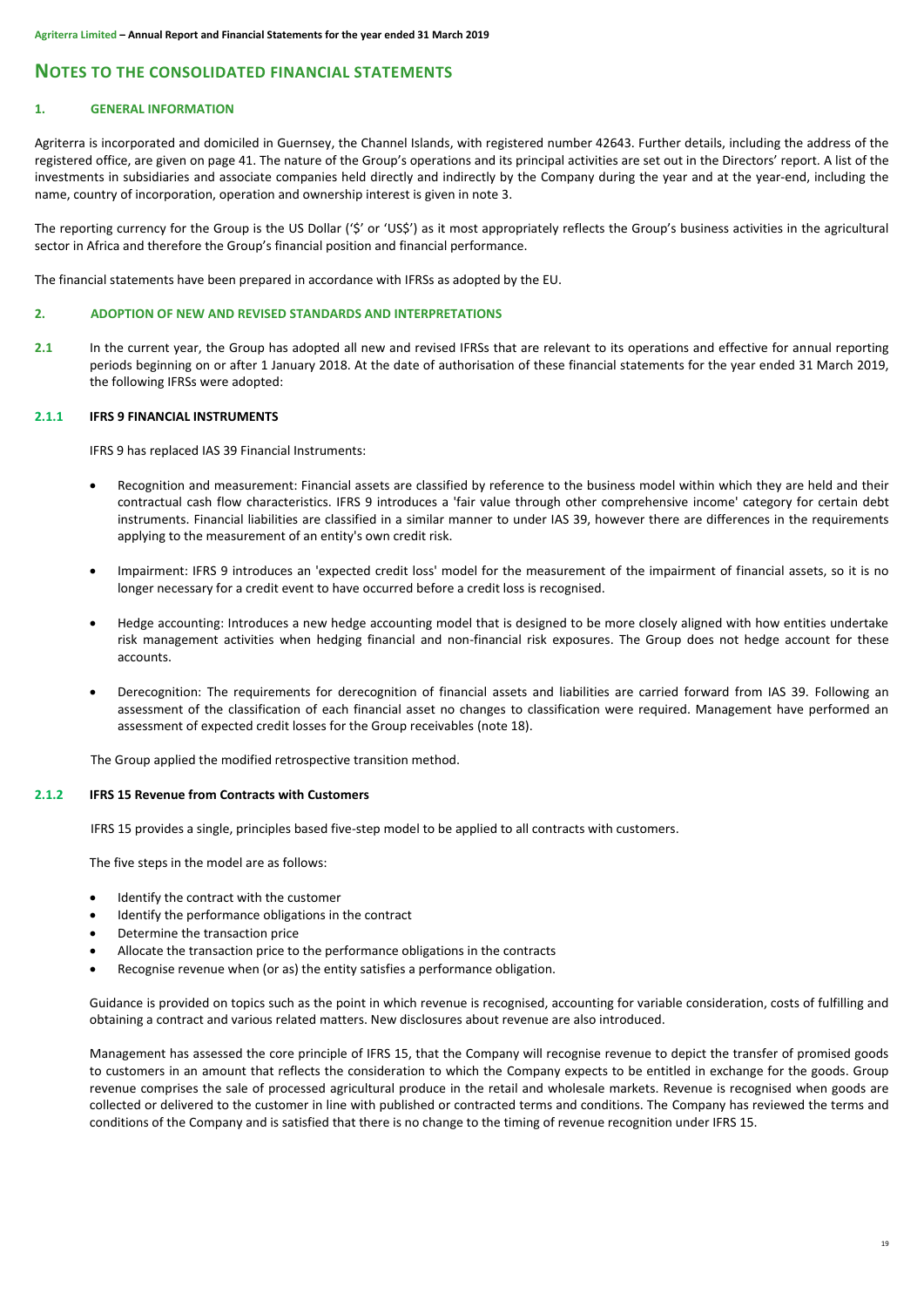**2.2** The Group has not applied the following new, revised or amended pronouncements that have been issued by the IASB as they are not yet effective for the annual financial year beginning 1 April 2018.

# **2.2.1 IFRS 16 Leases**

IFRS 16 specifies how an IFRS reporter will recognise, measure, present and disclose leases. The standard provides a single lessee accounting model, requiring lessees to recognise assets and liabilities for all leases unless the lease term is 12 months or less or the underlying asset has a low value. Lessors continue to classify leases as operating or finance, with IFRS 16's approach to lessor accounting substantially unchanged from its predecessor, IAS 17.

The mandatory implementation required by the standard is for years beginning on or after 1 January 2019. This change in accounting policy will be implemented for the first time for the financial year ending 31 March 2020 with the relevant analysis completed for the interim results to 30 September 2019.

The directors do not expect there to be a material impact to the financial statements from the adoption of this standard.

# <span id="page-21-0"></span>**3. SIGNIFICANT ACCOUNTING POLICIES**

The financial statements have been prepared on a historical cost basis, except for certain financial instruments, biological assets and share based payments. Historical cost is generally based on the fair value of the consideration given in exchange for the assets acquired. The principal accounting policies adopted are set out below in this note.

# **Going concern**

The Group has prepared forecasts for the Group's ongoing businesses covering the period of 12 months from the date of approval of these financial statements. These forecasts are based on assumptions including, *inter alia*, that there are no significant disruptions to the supply of maize or cattle to meet its projected sales volumes and that key inputs are achieved, such as forecast selling prices and volume, budgeted cost reductions, and projected weight gains of cattle in the feedlot. They further take into account working capital requirements and currently available borrowing facilities.

These forecasts show that the Group is projected, in the short term, to continue to experience net cash outflows rather than inflows. As disclosed in the Chair's statement, based on a base case forecast (inclusive of remedial action such as deferral of planned capital expenditure and reduction in working capital balances), the Group anticipates a shortfall in available cash against its pre-existing facilities within the next 12 months and is contingent on securing additional funding either through additional loan and overdraft facilities or through raising cash through capital transactions to remain a going concern.

The Group's focus remains on continuing to improve operational performance of the Grain and Beef divisions with emphasis on volume and pricing growth to increase gross margins.

Grain division: Plans show volumes of 32,000 tonnes in the year ending 31 March 2021 ("FY-21"), (Year ended 31 March 2019: 16,791 tonnes) supported by new customer orders resulting from the new product ranges and improved quality of product as set out in the Strategic Report. In September 2019, the division secured additional overdraft financing facilities (\$ 0.9m). In addition, the division is planning to introduce further new consumer product lines. These initiatives and increased volume will require additional investment in capital expenditure and working capital and additional banking facilities are being sought to support this growth.

Beef division: The FY-21 forecast shows significant revenue growth against FY-19 with projected monthly revenues averaging \$ 0.51m (FY-19: \$ 0.42m). The forecast is supported by the initiatives put in place during FY-19 and FY-20. In particular it is planned to build an increased presence in the Maputo region over the coming year.

COVID-19: The Group is developing plans to deal with COVID-19. The key focus will be on maintaining the health of our workforce. Intercontinental travel by senior management has been suspended and the regional travel policy will respond to regional advice as it evolves. The Group's key products, meal and beef are important basic consumables in the domestic market in Mozambique, demand for which is expected to remain high should COVID-19 take hold in Mozambique. The Group therefore does not anticipate any planned closures of sites or cessation of revenues. However, the impacts of COVID-19 are not currently known and therefore a sensitised version of the Group's forecasts have been prepared which both increases the shortfall against pre-existing facilities and shortens the timing before a shortfall arises.

Corporate overheads are forecast to be consistent with the current run rate. Certain one-off expenditure to address the matters described in note 26 were incurred during FY-20.

The divisional forecasts for FY-21 show a significant improvement in operating performance as compared to that reported for the year ended 31 March 2019 (and those achieved in the year ending 31 March 2020). However, there can be no certainty that the turnaround plans will be successful, and the forecasts are sensitive to small adverse changes in the operations of the divisions. The forecasts show that the Group will require additional funding in the going concern period to meet the anticipated growth. Our sensitised forecasts, in which remedial action is taking which restricts growth in favour of short-term cash benefit, also forecasts the need for further funding in the going concern period. Discussions are ongoing with the banks to arrange additional facilities and the Group is evaluating further disposals of non-core assets.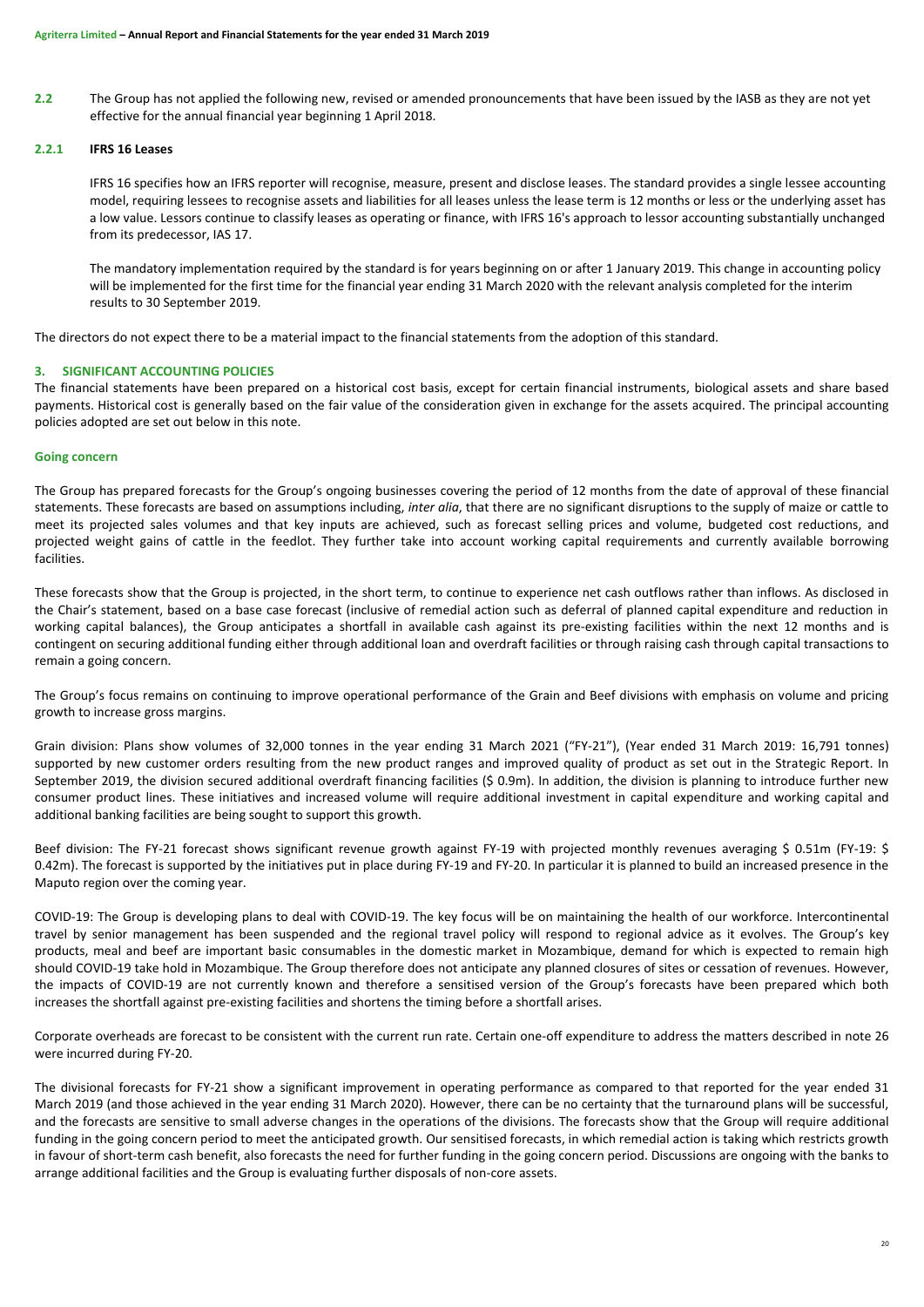As set out in notes 19 and 26, the Group is funded by a combination of short and long-term borrowing facilities. \$ 2.3m of overdraft facilities are due for renewal within the next 12 months and the Group is required to make \$ 0.8m of repayments in respect of the bank loan principal amount together with principal on finance leases of \$0.1m.

To date the Group has continued to make all repayments of interest and principal on the term loan. The Group has also received correspondence from the banks providing overdraft facilities indicating that they do not presently see any reason why the current overdraft facilities would not be extended at their respective renewal dates (with certain facilities becoming due for renewal in April 2020). Consequently, the forecasts include all contractual interest and capital repayments and assume that both the term loan and overdraft facilities will continue to be available and will be renewed for a further year when they are reviewed in 2020.

Based on the above, whilst there are no contractual guarantees, the directors are confident that the existing financing will remain available to the Group and additional sources of finance will be available. The directors, with the operating initiatives already in place and funding options available are confident that the Group will achieve its cash flow forecasts. Therefore, the directors have prepared the financial statements on a going concern basis.

The forecasts show that the Group requires further funding to meet its commitments as they fall due and in addition to this the Group is reliant on maintaining its existing borrowings. If the Group's forecasts are adversely impacted by COVID 19 or other factors then the Group may require further funding earlier than expected. COVID-19 has had a significant negative impact on the global economy which may mean it is harder to secure additional funding than it has historically been. These conditions and events indicate the existence of material uncertainties that may cast significant doubt upon the Group's ability to continue as a going concern and the Group may therefore be unable to realise their assets and discharge their liabilities in the ordinary course of business. These financial statements do not include the adjustments that would result if the Group were unable to continue as a going concern.

# **Basis of consolidation**

The consolidated financial statements incorporate the financial statements of the Company and entities controlled by the Company (its subsidiaries) made up to 31 March 2019. The company controls an investee if all three of the following elements are present: power over the investee, exposure to variable returns from the investee, and the ability of the investor to use its power to affect those variable returns. Control is reassessed whenever facts and circumstances indicate that there may be a change in any of these elements of control.

Intra-group transactions, balances and unrealised gains on transactions between group companies are eliminated. Unrealised losses are eliminated in the same way as unrealised gains, but only to the extent that there is no evidence of impairment.

As at 31 March 2019, the Company held equity interests in the following undertakings:

# **Direct investments**

|                                                        | Proportion held of<br>equity instruments | Country of incorporation<br>and place of business | Nature of business |
|--------------------------------------------------------|------------------------------------------|---------------------------------------------------|--------------------|
| Subsidiary undertakings                                |                                          |                                                   |                    |
| Agriterra (Mozambique) Limited                         | 100%                                     | Guernsey                                          | Holding company    |
| Indirect investments of Agriterra (Mozambique) Limited |                                          |                                                   |                    |
|                                                        | Proportion held of                       | Country of incorporation                          |                    |
|                                                        | equity instruments                       | and place of business                             | Nature of business |
| <b>Subsidiary undertakings</b>                         |                                          |                                                   |                    |
| DECA - Desenvolvimento E Comercialização Agrícola      |                                          |                                                   |                    |
| Limitada                                               | 100%                                     | Mozambique                                        | Grain              |
| Compagri Limitada                                      | 100%                                     | Mozambique                                        | Grain              |
| Mozbife Limitada                                       | 100%                                     | Mozambique                                        | <b>Beef</b>        |
| Carnes de Manica Limitada                              | 100%                                     | Mozambique                                        | <b>Beef</b>        |
| Aviação Agriterra Limitada                             | 100%                                     | Mozambique                                        | Dormant            |

#### **Foreign currency**

The individual financial statements of each company in the Group are prepared in the currency of the primary economic environment in which it operates (its 'functional currency'). The consolidated financial statements are presented in US Dollars.

In preparing the financial statements of the individual companies, transactions in currencies other than the entity's functional currency (foreign currencies) are recognised at the rates of exchange prevailing on the date of the transaction. At each balance sheet date, monetary assets and liabilities that are denominated in foreign currencies are retranslated at the rates prevailing at that date. Non-monetary items that are measured in terms of historical cost in a foreign currency are not retranslated.

For the purpose of presenting consolidated financial statements, the assets and liabilities of the Group's operations are translated at exchange rates prevailing at the balance sheet date. Income and expense items are translated at the average exchange rates for each month, unless exchange rates fluctuate significantly during the month, in which case exchange rates at the date of transactions are used. Exchange differences arising from the translation of the net investment in foreign operations and overseas branches are recognised in other comprehensive income and accumulated in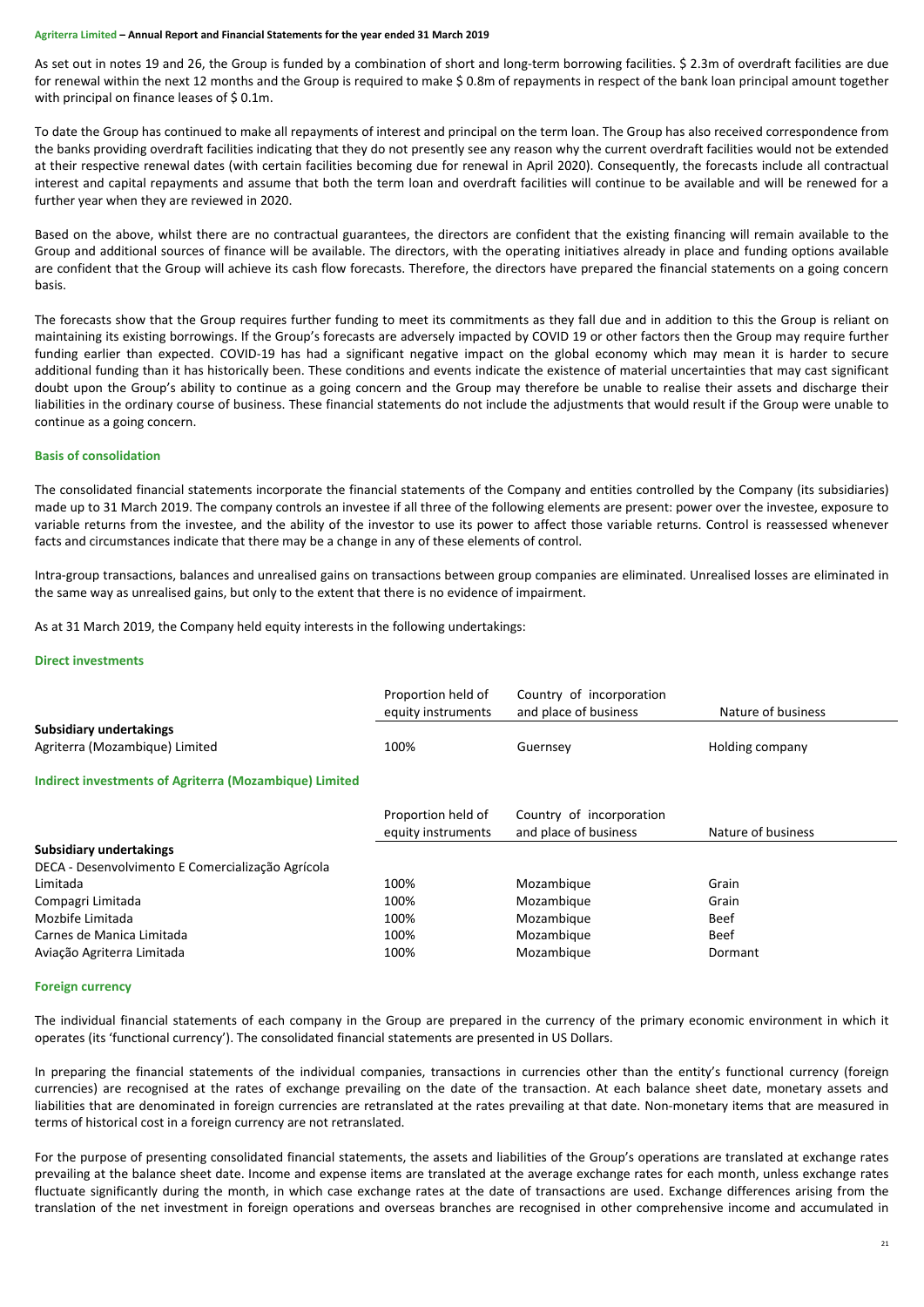equity in the translation reserve. Such translation differences are recognised as income or expense in the year in which the operation or branch is disposed of.

The following are the material exchange rates applied by the Group:

|                          | <b>Average Rate</b> |       | <b>Closing Rate</b> |       |
|--------------------------|---------------------|-------|---------------------|-------|
|                          | 2019                | 2018  | 2019                | 2018  |
| Mozambican Metical: US\$ | 60.82               | 61.15 | 63.73               | 61.31 |

#### **Operating segments**

The Chief Operating Decision Maker is the Board. The Board reviews the Group's internal reporting in order to assess performance of the business. Management has determined the operating segments based on the reports reviewed by the Board which consider the activities by nature of business.

#### **Revenue recognition**

Revenue is measured at the fair value of the consideration received or receivable for goods and services provided in the normal course of business, net of discounts, value added taxes and other sales related taxes.

#### *Performance obligations and timing of revenue recognition:*

All of the Group's revenue is derived from selling goods with revenue recognised at a point in time when control of the goods has transferred to the customer. This is generally when the goods are collected or delivered to the customer. There is limited judgement needed in identifying the point control passes: once physical delivery of the products to the agreed location has occurred, the Group no longer has physical possession, usually it will have a present right to payment. Consideration is received in accordance with agreed terms of sale.

#### *Determining the contract price:*

All of the Group's revenue is derived from fixed price lists and therefore the amount of revenue to be earned from each transaction is determined by reference to those fixed prices.

#### *Allocating amounts to performance obligations:*

For most sales, there is a fixed unit price for each product sold. Therefore, there is no judgement involved in allocating the price to each unit ordered.

There are no long-term contracts in place. Sales commissions are expensed as incurred. No practical expedients are used.

#### **Operating loss**

Operating loss is stated before investment revenues, other gains and losses, finance costs and taxation.

#### **Borrowing costs**

Borrowing costs directly attributable to the acquisition, construction or production of qualifying assets, which are assets that necessarily take a substantial year of time to get ready for their intended use or sale, are added to the cost of those assets, until such time as the assets are substantially ready for their intended use or sale. The Group did not incur any borrowing costs in respect of qualifying assets in any year presented.

All other borrowing costs are recognised in profit or loss in the year in which they are incurred.

#### **Share based payments**

The Company issues equity-settled share based payments to certain employees of the Group. These payments are measured at fair value (excluding the effect of non-market based vesting conditions) at the date of grant and the value is expensed on a straight-line basis over the vesting year, based on the Group's estimate of the shares that will eventually vest and adjusted for non-market based vesting conditions.

Fair value is measured by use of the Black Scholes model. The expected life used in the model is adjusted, based on management's best estimate, for the effects of non-transferability, exercise restrictions and behavioural considerations.

#### **Employee benefits**

#### **Short-term employee benefits**

Short-term employee benefits include salaries and wages, short-term compensated absences and bonus payments. The Group recognises a liability and corresponding expense for short-term employee benefits when an employee has rendered services that entitle him/her to the benefit.

#### **Post-employment benefits**

The Group does not contribute to any retirement plan for its employees. Social security payments to state schemes are charged to profit and loss as the employee's services are rendered.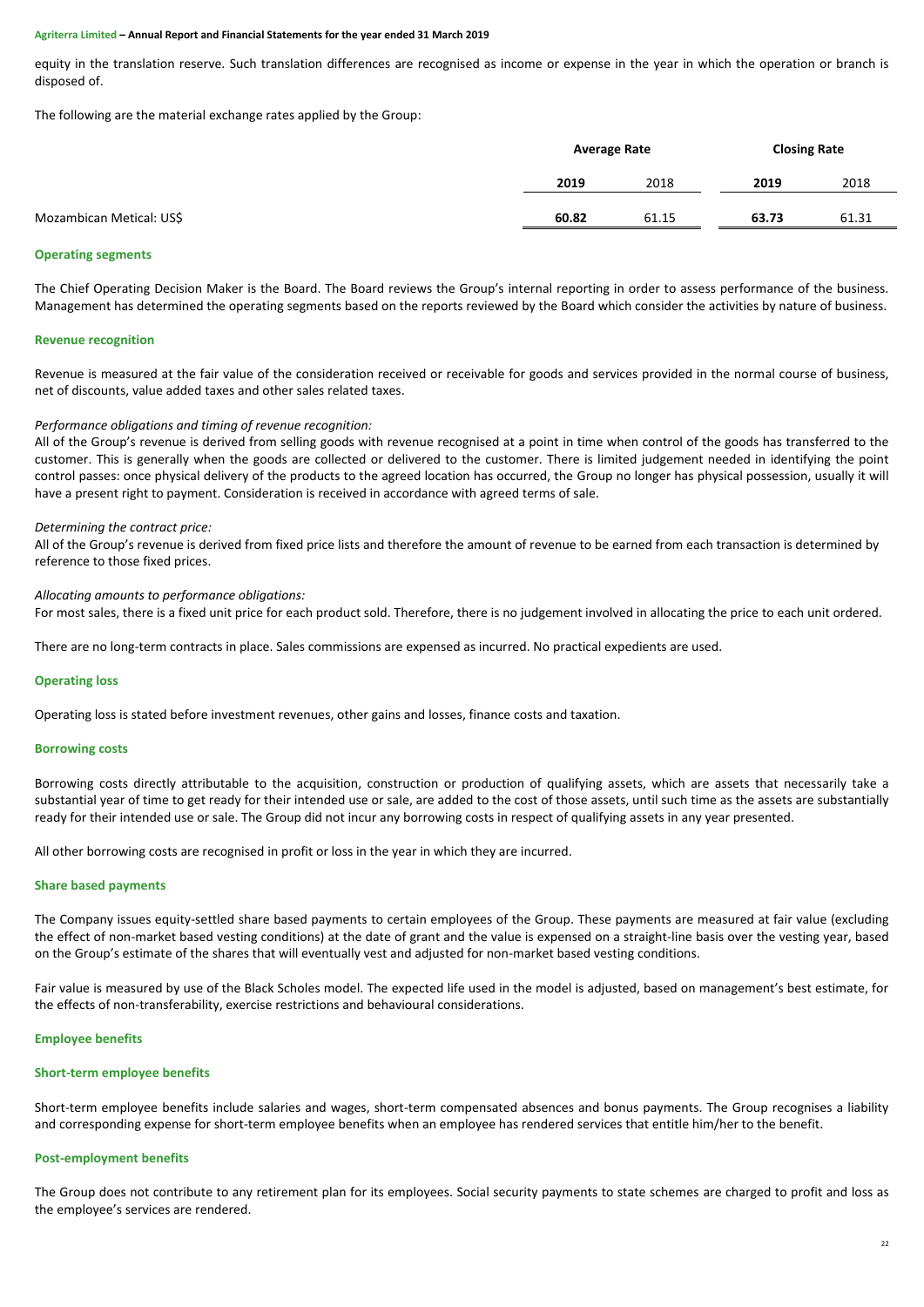#### **Leases**

Leases that transfer substantially all the risks and rewards of ownership are classified as finance leases. During the years presented in these financial statements, the Group was counterparty to certain operating lease contracts. Rentals payable under operating leases are charged to profit and loss on a straight-line basis over the term of the relevant lease.

# **Taxation**

The Company is resident for taxation purposes in Guernsey and its income is subject to income tax, presently at a rate of zero per cent per annum. The income of overseas subsidiaries is subject to tax at the prevailing rate in each jurisdiction.

The income tax expense for the year comprises current and deferred tax. Income tax is recognised in the income statement except to the extent that it relates to items recognised in other comprehensive income or directly in equity, when tax is recognised in other comprehensive income or directly in equity as appropriate. Taxable profit differs from accounting profit as reported in the income statement because it excludes items of income or expense that are taxable or deductible in other years and it further excludes items that are never taxable or deductible.

Current tax expense is the expected tax payable on the taxable income for the year. It is calculated on the basis of the tax laws and rates enacted or substantively enacted at the balance sheet date and includes any adjustment to tax payable in respect of previous years. Deferred tax is calculated using the balance sheet liability method, providing for temporary differences between the carrying amounts of assets and liabilities for financial reporting purposes and the amounts used for taxation purposes. Deferred tax assets are recognised to the extent that it is probable that taxable profit will be available against which the asset can be utilised. This requires judgements to be made in respect of the availability of future taxable income.

The Group's deferred tax assets and liabilities are calculated using tax rates that are expected to apply in the year when the liability is settled or the asset realised based on tax rates that have been enacted or substantively enacted by the reporting date.

Deferred income tax assets and liabilities are offset only when there is a legally enforceable right to offset current tax assets against current tax liabilities and when the deferred income tax assets and liabilities relate to income taxes levied by the same taxation authority on either the same taxable entity or different taxable entities where there is an intention to settle the balances on a net basis.

No deferred tax asset or liability is recognised in respect of temporary differences associated with investments in subsidiaries, branches and joint ventures where the Group is able to control the timing of reversal of the temporary differences and it is probable that the temporary differences will not reverse in the foreseeable future.

#### **Property, plant and equipment**

All items of property, plant and equipment are stated at historical cost less accumulated depreciation (see below) and impairment. Historical cost includes expenditure that is directly attributable to the acquisition. Subsequent costs are included in the asset's carrying value when it is considered probable that future economic benefits associated with the item will flow to the Group and the cost of the item can be measured reliably.

Depreciation is charged on a straight-line basis over the estimated useful lives of each item, as follows:

| Land and buildings:                  |     |        |
|--------------------------------------|-----|--------|
| Land                                 | Nil |        |
| Buildings and leasehold improvements | 2%  | $-33%$ |
| Plant and machinery                  | 5%  | - 25%  |
| Motor vehicles                       | 20% | $-25%$ |
| Other assets                         | 10% | $-33%$ |
|                                      |     |        |

The assets' residual values and useful lives are reviewed, and adjusted if appropriate, at each balance sheet date. Gains and losses on disposals are determined by comparing proceeds received with the carrying amount of the asset immediately prior to disposal and are included in profit and loss.

#### **Impairment of property, plant and equipment**

At each balance sheet date, the Group reviews the carrying amounts of its tangible assets to determine whether there is any indication that those assets have suffered an impairment loss. If any such indication exists, the recoverable amount of the asset is estimated in order to determine the extent of the impairment loss (if any). Where the asset does not generate cash flows that are independent from other assets, the Group estimates the recoverable amount of the cash-generating unit to which the asset belongs.

Recoverable amount is the higher of fair value less costs of disposal and value in use. In assessing value in use, the estimated future cash flows are discounted to their present value using a pre-tax discount rate that reflects current market assessments of the time value of money and the risks specific to the asset for which the estimates of future cash flows have not been adjusted.

If the recoverable amount of an asset (or cash-generating unit) is estimated to be less than its carrying amount, the carrying amount of the asset (or cash-generating unit) is reduced to its recoverable amount. An impairment loss is recognised immediately in profit and loss because the Group does not record any assets at a revalued amount.

Where an impairment loss subsequently reverses, the carrying amount of the asset (or cash-generating unit) is increased to the revised estimate of its recoverable amount, but so that the increased carrying amount does not exceed the carrying amount that would have been determined had no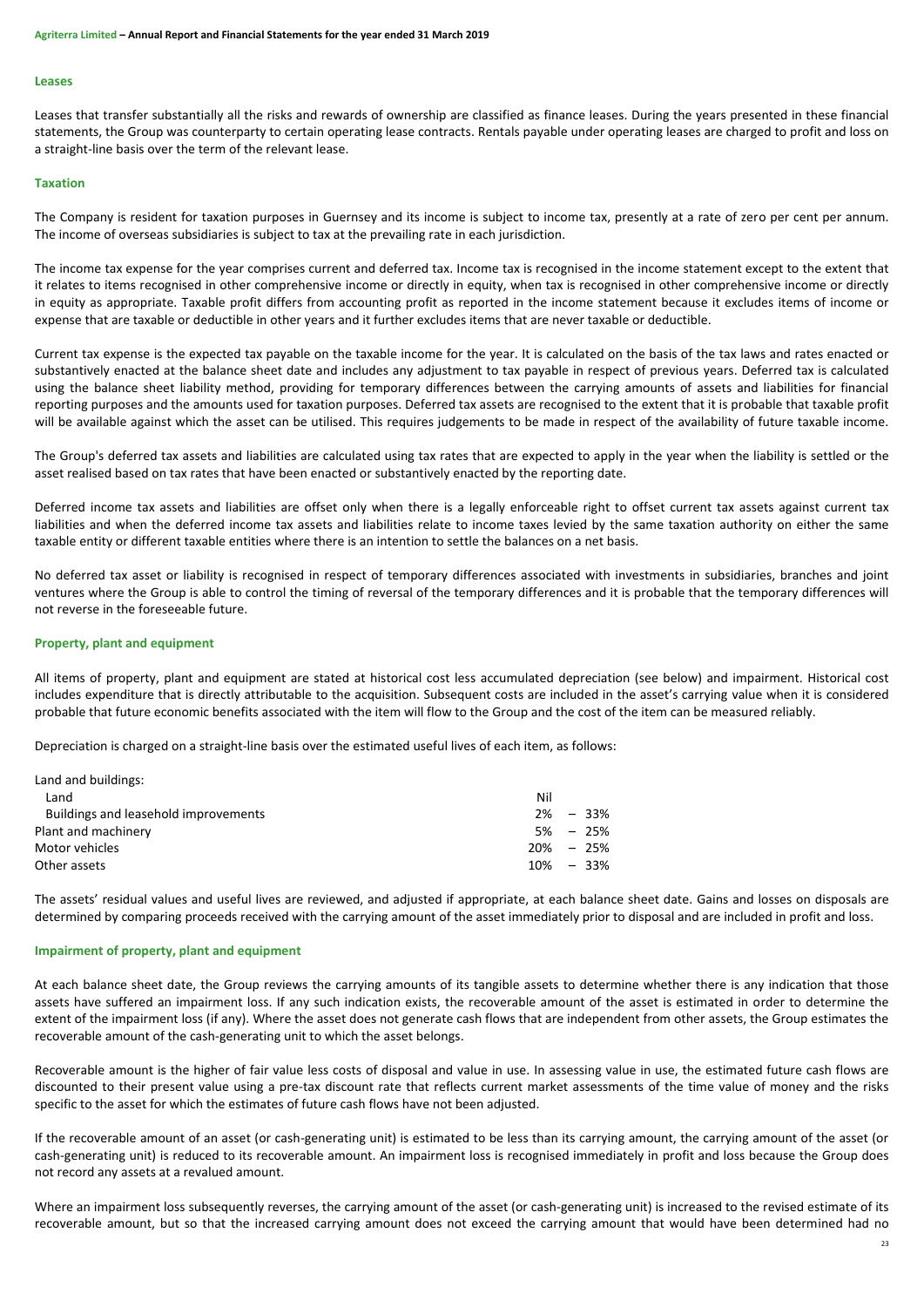impairment loss been recognised for the asset (or cash-generating unit) in prior years. A reversal of an impairment loss is recognised immediately in profit and loss.

### **Biological assets**

Consumer biological assets, being the beef cattle herd, are measured in accordance with IAS 41, *'Agriculture'* at fair value less costs to sell, with gains and losses in the measurement to fair value recorded in profit and loss. Breeding cattle, comprising bulls, cows and heifers are expected to be held for more than one year, and are classified as non-current assets. The non-breeding cattle comprise animals that will be grown and sold for slaughter and are classified as current assets.

Cattle are recorded as assets at the year-end and the fair value is determined by the size of the herd and market prices at the reporting date.

Cattle ceases to be a biological asset from the point it is slaughtered, after which it is accounted for in accordance with the accounting policy below for inventories.

Forage crops are valued in accordance with IAS 41, *'Agriculture'* at fair value less costs to harvest. As there is no ready local market for forage crops, fair value is calculated by reference to the production costs of previous crops. The cost of forage is charged to profit or loss over the year it is consumed.

#### **Inventories**

Inventories are stated at the lower of cost and net realisable value. Net realisable value is the estimated selling price in the ordinary course of business, less the estimated costs of completion and selling expenses. The cost of inventories is based on the weighted average principle and includes expenditure incurred in acquiring the inventories and bringing them to their existing location and condition.

Financial assets and financial liabilities are recognised in the Group's balance sheet when the Group becomes a party to the contractual provisions of the instrument.

# **Financial assets**

Financial assets are classified as either financial assets at amortised cost, at fair value through other comprehensive income ("FVTOCI") or at fair value through profit or loss ("FVPL") depending upon the business model for managing the financial assets and the nature of the contractual cash flow characteristics of the financial asset.

A loss allowance for expected credit losses is determined for all financial assets, other than those at FVPL, at the end of each reporting period. The Group applies a simplified approach to measure the credit loss allowance for trade receivables using the lifetime expected credit loss provision. The lifetime expected credit loss is evaluated for each trade receivable taking into account payment history, payments made subsequent to year-end and prior to reporting, past default experience and the impact of any other relevant and current observable data. The Group applies a general approach on all other receivables classified as financial assets. The general approach recognises lifetime expected credit losses when there has been a significant increase in credit risk since initial recognition.

The Group derecognises a financial asset when the contractual rights to the cash flows from the asset expire, or when it transfers the financial asset and substantially all the risks and rewards of ownership of the asset to another party. The Group derecognises financial liabilities when the Group's obligations are discharged, cancelled or have expired.

### **Trade and other receivables**

Trade receivables are accounted for at amortised cost. Trade receivables do not carry any interest and are stated at their nominal value as reduced by appropriate expected credit loss allowances for estimated recoverable amounts as the interest that would be recognised from discounting future cash payments over the short payment period is not considered to be material. Other receivables are accounted for at amortised cost and are stated at their nominal value as reduced by appropriate expected credit loss allowances.

# **Financial liabilities**

The classification of financial liabilities at initial recognition depends on the purpose for which the financial liability was issued and its characteristics.

All purchases of financial liabilities are recorded on trade date, being the date on which the Group becomes party to the contractual requirements of the financial liability. Unless otherwise indicated the carrying amounts of the Group's financial liabilities approximate to their fair values.

The Group's financial liabilities consist of financial liabilities measured at amortised cost and financial liabilities at fair value through profit or loss.

A financial liability (in whole or in part) is derecognised when the Group has extinguished its contractual obligations, it expires or is cancelled. Any gain or loss on derecognition is taken to the statement of comprehensive income.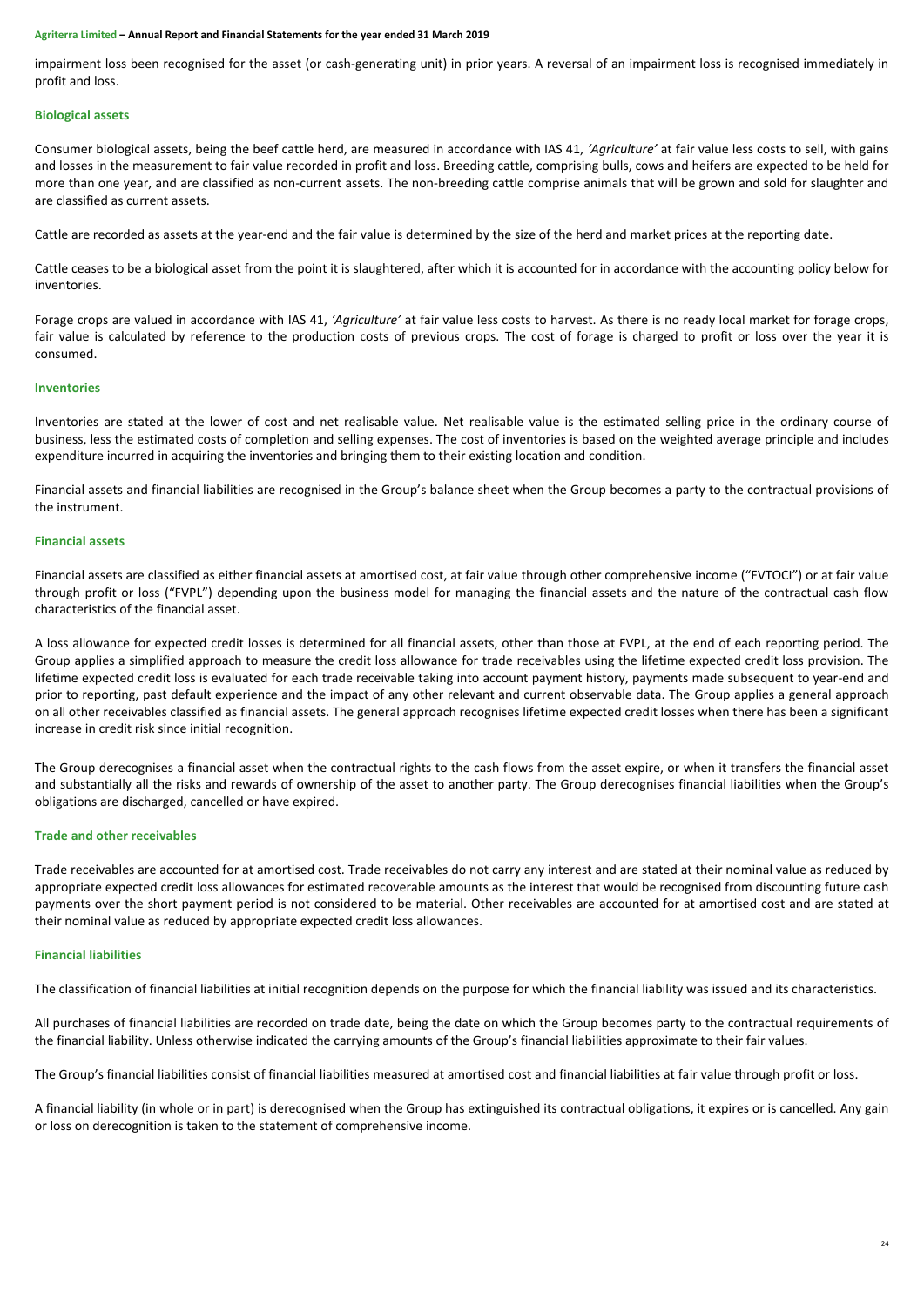#### **Borrowings**

Borrowings are included as financial liabilities on the Group balance sheet at the amounts drawn on the particular facilities net of the unamortised cost of financing. Interest payable on those facilities is expensed as finance cost in the period to which it relates.

#### **Trade and other payables**

Trade and other payables are initially recorded at fair value and subsequently carried at amortised cost.

#### **Fair value measurement**

Fair value is the price that would be received to sell an asset or paid to transfer a liability in an orderly transaction between market participants at the measurement date.

The fair value measurement is based on the presumption that the transaction to sell the asset or transfer the liability takes place either in the principal market for the asset or liability or, in the absence of a principal market, in the most advantageous market for the asset or liability. The principal or the most advantageous market must be accessible to the Group.

The fair value of an asset or a liability is measured using the assumptions that market participants would use when pricing the asset or liability, assuming that market participants act in their economic best interest.

For all other financial instruments not traded in an active market, the fair value is determined by using valuation techniques deemed to be appropriate in the circumstances. Valuation techniques include the market approach (i.e. using recent arm's length market transactions adjusted as necessary and reference to the current market value of another instrument that is substantially the same) and the income approach (i.e. discounted cash flow analysis and option pricing models making as much use of available and supportable market data as possible).

All assets and liabilities for which fair value is measured or disclosed in the financial statements are categorised within the fair value hierarchy, described as follows, based on the lowest level input that is significant to the fair value measurement as a whole:

Level 1 - Quoted (unadjusted) market prices in active markets for identical assets or liabilities.

Level 2 - Valuation techniques for which the lowest level input that is significant to the fair value measurement is directly or indirectly observable.

Level 3 - Valuation techniques for which the lowest level input that is significant to the fair value measurement is unobservable.

For assets and liabilities that are recognised in the financial statements on a recurring basis, the Group determines whether transfers have occurred between levels in the hierarchy by re-assessing the categorisation (based on the lowest level input that is significant to the fair value measurement as a whole) at the end of each reporting year.

# **4. CRITICAL ACCOUNTING JUDGMENTS AND KEY SOURCES OF ESTIMATION UNCERTAINTY**

In the application of the Group's accounting policies which are described in note [3,](#page-21-0) the directors are required to make judgments, estimates and assumptions about the carrying amounts of assets and liabilities that are not readily apparent from other sources. The estimates and associated assumptions are based on historical experience and other factors that are considered to be relevant. Actual results may differ from these estimates.

The estimates and underlying assumptions are reviewed on an on-going basis. Revisions to accounting estimates are recognised in the year in which the estimate is revised if the revision affects only that year or in the year of the revision and future years if the revision affects both current and future years. The effect on the financial statements of changes in estimates in future years could be material.

#### **Impairment**

Impairment reviews for non-current assets are carried out at each balance sheet date in accordance with IAS 36, Impairment of Assets. Reported losses in the Beef and Grain divisions were considered to be indications of impairment and a formal impairment review was undertaken.

The impairment reviews are sensitive to various assumptions, including the expected sales forecasts, cost assumptions, capital requirements, and discount rates among others. The forecasts of future cash flows were derived from the operational plans in place to address the requirement to increase both volumes and margins across the two divisions. Real commodity prices were assumed to remain constant at current levels.

Discount rate: Current central bank prime MIMO benchmark rate is 15% and with inflation at around 3.5%, the benchmark real interest rate is around 11.5%. The real rate assumed in these forecasts is 12.5%, consistent with prior years. Current nominal bank borrowing rates are 19%, but these are expected to fall further as the economy returns to growth and inflation remains stable. The Beef division is not sensitive to an increase in the discount rate to 15.5%.

**Grain division:** The forecasts for the Grain division show a return towards the 10 year moving average with meal sales increasing to 27,000 tonnes in FY-20 (Year ending 31 March 2019: 16,791). A shortfall in the projected volumes of 10% or a reduction in the gross margin of more than 20% would lead to an indication of impairment.

**Beef division**: The forecasts for the Beef division show volumes of all meat products improving to 1,600 tonnes in FY-20 (Year ending 31 March 2019: 1,260 tonnes) and to 1,800 tonnes in FY-21. A fall in forecasted sales volumes of 3% or a reduction in budgeted gross margin of 3% would be required to trigger the need for a further impairment. The assets of the Beef division were impaired by \$ 3.1m in the year ended 31 May 2016 following the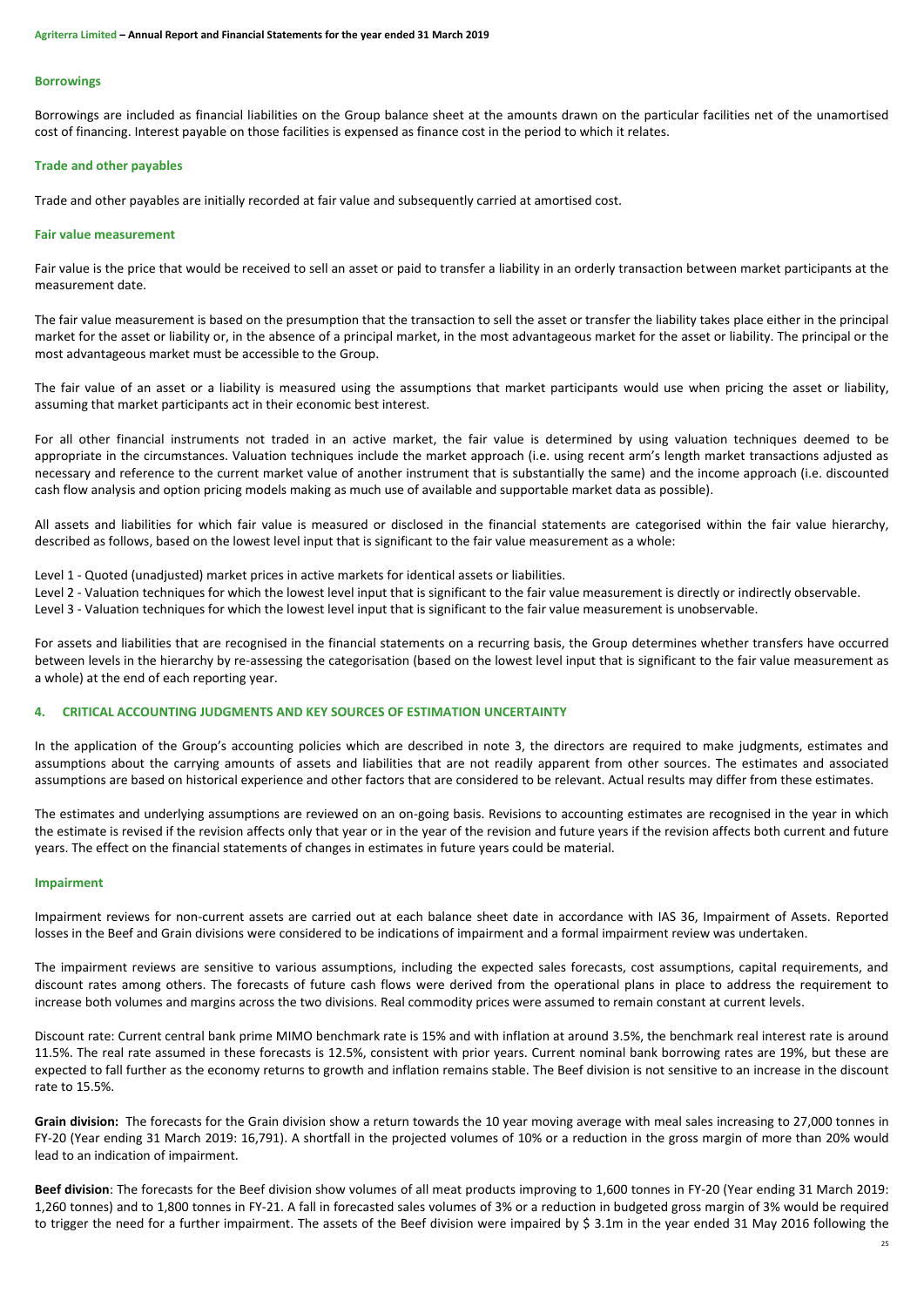decision to destock the ranches. The Board continues to evaluate the development of these assets, however it is too early to consider whether or not the previous impairment charge should be reversed.

No impairments were recorded in the year ended 31 March 2019 or the year ended 31 March 2018.

#### **Biological assets**

Cattle are accounted for as biological assets and measured at their fair value at each balance sheet date. Fair value is based on the estimated market value for cattle in Mozambique of a similar age and breed, less the estimated costs to bring them to market, converted to US\$ at the exchange rate prevailing at the year end. Changes in any estimates could lead to the recognition of significant fair value changes in the consolidated income statement, or significant changes in the foreign currency translation reserve for changes in the Metical to US\$ exchange rate.

The herd may be categorised as either the breeding herd or slaughter herd, depending on whether it was principally held for reproduction or slaughter. At 31 March 2019 the value of the breeding herd disclosed as a non-current asset was \$nil (31 March 2018: \$nil). The value of the herd held for slaughter disclosed as a current asset was \$ 0.8m (31 March 2018: \$ 1.1m).

The Group has increased its capacity to produce sufficient forage to meet its requirements in the feedlot. Accordingly forage crops have been valued at 31 March 2019 at \$ 5,000 (31 March 2018: \$ 28,000).

#### **Recoverability of input Value Added Tax**

Mozambique Value Added Tax ('IVA') operates in a similar manner to UK Value Added Tax ('VAT'). The Group is exempt from IVA on its sales of maize products under the terms of Mozambique tax law. The Group is able to recover input sales tax on substantially all of the purchases of the Grain division. The Group is always therefore in a net recovery position of IVA in respect of its Grain operations. To date the Group has not succeeded in recovering IVA from the Mozambique Government. Due to the significant uncertainty over the recoverability of these IVA balances, the Group has provided in full against the assets as at 31 March 2018 and 31 March 2019. As at 31 March 2019, the gross and net IVA recoverable assets are respectively \$ 1,046,000 (31 March 2018: \$1,057,000) and \$nil (31 March 2018: \$nil) at the US\$ to Metical exchange rate of 63.73 (31 March 2018: 61.31) at that date.

# **5. SEGMENT REPORTING**

The Board considers that the Group's operating activities comprise the segments of Grain and Beef and which are undertaken in Africa. In addition, the Group has certain other unallocated expenditure, assets and liabilities, either located in Africa or held as support for the Africa operations.

#### **Segment revenue and results**

The following is an analysis of the Group's revenue and results by operating segment:

| Year ending 31 March 2019     | Grain    | <b>Beef</b> | Unallo-<br>cated | Elimina-<br>tions        | Total   |
|-------------------------------|----------|-------------|------------------|--------------------------|---------|
|                               | US\$000  | US\$000     | US\$000          | US\$000                  | US\$000 |
| Revenue                       |          |             |                  |                          |         |
| External sales <sup>(2)</sup> | 5,586    | 5,043       |                  |                          | 10,629  |
| Inter-segment sales $(1)$     | 873      |             |                  | (873)                    |         |
|                               | 6,459    | 5,043       |                  | (873)                    | 10,629  |
| Segment results               |          |             |                  |                          |         |
| - Operating loss              | (1, 168) | (973)       | (503)            | $\overline{\phantom{a}}$ | (2,644) |
| - Interest expense            | (916)    | (100)       |                  |                          | (1,016) |
| - Other gains and losses      | 309      | 252         | 4                |                          | 565     |
| Loss before tax               | (1, 775) | (821)       | (499)            |                          | (3,095) |
| Income tax                    |          |             |                  |                          |         |
| Loss after tax                | (1, 775) | (821)       | (499)            |                          | (3,095) |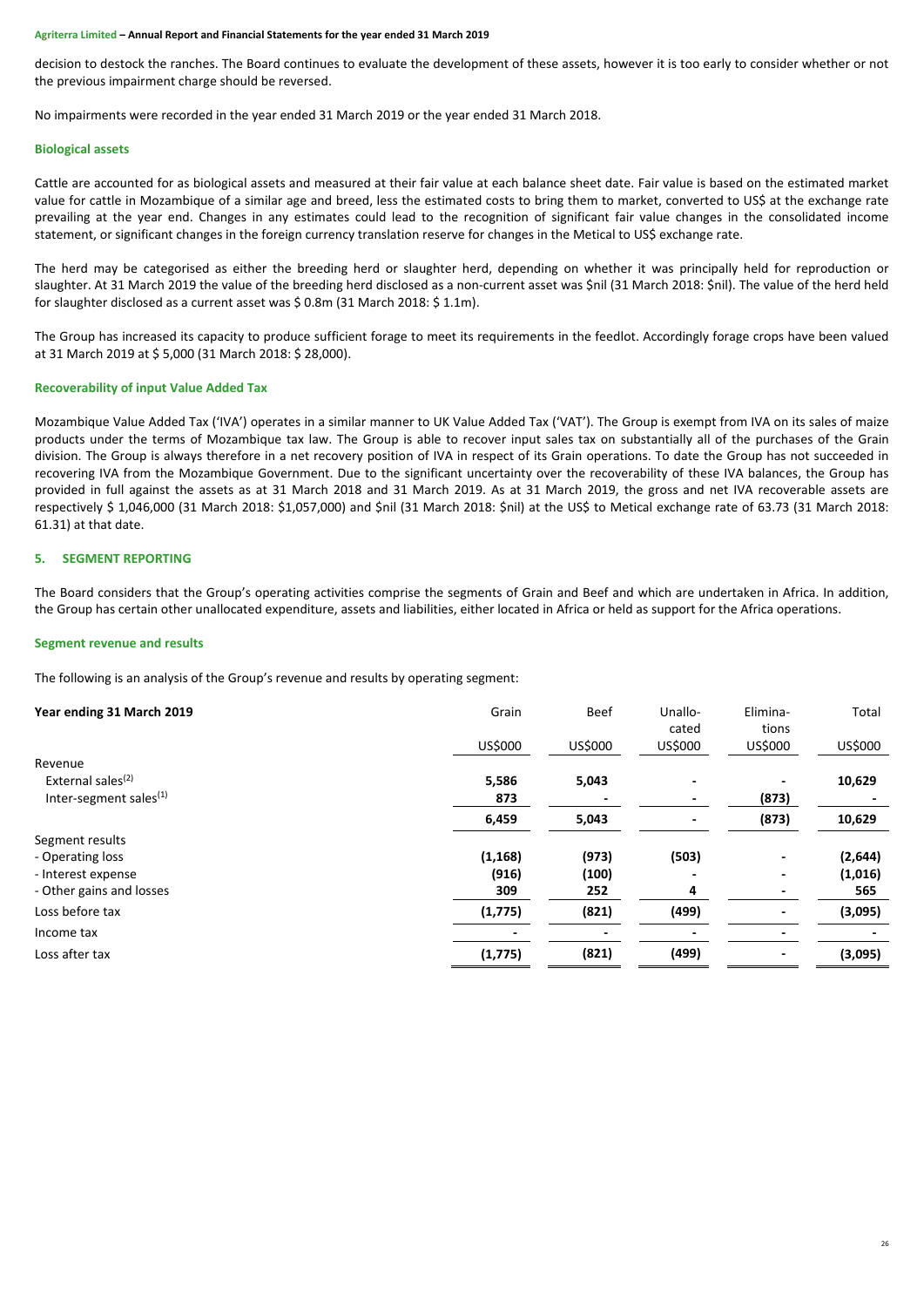| Year ending 31 March 2018              | Grain   | <b>Beef</b> | Cocoa <sup>(3)</sup> | Unallo-<br>cated         | Discon-<br>tinued <sup>(4)</sup> | Elimina-<br>tions        | Total   |
|----------------------------------------|---------|-------------|----------------------|--------------------------|----------------------------------|--------------------------|---------|
|                                        | US\$000 | US\$000     | US\$000              | US\$000                  | <b>US\$000</b>                   | US\$000                  | US\$000 |
| Revenue                                |         |             |                      |                          |                                  |                          |         |
| External sales <sup>(2)</sup>          | 4,519   | 4,703       |                      |                          |                                  |                          | 9,222   |
| Inter-segment sales $(1)$              | 680     |             |                      |                          |                                  | (680)                    |         |
|                                        | 5,199   | 4,703       | $\sim$               | $\overline{\phantom{a}}$ |                                  | (680)                    | 9,222   |
| Segment results                        |         |             |                      |                          |                                  |                          |         |
| - Operating (loss) / profit            | (747)   | (1,588)     | (31)                 | (1,630)                  | 38                               |                          | (3,958) |
| - Interest (expense) / income          | (951)   | (140)       |                      |                          |                                  |                          | (1,084) |
| (Loss) / profit before tax             | (1,698) | (1,728)     | (31)                 | (1623)                   | 38                               |                          | (5,042) |
| Income tax                             | (2)     | (2)         |                      |                          |                                  |                          | (4)     |
| (Loss) / profit for the year after tax | (1,700) | (1,730)     | (31)                 | (1,623)                  | 38                               | $\overline{\phantom{a}}$ | (5,046) |

(1) Inter-segment sales are charged at prevailing market prices.<br>Revenue represents sales to external customers and is reco

Revenue represents sales to external customers and is recorded in the country of domicile of the Group company making the sale. Sales from the Grain and Beef divisions are principally for supply to the Mozambique market.

 $\begin{array}{lll}\n\text{(3)} & \text{Express incurred prior to the disposal of the Cocoa division.} \\
\text{(4)} & \text{Amount calculated to directional operations.} \\
\text{(5)} & \text{Answer: } 10000 \\
\text{(6)} & \text{Answer: } 100000 \\
\text{(7)} & \text{4} & \text{4} & \text{4} \\
\text{(8)} & \text{4} & \text{4} & \text{4} \\
\text{(9)} & \text{4} & \text{4} & \text{4} \\
\text{(10)} & \text{4} & \text{4} & \text{4} \\
\text{(11)} & \text{4} & \text{4} & \text{4} \\
\text{(12)} & \text$ 

(4) Amounts reclassified to discontinued operations – refer to note 12.

The segment items included in the consolidated income statement for the year are as follows:

| Year ending 31 March 2019     |         |             | Grain<br><b>US\$000</b> | <b>Beef</b><br><b>US\$000</b> | Unallo-<br>cated<br><b>US\$000</b> | Elimina-<br>tions<br><b>US\$000</b> | <b>Total</b><br><b>US\$000</b> |
|-------------------------------|---------|-------------|-------------------------|-------------------------------|------------------------------------|-------------------------------------|--------------------------------|
| Depreciation and amortisation |         |             | 374                     | 236                           | 10                                 |                                     | 620                            |
| Year ending 31 March 2018     | Grain   | <b>Beef</b> | Cocoa                   | Unallo-<br>cated              | Discon-<br>tinued                  | Elimina-<br>tions                   | Total                          |
|                               | US\$000 | US\$000     | US\$000                 | US\$000                       | US\$000                            | US\$000                             | US\$000                        |
| Depreciation                  | 152     | 338         |                         | ٠                             | ٠                                  | ۰                                   | 490                            |

# **Segment assets, liabilities and capital expenditure**

Segment assets consist primarily of property, plant and equipment, biological assets, inventories, trade and other receivables and cash and cash equivalents. Segment liabilities comprise operating liabilities, including an overdraft financing facility in the Grain segment, and bank loans and overdraft financing facilities in the Beef segment.

Capital expenditure comprises additions to property, plant and equipment.

The segment assets and liabilities at 31 March 2019 and capital expenditure for the year then ended are as follows:

|                     | Grain<br><b>US\$000</b> | <b>Beef</b><br><b>US\$000</b> | <b>Unallocated</b><br><b>US\$000</b> | <b>Total</b><br><b>US\$000</b> |
|---------------------|-------------------------|-------------------------------|--------------------------------------|--------------------------------|
| Assets              | 3,964                   | 4,885                         | 2,009                                | 10,858                         |
| Liabilities         | (4, 742)                | (861)                         | (141)                                | (5, 744)                       |
| Capital expenditure | 355                     | 727                           | 31                                   | 1,113                          |

Segment assets and liabilities are reconciled to Group assets and liabilities as follows:

|                                | <b>Assets</b><br><b>US\$000</b> | <b>Liabilities</b><br><b>US\$000</b> |
|--------------------------------|---------------------------------|--------------------------------------|
| Segment assets and liabilities | 8,849                           | (5,603)                              |
| Unallocated:                   |                                 |                                      |
| Intangible asset               | 21                              | ٠                                    |
| Other receivables              | 16                              | ٠                                    |
| Cash and cash equivalents      | 1,972                           | ٠                                    |
| <b>Accrued liabilities</b>     | $\overline{\phantom{a}}$        | (141)                                |
|                                | 10,858                          | (5,744)                              |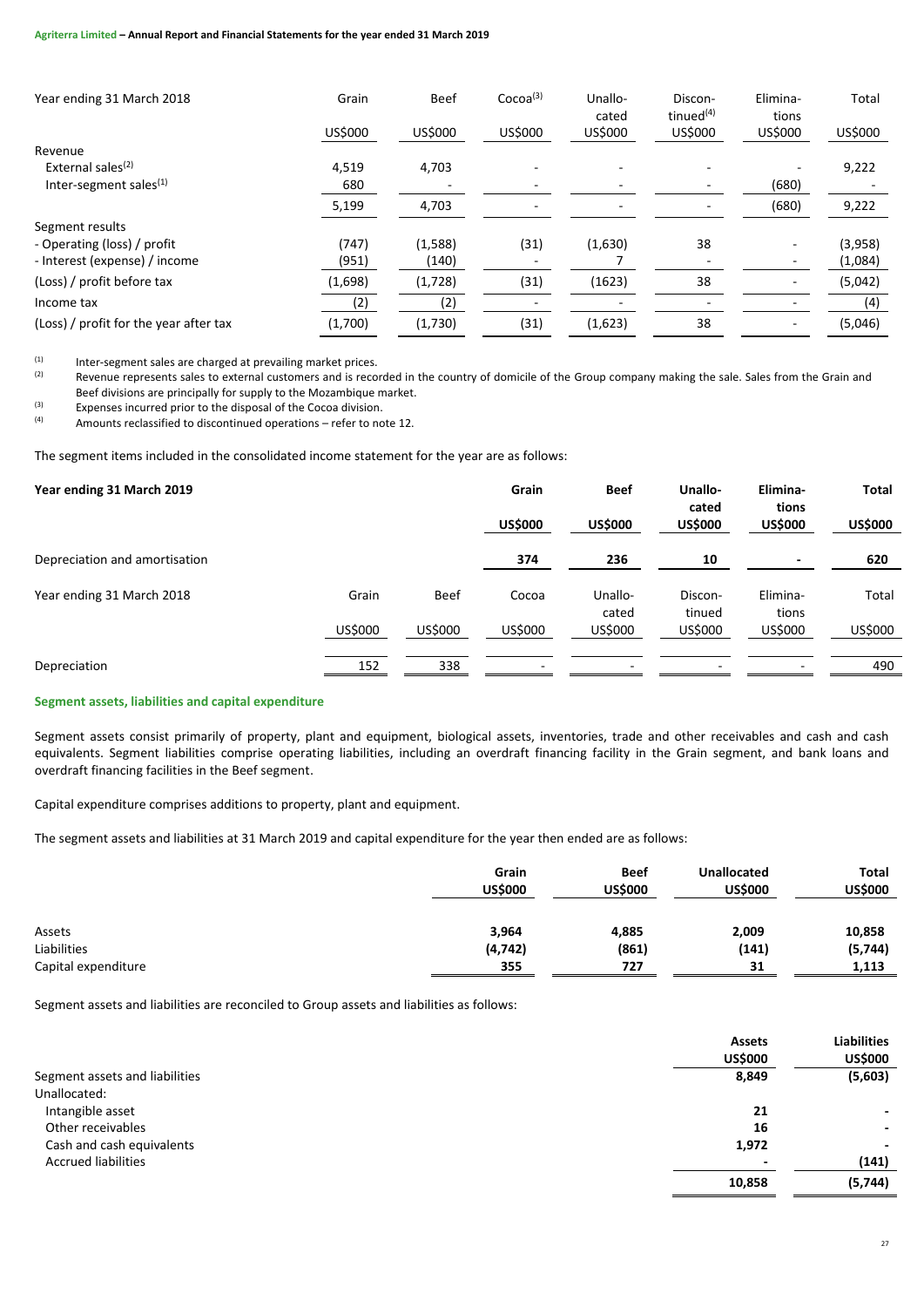The segment assets and liabilities at 31 March 2018 and capital expenditure for the year then ended are as follows:

|                     | Grain<br><b>US\$000</b> | <b>Beef</b><br>US\$000 | Cocoa<br><b>US\$000</b> | Unallocated<br>US\$000 | Total<br>US\$000 |
|---------------------|-------------------------|------------------------|-------------------------|------------------------|------------------|
| Assets              | 4,984                   | 4,918                  | . .                     | 3,144                  | 13,046           |
| Liabilities         | (3,981)                 | (528)                  | . .                     | (195)                  | (4, 704)         |
| Capital expenditure | Ω                       | 107                    | . .                     | -                      | 116              |

Segment assets and liabilities are reconciled to Group assets and liabilities as follows:

|                                | Assets                   | Liabilities              |
|--------------------------------|--------------------------|--------------------------|
|                                | US\$000                  | US\$000                  |
| Segment assets and liabilities | 9,902                    | (4,509)                  |
| Unallocated:                   |                          |                          |
| Other receivables              | 22                       |                          |
| Cash and cash equivalents      | 3,122                    | $\overline{\phantom{a}}$ |
| Trade payables                 | $\overline{\phantom{0}}$ | (72)                     |
| <b>Accrued liabilities</b>     | $\overline{\phantom{0}}$ | (123)                    |
|                                | 13,046                   | (4,704)                  |

### **Key performance Indicator**

The Board considers that earnings before interest, tax, depreciation and amortisation ("EBITDA") is a key performance indicator in measuring operational performance. It is calculated as follows:

| Year ending 31 March 2019                                                       |         |         | Grain                 | <b>Beef</b>         | Unallo-<br>cated        | Total                   |
|---------------------------------------------------------------------------------|---------|---------|-----------------------|---------------------|-------------------------|-------------------------|
|                                                                                 |         |         | US\$000               | US\$000             | US\$000                 | US\$000                 |
| Loss before tax<br>- Interest expense<br>- Depreciation and amortisation charge |         |         | (1,775)<br>916<br>374 | (821)<br>100<br>236 | (499)<br>10             | (3,095)<br>1,016<br>620 |
| <b>EBITDA</b>                                                                   |         |         | (485)                 | (485)               | (489)                   | (1, 459)                |
| Year ending 31 March 2018                                                       | Grain   | Beef    | Cocoa <sup>(3)</sup>  | Unallo-<br>cated    | Discon-<br>tinued $(4)$ | Total                   |
|                                                                                 | US\$000 | US\$000 | US\$000               | US\$000             | US\$000                 | US\$000                 |
| Loss before tax                                                                 | (1,700) | (1,730) | (31)                  | (1,623)             | 38                      | (5,046)                 |
| - Interest expense                                                              | 951     | 140     |                       | (7)                 |                         | 1,084                   |
| - Depreciation and amortisation charge                                          | 152     | 338     |                       |                     |                         | 490                     |
| <b>EBITDA</b>                                                                   | (597)   | (1,252) | (31)                  | (1,630)             | 38                      | (3, 472)                |

#### **Significant customers**

In the year ended 31 March 2019, 2 customers of the Grain segment generated revenue of \$ 2.3m amounting to 11.4% of Group revenue for one customer and 10.6% for the other. One customer of the Beef segment generated revenue of \$ 1.3m amounting to 12.5% of Group revenue (Year ended 31 March 2018: one customer of the Grain division generated revenue of \$ 1,2m amounting to 12.5% of Group revenue).

# **6. OPERATING LOSS**

Operating loss has been arrived at after charging / (crediting):

|                                                             | Year           | Year          |
|-------------------------------------------------------------|----------------|---------------|
|                                                             | ended          | ended         |
|                                                             | 31 March 2019  | 31 March 2018 |
|                                                             | <b>US\$000</b> | US\$000       |
|                                                             |                |               |
| Depreciation of property, plant and equipment (see note 14) | 600            | 490           |
| Amortisation of intangible asset (see note 15)              | 20             |               |
| Profit on disposal of property, plant and equipment         | (340)          | (87)          |
| Net foreign exchange gain                                   | (11)           | (162)         |
| Impairment of investment in associate                       | $\overline{a}$ | 4             |
| Staff costs (see note 8)                                    | 1,971          | 2,095         |
|                                                             |                |               |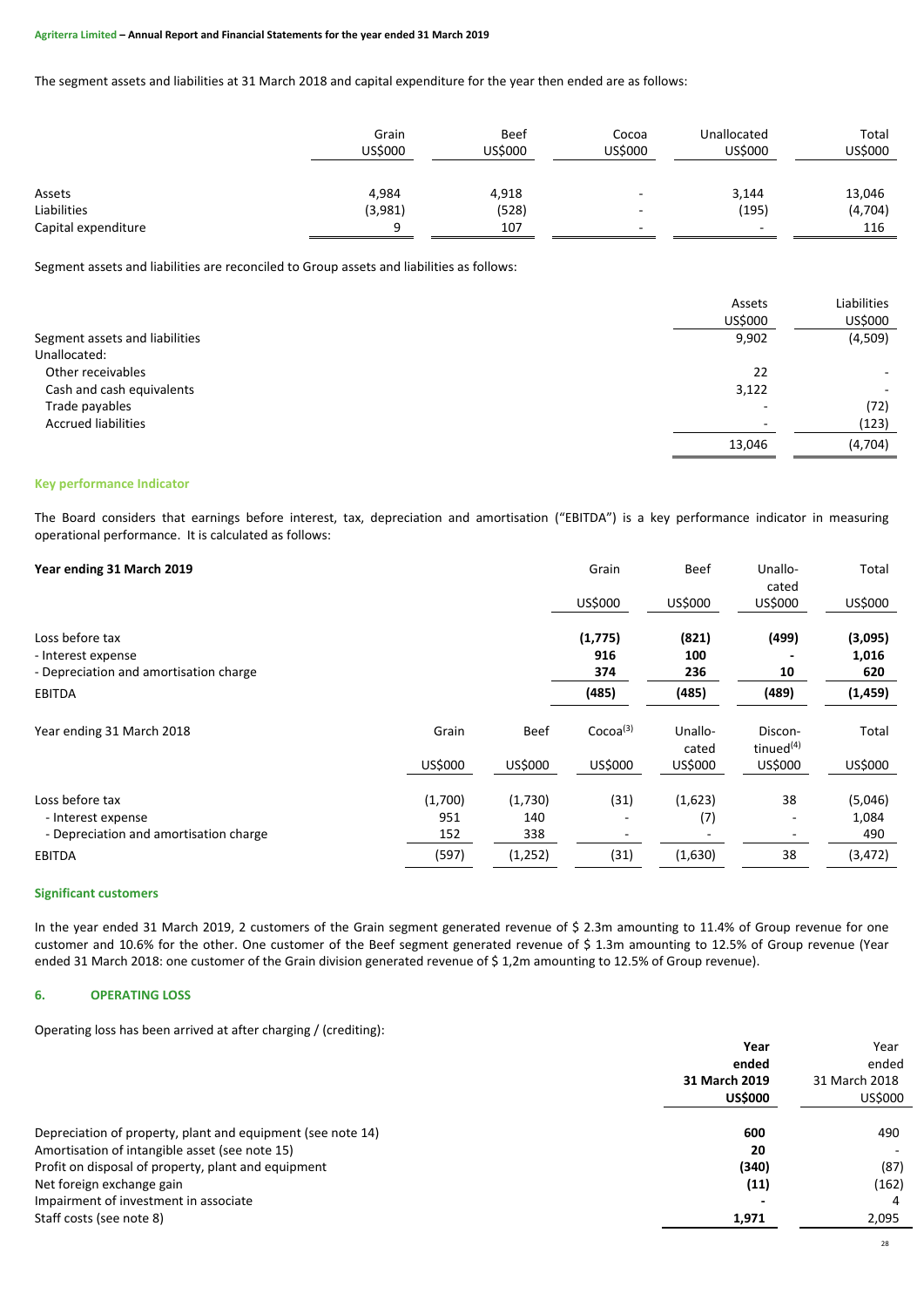# **7. AUDITORS REMUNERATION**

Amounts payable to the auditors and their associates in respect of audit services are as follows:

| Year                                                                                        |    | Year          |
|---------------------------------------------------------------------------------------------|----|---------------|
| Ended                                                                                       |    | ended         |
| 31 March 2019                                                                               |    | 31 March 2018 |
| <b>US\$000</b>                                                                              |    | US\$000       |
| Fees payable to the Company's auditor for the audit of the Company's accounts<br>130        |    | 56            |
| Fees payable to the Company's auditor for the forensic audit of the Company's subsidiaries  | 55 |               |
| Fees payable to the Company's auditor and their associates for other services to the Group: |    |               |
| The audit of the Company's subsidiaries                                                     | 79 | 26            |
| <b>Total audit fees</b><br>264                                                              |    | 82            |

Other than as disclosed above, the Company's auditor and their associates have not provided additional services to the Group.

# **8. STAFF COSTS**

The average monthly number of employees (including executive Directors) employed by the Group for the year was as follows:

|                                                                           | Year<br>ended                                    | Year<br>ended                             |
|---------------------------------------------------------------------------|--------------------------------------------------|-------------------------------------------|
|                                                                           | 31 March 2019                                    | 31 March 2018                             |
|                                                                           | <b>Number</b>                                    | Number                                    |
| Office and Management                                                     | 60                                               | 72                                        |
| Operational                                                               | 497                                              | 536                                       |
|                                                                           | 557                                              | 608                                       |
| Their aggregate remuneration comprised:                                   | Year<br>ended<br>31 March 2019<br><b>US\$000</b> | Year<br>ended<br>31 March 2018<br>US\$000 |
| Wages and salaries<br>Social security costs<br>Share based payment charge | 1,904<br>67<br>1,971                             | 2,036<br>56<br>3<br>2,095                 |

# **9. REMUNERATION OF DIRECTORS**

|                          | <b>Share based</b> |                |                |                |  |
|--------------------------|--------------------|----------------|----------------|----------------|--|
| Year ended 31 March 2019 | Salary             | <b>Bonus</b>   | payment        | <b>Total</b>   |  |
|                          | <b>US\$000</b>     | <b>US\$000</b> | <b>US\$000</b> | <b>US\$000</b> |  |
|                          |                    |                |                |                |  |
| CS Havers                | 41                 | -              | -              | 41             |  |
| DL Cassiano-Silva        |                    |                | -              |                |  |
| <b>NWH Clayton</b>       |                    |                |                |                |  |
| <b>HWB Rudland</b>       | 10                 |                |                | 10             |  |
| <b>GR Smith</b>          | 10                 |                | -              | 10             |  |
| A Thorburn               |                    |                |                |                |  |
|                          | 64                 |                | -              | 64             |  |

|                          |         |         | Share based |         |
|--------------------------|---------|---------|-------------|---------|
| Year ended 31 March 2018 | Salary  | Bonus   | payment     | Total   |
|                          | US\$000 | US\$000 | US\$000     | US\$000 |
| CS Havers                | 46      |         |             | 46      |
| DL Cassiano-Silva        | 136     | 82      |             | 220     |
| AS Groves                | 65      | 49      |             | 114     |
| <b>HWB Rudland</b>       | Ь       |         |             | 5       |
| <b>B</b> Scott           | 68      |         |             | 68      |
| <b>GR Smith</b>          |         |         |             |         |
|                          | 325     | 131     |             | 458     |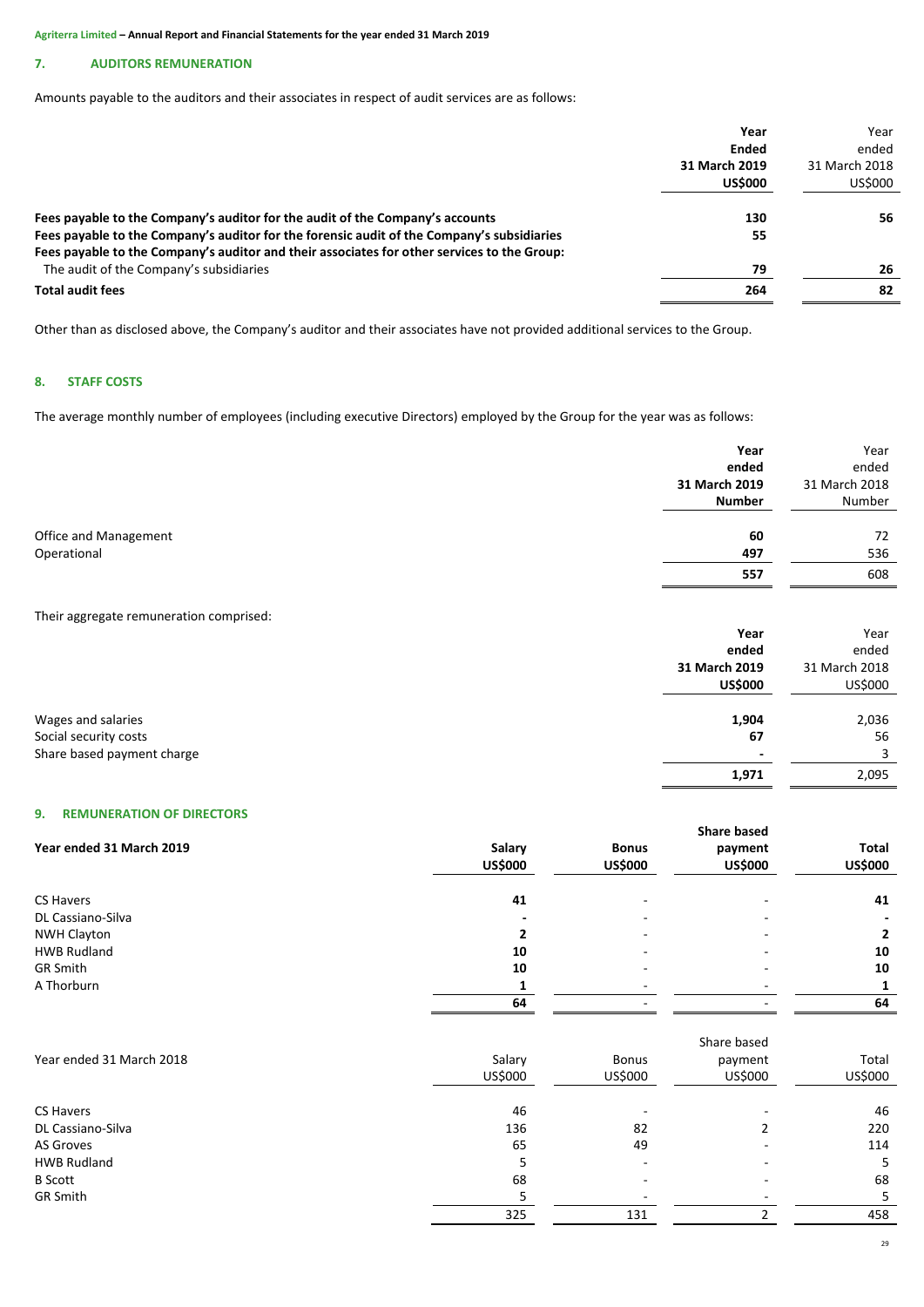#### **10. FINANCE COSTS**

|                                                    | Year           | Year          |
|----------------------------------------------------|----------------|---------------|
|                                                    | <b>Ended</b>   | ended         |
|                                                    | 31 March 2019  | 31 March 2018 |
|                                                    | <b>US\$000</b> | US\$000       |
|                                                    |                |               |
| Interest receivable on bank deposits               | -              | 13            |
| Interest expense on bank borrowings and overdrafts | (1,016)        | (1,097)       |
| Net finance costs                                  | (1,016)        | (1,084)       |

# **11. TAXATION**

|                                                                                                     | Year           | Year          |
|-----------------------------------------------------------------------------------------------------|----------------|---------------|
|                                                                                                     | Ended          | ended         |
|                                                                                                     | 31 March 2019  | 31 March 2018 |
|                                                                                                     | <b>US\$000</b> | US\$000       |
| Loss before tax from continuing activities                                                          | (3,095)        | (5,042)       |
| Tax credit at the Mozambican corporation tax rate of 32% (2018: 32%)                                | (990)          | (1,613)       |
| Tax effect of expenses that are not deductible in determining taxable profit                        | 107            | 18            |
| Tax effect of (income not taxable) or losses not allowable                                          | 125            | (66)          |
| Tax effect of net losses not recognised in overseas subsidiaries (net of effect of different rates) | 758            | 1,661         |
| Statutory taxation payments irrespective of income                                                  |                |               |
| Tax expense                                                                                         |                |               |
|                                                                                                     |                |               |

The tax reconciliation has been prepared using a 32% tax rate, the corporate income tax rate in Mozambique, as this is where the Group's principal assets of its continuing operations are located.

The Group has not recognised any tax credits for the year ended 31 March 2019 (2018: \$nil). The Group has operations in overseas jurisdictions where it has incurred taxable losses which may be available for offset against future taxable profits amounting to approximately \$ 11,386,000 (2018: \$) 14,168,000). In addition, the Group has further deductible timing differences relating to property, plant and equipment, and foreign exchange gains and losses on intercompany loans, amounting to approximately \$ 25,660,000 (2018: \$ 28,876,000). No deferred tax asset has been recognised for these tax losses and other deductible timing differences as the requirements of IAS 12, 'Income taxes', have not been met.

The Company is resident for taxation purposes in Guernsey and its income is subject to Guernsey income tax, presently at a rate of zero percent per annum (2018: zero percent per annum). No tax is payable for the year. Deferred tax has not been provided for, as brought forward tax losses are not recoverable under the Income Tax (Zero 10) (Guernsey) Law, 2007 (as amended).

# **12. DISCONTINUED OPERATIONS**

The loss after tax arising on discontinued operations during the year is analysed by business operation as follows:

|                                                            | Year           | Year          |
|------------------------------------------------------------|----------------|---------------|
|                                                            | ended          | ended         |
|                                                            | 31 March 2019  | 31 March 2018 |
|                                                            | <b>US\$000</b> | US\$000       |
| Cocoa activities                                           |                | (8)           |
| Group rationalisation                                      |                | (30)          |
| Net loss after tax attributable to discontinued operations |                |               |
| (attributable to owners of the Company)                    |                | (38)          |
|                                                            |                |               |

The Cocoa division's operating companies were sold on 1 June 2017.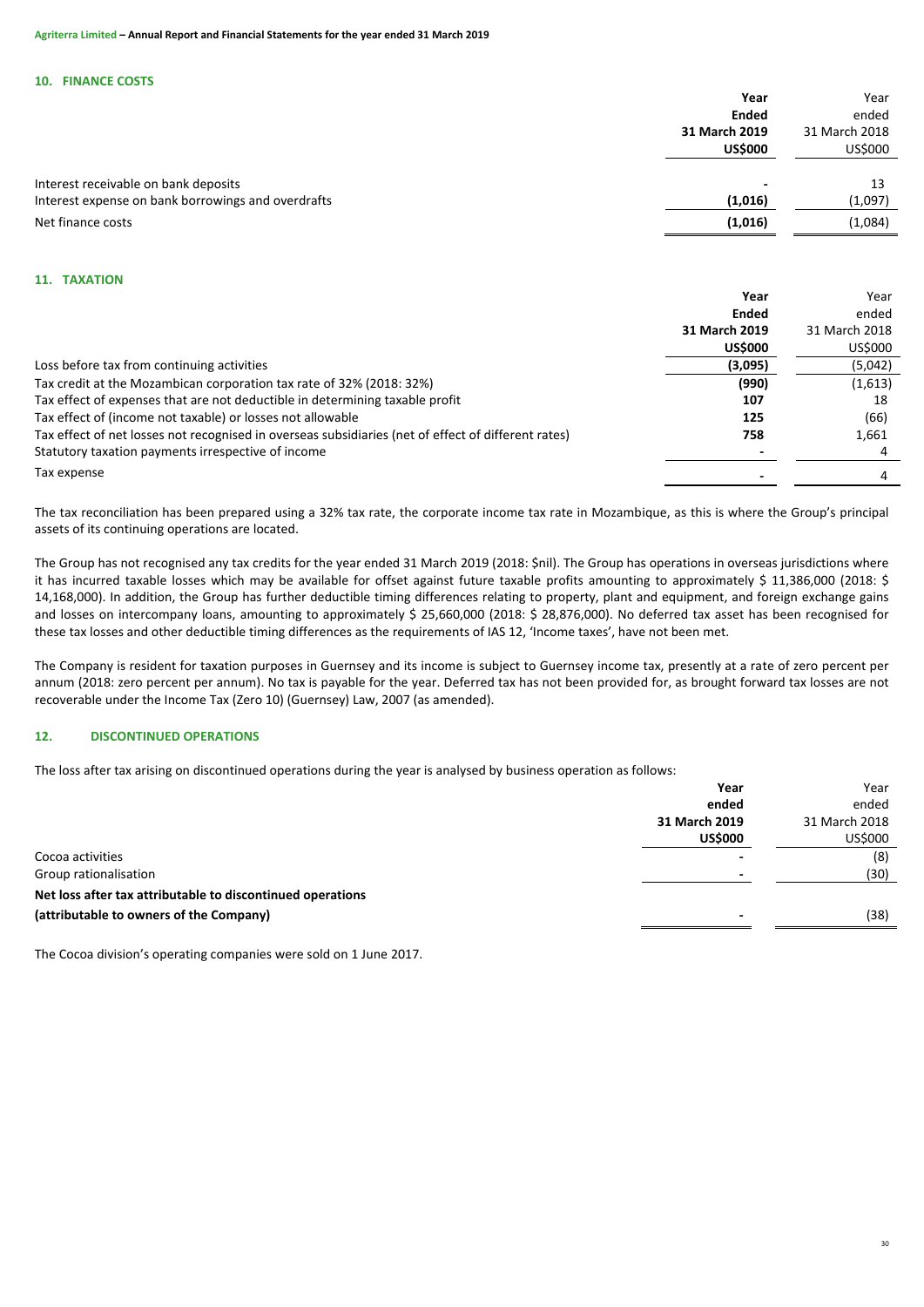# **13. LOSS PER SHARE**

| The calculation of the basic and diluted loss per share is based on the following data:                                                                                                                                                                                                                                       | Year ended<br>31 March 2019<br><b>US\$000</b> | Year ended<br>31 March 2018<br>US\$000 |
|-------------------------------------------------------------------------------------------------------------------------------------------------------------------------------------------------------------------------------------------------------------------------------------------------------------------------------|-----------------------------------------------|----------------------------------------|
| Loss for the year for the purposes of basic and diluted earnings per share from continuing activities<br>Loss for the year for the purposes of basic and diluted earnings per share from discontinued activities<br>Loss for the year for the purposes of basic and diluted earnings per share attributable to equity holders | (3,095)                                       | (5,046)<br>(38)                        |
| of the Company                                                                                                                                                                                                                                                                                                                | (3,095)                                       | (5,084)                                |
| Weighted average number of Ordinary Shares for the purposes of basic and diluted loss per share                                                                                                                                                                                                                               | 21,240,618                                    | 16,351,388                             |
| Basic and diluted loss per share - US cents                                                                                                                                                                                                                                                                                   | (14.6)                                        | (31.1)                                 |
| Basic and diluted loss per share from continuing activities - US cents                                                                                                                                                                                                                                                        | (14.6)                                        | (30.9)                                 |
| Basic and diluted loss per share from discontinued activities - US cents                                                                                                                                                                                                                                                      |                                               | (0.2)                                  |

At the Annual General Meeting held on 30 November 2017, the shareholders approved a resolution to consolidate 100 existing ordinary shares of 0.1p each ("Existing Ordinary Share") into one new ordinary share of 10p each ("New Ordinary Share"). The weighted average number of ordinary shares used for the purposes of calculating loss per share for the year ending 31 March 2019 and year ending 31 March 2018 refer to New Ordinary Shares.

The Company has issued options over ordinary shares which could potentially dilute basic loss per share in the future. There is no difference between basic loss per share and diluted loss per share as the potential ordinary shares are anti-dilutive.

# **14. PROPERTY, PLANT AND EQUIPMENT**

|                                                | Land and<br>buildings<br><b>US\$000</b> | <b>Plant and</b><br>machinery<br><b>US\$000</b> | <b>Motor</b><br>vehicles<br><b>US\$000</b> | Other<br><b>Assets</b><br><b>US\$000</b> | <b>Total</b><br><b>US\$000</b> |
|------------------------------------------------|-----------------------------------------|-------------------------------------------------|--------------------------------------------|------------------------------------------|--------------------------------|
| Cost                                           |                                         |                                                 |                                            |                                          |                                |
| At 1 April 2017                                | 12,952                                  | 3,944                                           | 1,779                                      | 306                                      | 18,981                         |
| <b>Additions</b>                               | 12                                      | 95                                              | 1                                          | 8                                        | 116                            |
| Disposals                                      |                                         | (17)                                            | (168)                                      | (15)                                     | (200)                          |
| Disposal of subsidiary                         | (5,950)                                 |                                                 |                                            |                                          | (5,950)                        |
| Exchange rate adjustment                       | 645                                     | 340                                             | 244                                        | 26                                       | 1,255                          |
| At 31 March 2018                               | 7,659                                   | 4,362                                           | 1,856                                      | 325                                      | 14,202                         |
| <b>Additions</b>                               | 67                                      | 685                                             | 131                                        | 37                                       | 920                            |
| Disposals                                      | (35)                                    | (134)                                           | (90)                                       | (106)                                    | (365)                          |
| Reclassification                               | 41                                      | (41)                                            |                                            |                                          |                                |
| Exchange rate adjustment                       | (338)                                   | (189)                                           | (73)                                       | (9)                                      | (609)                          |
| At 31 March 2019                               | 7,394                                   | 4,683                                           | 1,824                                      | 247                                      | 14,148                         |
| <b>Accumulated depreciation and impairment</b> |                                         |                                                 |                                            |                                          |                                |
| At 1 April 2017                                | 8,995                                   | 1,999                                           | 1,706                                      | 187                                      | 12,887                         |
| Charge for the year                            | 124                                     | 260                                             | 78                                         | 28                                       | 490                            |
| Disposals                                      |                                         | (2)                                             | (162)                                      | (15)                                     | (179)                          |
| Disposal of subsidiary                         | (5,950)                                 |                                                 |                                            |                                          | (5,950)                        |
| Exchange rate adjustment                       | 157                                     | 266                                             | 200                                        | 16                                       | 639                            |
| At 31 March 2018                               | 3,326                                   | 2,523                                           | 1,822                                      | 216                                      | 7,887                          |
| Charge for the year                            | (5)                                     | 852                                             | (323)                                      | 76                                       | 600                            |
| <b>Disposals</b>                               | (35)                                    | (134)                                           | (89)                                       | (53)                                     | (311)                          |
| Reclassification                               | 41                                      | (41)                                            |                                            |                                          |                                |
| Exchange rate adjustment                       | (138)                                   | (120)                                           | (54)                                       | (8)                                      | (320)                          |
| At 31 March 2019                               | 3,189                                   | 3,080                                           | 1,356                                      | 231                                      | 7,856                          |
| Net book value                                 |                                         |                                                 |                                            |                                          |                                |
| 31 March 2019                                  | 4,205                                   | 1,603                                           | 468                                        | 16                                       | 6,292                          |
| 31 March 2018                                  | 4,333                                   | 1,839                                           | 34                                         | 109                                      | 6,315                          |

For the year ended 31 March 2019, a depreciation charge of \$ 600,000 (2018: \$ 490,000) has been included in the consolidated income statement within operating expenses and \$ nil (2018: \$ nil) has been included within discontinued operations.

Property, plant and equipment with a carrying amount of \$ 4,719,000 (2018: \$ 4,674,000) have been pledged to secure the Group's bank overdrafts and loans (note 19). The Group is not allowed to pledge these assets as security for other borrowings or sell them to another entity.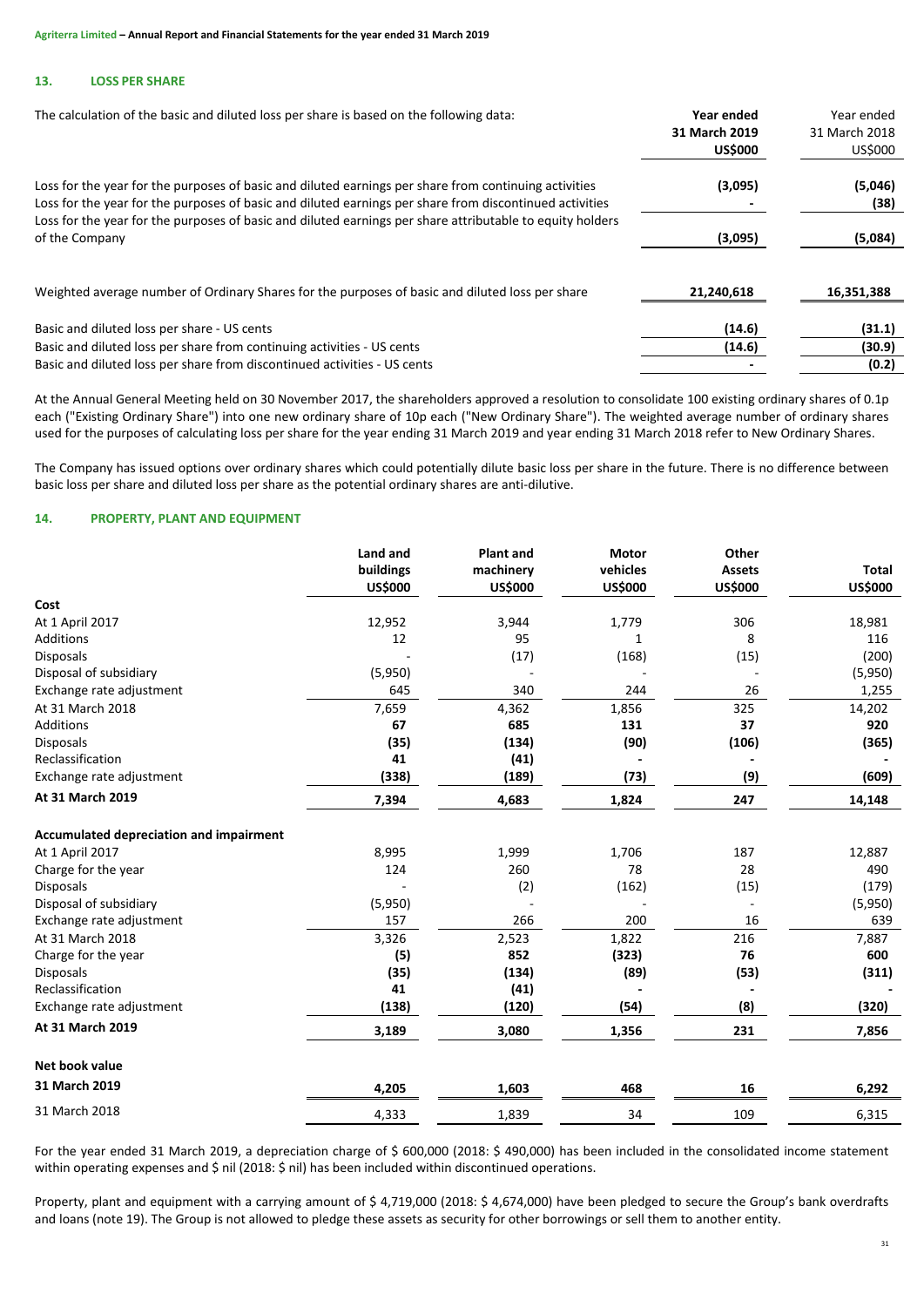# **15. INTANGIBLE ASSETS**

|                                 | <b>US\$000</b> |
|---------------------------------|----------------|
| Cost                            |                |
| At 31 March 2018                |                |
| Additions                       | 193            |
| Exchange rate adjustment        | (7)            |
| At 31 March 2019                | 186            |
| <b>Accumulated amortisation</b> |                |
| At 31 March 2018                |                |
| Charge for the year             | 20             |
| Exchange rate adjustment        |                |
| At 31 March 2019                | 20             |
| Net book value                  |                |
| 31 March 2019                   | 166            |
| 31 March 2018                   |                |
|                                 |                |

Intangible assets comprise investment in management information and financial software.

At 31 March 2019 and 31 March 2018, the Group had no contractual commitments for the acquisition of property, plant and equipment.

# **16. BIOLOGICAL ASSETS**

|                                                        | <b>US\$000</b> |
|--------------------------------------------------------|----------------|
| <b>Fair value</b>                                      |                |
| At 1 April 2017                                        | 746            |
| Purchase of biological assets                          | 2,913          |
| Sale, slaughter or other disposal of biological assets | (3, 107)       |
| Change in fair value of the herd                       | 510            |
| Foreign exchange adjustment                            | 75             |
| At 31 March 2018                                       | 1,137          |
| Purchase of biological assets                          | 1,608          |
| Sale, slaughter or other disposal of biological assets | (2, 362)       |
| Change in fair value of the herd                       | 478            |
| Foreign exchange adjustment                            | (31)           |
| At 31 March 2019                                       | 830            |

At 31 March 2019 and 2018, all cattle are held for slaughter. The slaughter herd has been classified as a current asset. Forage crops included in current assets are US\$ 5,000 (2018: US\$ 28,000).

At 31 March 2019 the slaughter herd comprised 2,468 head (2018: 3,956), with an average weight of 270kgs (2018: 260 kgs) and average value of US\$ 335 (2018: US\$ 281).

For valuation purposes, cattle that are not in the feedlot are grouped into classes of animal (e.g. bulls, cows, steers etc.) and a standard animal weight per breed and class was then multiplied by the number of animals in each class to determine the estimated total live weight of all animals in the herd. For animals in the feedlot, their weight has been estimated based on their individual weigh in data at the closest weigh in date to the year end. Cattle are generally kept for periods less than 3 months before slaughter.

The Group's slaughter herd have been pledged in full to secure the Beef division's bank overdraft and loans (see note 19).

# **17. INVENTORIES**

|                        | 31 March<br>2019<br><b>US\$000</b> | 31 March<br>2018<br>US\$000 |
|------------------------|------------------------------------|-----------------------------|
|                        |                                    | 304                         |
| Consumables and spares | 297                                |                             |
| Raw materials          | 48                                 | 301                         |
| Work in progress       | $\overline{\phantom{a}}$           | 4                           |
| Finished goods         | 330                                | 329                         |
|                        | 675                                | 938                         |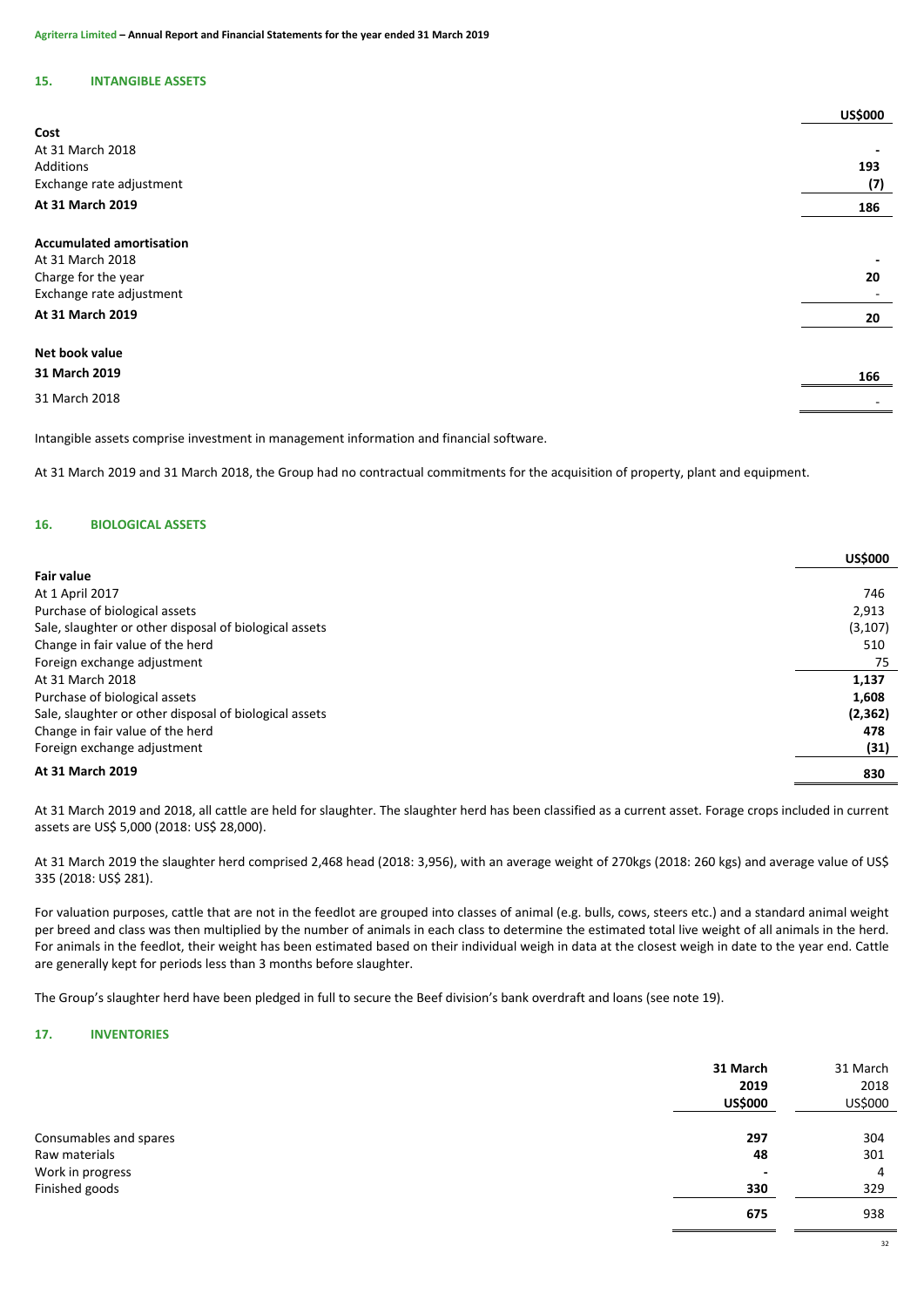During the year inventories amounting to US\$ 7,690,000 (2018: US\$ 7,077,000) were included in cost of sales.

Inventories with a carrying amount of \$ 331,000 (2018: \$ 452,000) have been pledged to secure the Grain division's bank overdraft and inventories with a carrying value of \$168,000 (2018: \$166,000) having been pledged to secure the Beef division's bank overdraft and loans (see note 19).

# **18. TRADE AND OTHER RECEIVABLES**

|                           | 31 March       | 31 March |
|---------------------------|----------------|----------|
|                           | 2019           | 2018     |
|                           | <b>US\$000</b> | US\$000  |
|                           |                |          |
| Trade receivables         | 542            | 1,048    |
| Other receivables         | 138            | 11       |
| Prepayments               | 18             | 37       |
|                           | 698            | 1,096    |
| <b>Trade receivables</b>  |                |          |
|                           | 31 March       | 31 March |
|                           | 2019           | 2018     |
|                           | <b>US\$000</b> | US\$000  |
|                           |                |          |
| Trade receivables - gross | 865            | 1,087    |
| Loss allowance            | (323)          | (39)     |
|                           | 542            | 1,048    |

Trade receivables are amounts due from customers for goods sold in the ordinary course of business. They are generally due for settlement within 30 days and therefore are all classified as current. Trade receivables are recognised initially at the amount of consideration that is unconditional. The Group holds the trade receivables with the objective to collect the contractual cash flows and therefore measures them subsequently at amortised cost using the effective interest method.

The Group applies the IFRS 9 simplified approach to measuring expected credit losses which uses a lifetime expected loss allowance for all trade receivables. To measure the expected credit losses, trade receivables have been grouped based on the days past due.

| At 31 March 2019          | Current        | than<br>More   | than<br>More   | than<br>More   | Total          |
|---------------------------|----------------|----------------|----------------|----------------|----------------|
|                           |                | 30 days        | 60 Days        | 90 days        |                |
|                           | <b>US\$000</b> | <b>US\$000</b> | <b>US\$000</b> | <b>US\$000</b> | <b>US\$000</b> |
| <b>Expected loss rate</b> | 0%             | 0%             | 0%             | 97%            | 37%            |
| Gross trade receivables   | 384            | 124            | 25             | 332            | 865            |
| Loss allowance            |                | -              |                | 323            | 323            |
|                           |                |                |                |                |                |
| At 31 March 2018          | Current        | than<br>More   | than<br>More   | than<br>More   | Total          |
|                           |                | 30 days        | 60 Days        | 90 days        |                |
|                           | US\$000        | US\$000        | US\$000        | US\$000        | US\$000        |
| <b>Expected loss rate</b> | 0%             | 0%             | 0%             | 48%            | 4%             |
| Gross trade receivables   | 669            | 319            | 18             | 81             | 1,087          |
| Loss allowance            |                |                | -              | 39             | 39             |

The closing loss allowances for trade receivables as at 31 March 2019 reconcile to the opening loss allowances as follows:

|                                                                              | 31 March<br>2019<br><b>US\$000</b> | 31 March<br>2018<br>US\$000 |
|------------------------------------------------------------------------------|------------------------------------|-----------------------------|
| Loss allowances at 1 April previously calculated under IAS 39                | 39                                 | 36                          |
| Increase in loan loss allowance recognised in profit or loss during the year | 297                                | 8                           |
| Receivables written off during the year as uncollectible                     |                                    | (8)                         |
| Exchange rate adjustment                                                     | (13)                               |                             |
| Loss allowances at 31 March                                                  | 323                                | 39                          |

Trade receivables are provided for when there is no reasonable expectation of recovery. Indicators that there is no reasonable expectation of recovery include, amongst others, the failure of a debtor to engage in a repayment plan with the Group, and a failure to make contractual payments for a period of greater than 120 days past due. This is used as the basis of the ECL provision disclosed above. The Group determines the percentage based on historic trends. Impairment losses on trade receivables are presented as net impairment losses within operating profit. Subsequent recoveries of amounts previously written off are credited against the same line item.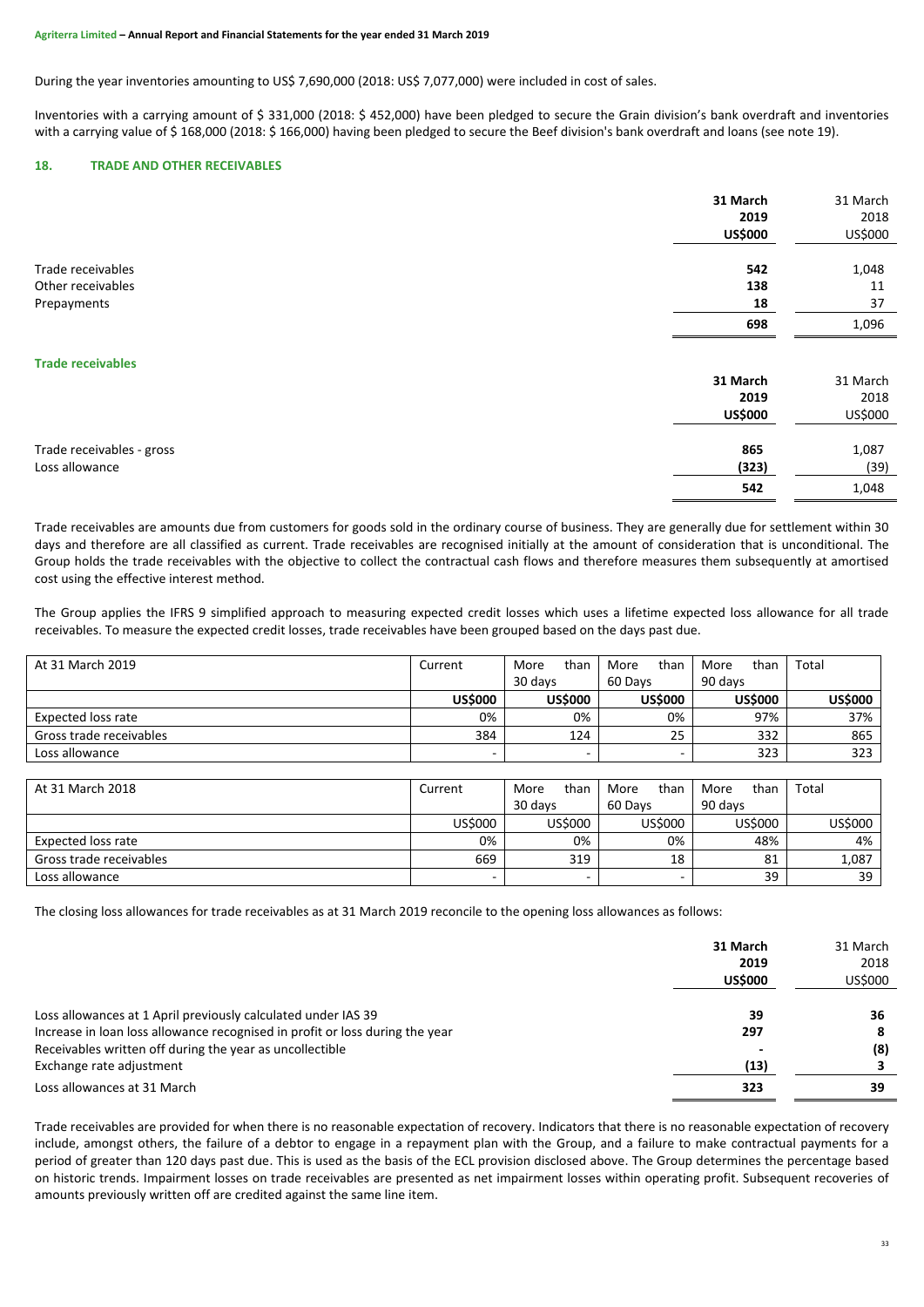In the prior year, the impairment of trade receivables was assessed based on the incurred loss model. Individual receivables which were known to be uncollectable were written off by reducing the carrying amount directly. The other receivables were assessed collectively to determine whether there was objective evidence that an impairment had been incurred but not yet been identified. For these receivables the estimated impairment losses were recognised in a separate provision for impairment. Receivables for which an impairment provision was recognised were written off against the provision when there was no expectation of recovering additional cash.

Trade receivables with a carrying amount of \$ 134,000 (2018: \$ 799,000) have been pledged to secure the Grain division's bank overdraft and trade receivables with a carrying value of \$ 324,000 (2018: \$ 249,000) have been pledged to secure the Beef division's bank overdraft and loans (see note 19).

Further details on the Group's financial assets are provided in note 21.

# **19. BORROWINGS**

|                                | 31 March       | 31 March |
|--------------------------------|----------------|----------|
|                                | 2019           | 2018     |
|                                | <b>US\$000</b> | US\$000  |
| <b>Non-current liabilities</b> |                |          |
| Bank loans                     | 2,510          | -        |
| Finance leases                 | 340            | ۰        |
|                                | 2,850          | ۰        |
| <b>Current liabilities</b>     |                |          |
| Bank loans                     | 753            | 50       |
| Finance leases                 | 48             | $\sim$   |
| Overdraft                      | 907            | 4,185    |
|                                | 1,708          | 4,235    |
|                                | 4,558          | 4,235    |

#### **Beef division**

On 27 April 2017, the Group agreed revised lending facilities with Standard Bank to finance the Beef division in Mozambique. The existing term loans were consolidated into one loan repayable in twelve monthly instalments commencing May 2017. At 31 March 2018, the remaining balance was \$ 0.05m. This was settled in May 2018.

On 18 February 2019, the Group entered into a finance lease for MTN 27.6m (\$ 0.43m) repayable over 5 years, secured on certain agricultural equipment.

The Beef division has an overdraft facility of 30 million Metical (\$ 0.47m). The amount drawn down at 31 March 2019 was \$ 0.32m (2018: \$ 0.34m).

On 25 May 2019, the overdraft facility has been renewed for a further 12 months and carries an interest rate at the Bank's prime lending rate (19.5%) at 31 March 2019.

| The facilities are secured as follows: | 31 March<br>2019<br><b>US\$000</b> | 31 March<br>2018<br>US\$000 |
|----------------------------------------|------------------------------------|-----------------------------|
| <b>Fixed Charge</b>                    |                                    |                             |
| Property, plant and equipment          | 2,913                              | 1,913                       |
| <b>Floating Charge</b>                 |                                    |                             |
| Cattle                                 | 825                                | 1,109                       |
| Meat Inventories                       | 168                                | 166                         |
| Trade receivables                      | 324                                | 249                         |
|                                        | 4,230                              | 3,437                       |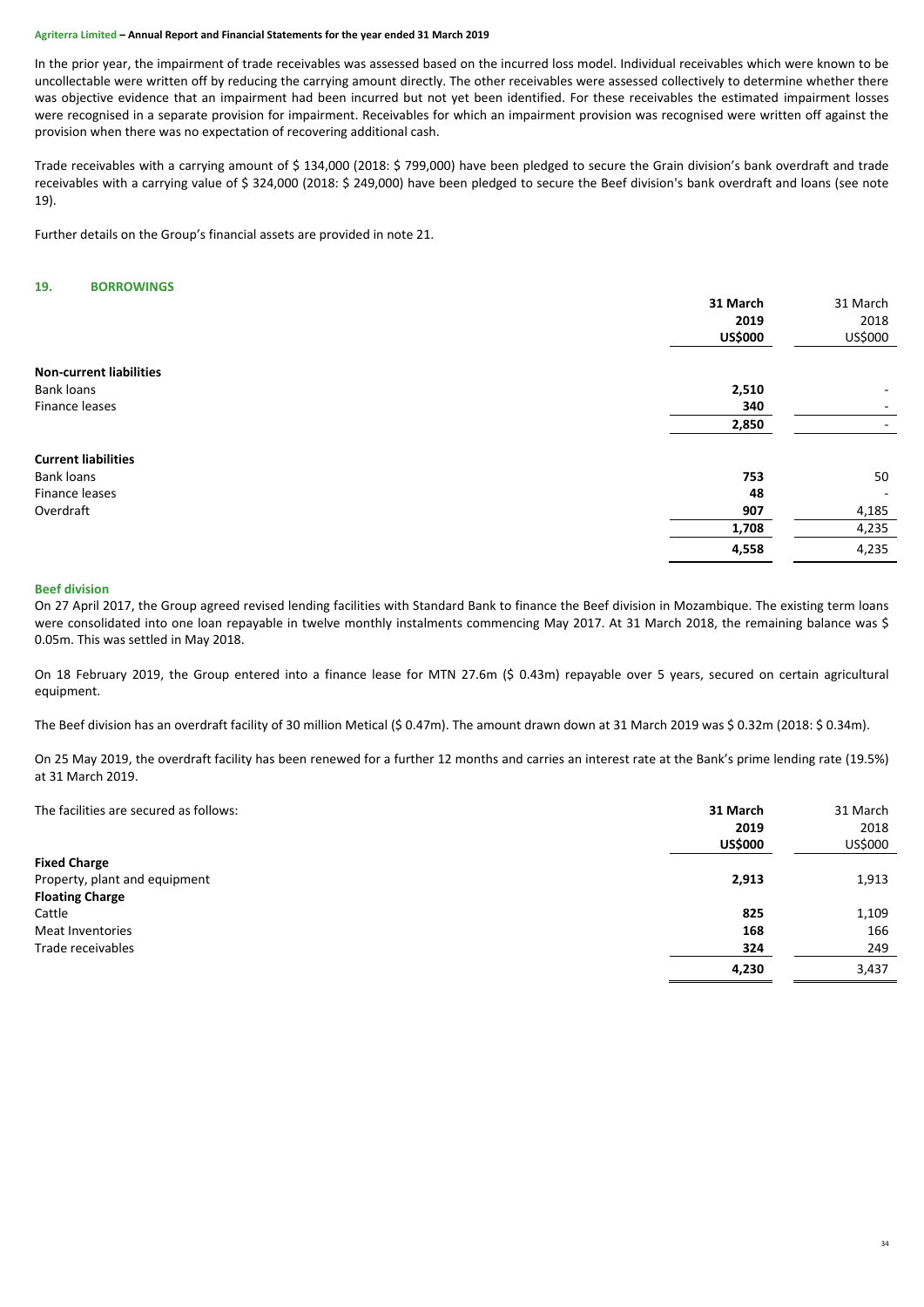# **Grain division**

On 27 April 2017, the Group formally completed the renewal of the Grain division's 300 million Metical overdraft facility to provide working capital funding, principally for the purchase of maize and related operating expenditure. The amount drawn down at 31 March 2018 was \$ 3.84m.

On 25 May 2018 the facility was restructured into a 240 million Metical (\$ 3.77m) 5 year term loan with an interest rate of the Bank's prime lending rate +0.25% and a 12 month 60 million Metical (\$ 0.94m) overdraft facility at the Bank's prime lending rate less 1.75%. At 31 March 2019, the principal outstanding on the term loan was 208 million Metical (\$ 3.26m) and the amount drawn on the overdraft facility was 37.2 million Metical (\$ 0.58m). On 25<sup>th</sup> May 2019, the overdraft facility was renewed for a further 12 months.

The facilities are secured as follows:

|                                     | 31 March               | 31 March<br>2018 |
|-------------------------------------|------------------------|------------------|
|                                     | 2019<br><b>US\$000</b> | US\$000          |
| <b>Fixed Charge</b>                 |                        |                  |
| Property, plant and equipment       | 1,806                  | 2,761            |
| <b>Floating Charge</b>              |                        |                  |
| Maize and maize product inventories | 331                    | 452              |
| Trade receivables                   | 134                    | 799              |
|                                     | 2,271                  | 4,012            |

As further security to the bank loans and overdrafts, Agriterra Limited has issued a Corporate guarantee in favour of the bank. Under the terms of the guarantee, it may only be called upon once the bank has exhausted all possible means of recovering the debt in Mozambique.

# **Reconciliation to cash flow statement**

|                              | At 31 March<br>2018<br><b>US\$000</b> | <b>Cash flow</b><br><b>US\$000</b> | Foreign<br><b>Exchange</b><br><b>US\$000</b> | At 31 March<br>2019<br><b>US\$000</b> |
|------------------------------|---------------------------------------|------------------------------------|----------------------------------------------|---------------------------------------|
| Non-current bank loan        |                                       | 2,987                              | (137)                                        | 2,850                                 |
| <b>Current bank loan</b>     | 50                                    | 786                                | (35)                                         | 801                                   |
| <b>Overdrafts</b>            | 4,185                                 | (3,258)                            | (20)                                         | 907                                   |
|                              | 4,235                                 | 515                                | (192)                                        | 4,558                                 |
|                              | At 31 March                           |                                    | Foreign                                      | At 31 March                           |
|                              | 2017                                  | <b>Cash flow</b>                   | Exchange                                     | 2018                                  |
|                              | <b>US\$000</b>                        | <b>US\$000</b>                     | <b>US\$000</b>                               | <b>US\$000</b>                        |
| <b>Non-current bank loan</b> | 734                                   | (798)                              | 64                                           |                                       |
| <b>Current bank loan</b>     | 264                                   | (237)                              | 23                                           | 50                                    |
| <b>Overdrafts</b>            | 2,466                                 | 1,506                              | 213                                          | 4,185                                 |
|                              | 3,464                                 | 471                                | 300                                          | 4,235                                 |

# **20. TRADE AND OTHER PAYABLES**

|                            | 31 March       | 31 March |
|----------------------------|----------------|----------|
|                            | 2019           | 2018     |
|                            | <b>US\$000</b> | US\$000  |
|                            |                |          |
| Trade payables             | 622            | 123      |
| Other payables             | 294            | 50       |
| <b>Accrued liabilities</b> | 270            | 296      |
|                            | 1,186          | 469      |

'Trade payables', 'Other payables' and 'Accrued liabilities' principally comprise amounts outstanding for trade purchases and ongoing costs. No interest is charged on any balances.

The Directors consider that the carrying amount of financial liabilities approximates their fair value.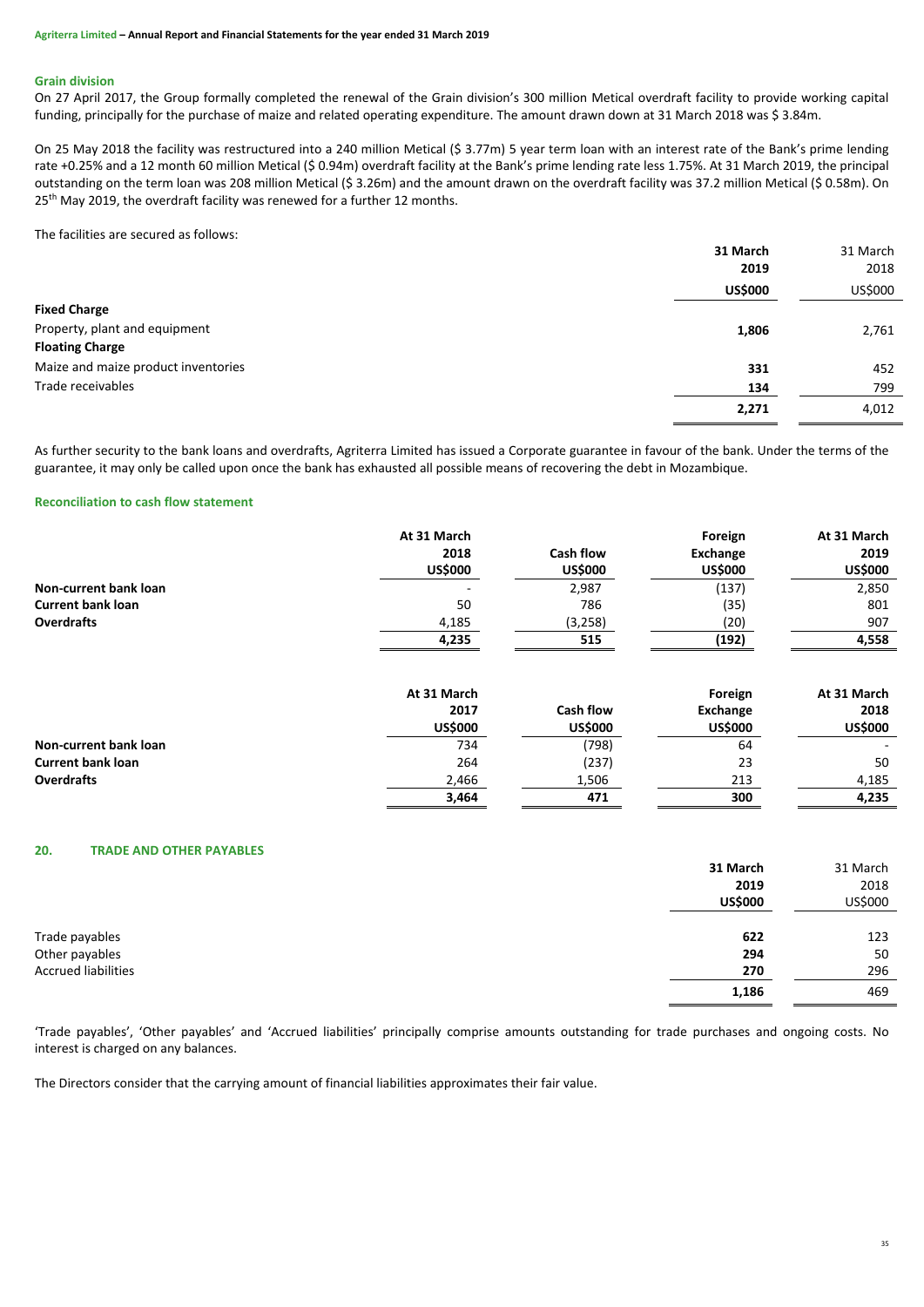# **21. FINANCIAL INSTRUMENTS**

#### **21.1. Capital risk management**

The Group manages its capital to ensure that entities in the Group will be able to continue as going concerns while maximising the return to shareholders. The capital structure of the Group comprises its net debt (the borrowings disclosed in note 19 after deducting cash and bank balances) and equity of the Group as shown in the statement of financial position. The Group is not subject to any externally imposed capital requirements.

The Board reviews the capital structure on a regular basis and seeks to match new capital requirements of subsidiary companies to new sources of external debt funding denominated in the currency of operations of the relevant subsidiary. Where such additional funding is not available, the Group funds the subsidiary company by way of loans from the Company. The Group places funds which are not required in the short term on deposit at the best interest rates it is able to secure from its bankers.

Current interest rates on borrowings in Mozambique are very high, with the prime lending rate at 19.5% at 31 March 2019 (2018: 24%). In light of this, the Group has been rationalising its operations, with particular focus on disposing of surplus assets to reduce external debt levels. The Group has restructured its loan facilities in Mozambique to finance its Grain operations (note 19).

# **21.2. Categories of financial instruments**

The following are the Group financial instruments as at the year-end:

|                              | 31 March<br>2019<br><b>US\$000</b> | 31 March<br>2018<br>US\$000 |
|------------------------------|------------------------------------|-----------------------------|
| <b>Financial assets</b>      |                                    |                             |
| Cash and bank balances       | 2,197                              | 3,541                       |
| Other loans and receivables  | 681                                | 1,059                       |
|                              | 2,878                              | 4,600                       |
| <b>Financial liabilities</b> |                                    |                             |
| Amortised cost               | 5,744                              | 4,637                       |
|                              | 5,744                              | 4,637                       |
|                              | (2,866)                            | (37)                        |

# **21.3. Financial risk management objectives**

The Group manages the risks arising from its operations, and financial instruments at Executive operating and Board level. The Board has overall responsibility for the establishment and oversight of the Group's risk management framework and to ensure that the Group has adequate policies, procedures and controls to manage successfully the financial risks that the Group faces.

While the Group does not have a written policy relating to risk management of the risks arising from any financial instruments held, the close involvement of the senior executives in the day to day operations of the Group ensures that risks are monitored and controlled in an appropriate manner for the size and complexity of the Group. Financial instruments are not traded, nor are speculative positions taken. The Group has not entered into any derivative or other hedging instruments.

The Group's key financial market risks arise from changes in foreign exchange rates ('currency risk') and changes in interest rates ('interest risk'). The Group is also exposed to credit risk and liquidity risk. The principal risks that the Group faces as at 31 March 2019 with an impact on financial instruments are summarised below.

# **21.4. Market Risk**

The Group is exposed to currency risk and interest risk. These are discussed further below.

#### **21.4.1. Currency risk**

Certain of the Group companies have functional currencies other than US\$ and the Group is therefore subject to fluctuations in exchange rates in translation of their results and financial position into US\$ for the purposes of presenting consolidated accounts. The Group does not hedge against this translation risk. The Group's financial assets and liabilities by functional currency of the relevant Group company are as follows:

|                               | <b>Assets</b>                      |                             | <b>Liabilities</b>                 |                             |
|-------------------------------|------------------------------------|-----------------------------|------------------------------------|-----------------------------|
|                               | 31 March<br>2019<br><b>US\$000</b> | 31 March<br>2018<br>US\$000 | 31 March<br>2019<br><b>US\$000</b> | 31 March<br>2018<br>US\$000 |
| United States Dollar ('US\$') | 1,972                              | 3,120                       | 141                                | 175                         |
| Mozambique Metical ('MZN')    | 906                                | 1,480                       | 5,603                              | 4,462                       |
|                               | 2,878                              | 4,600                       | 5,744                              | 4,637                       |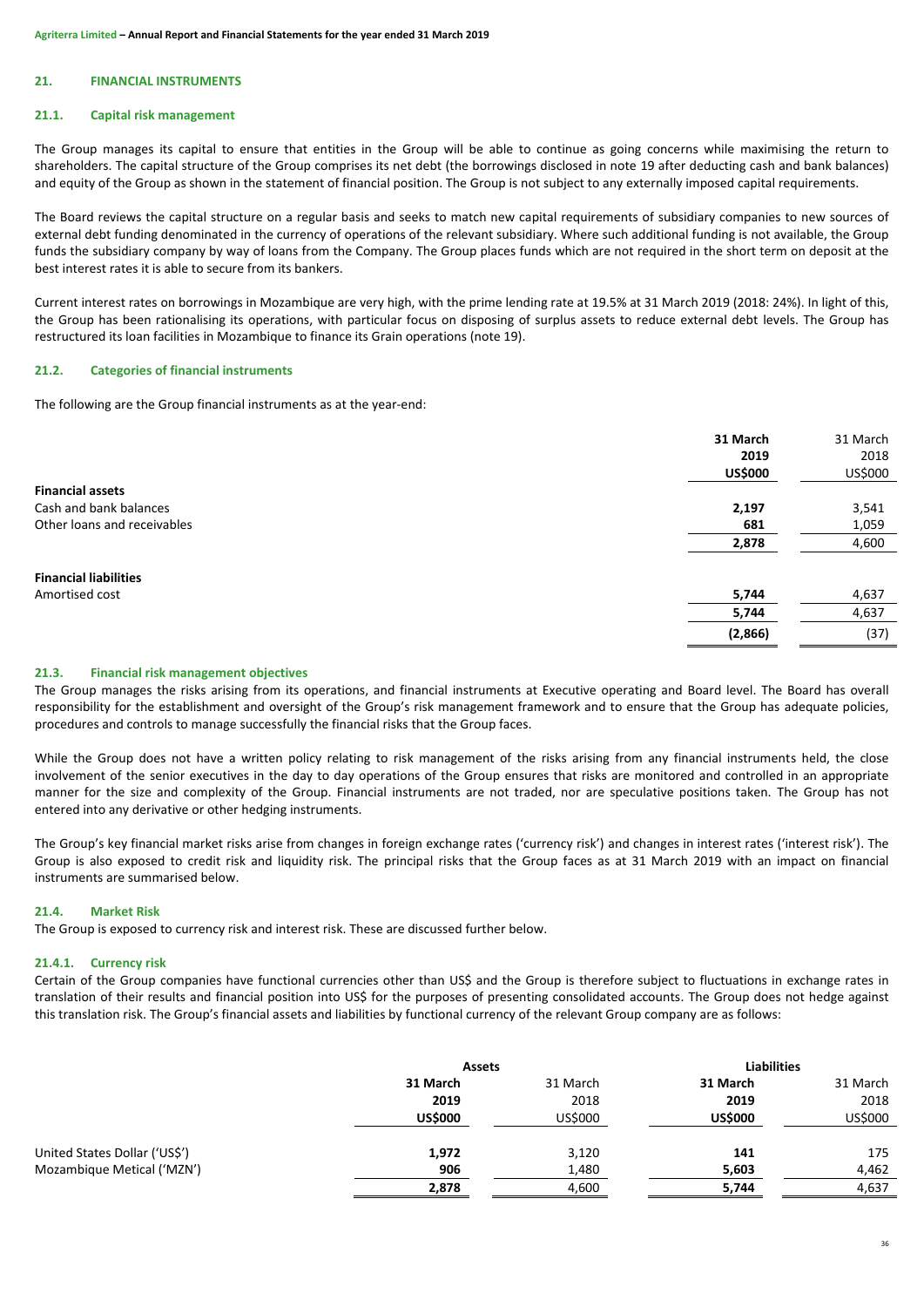The Group transacts with suppliers and/or customers in currencies other than the functional currency of the relevant Group Company (foreign currencies). The Group does not hedge against this transactional risk. As at 31 March 2019 and 31 March 2018, the Group's outstanding foreign currency denominated monetary items were principally exposed to changes in the US\$ / GBP and US\$ / MZN exchange rate.

The following tables detail the Group's exposure to a 5, 10 and 15 per cent increase in the US\$ against GBP and separately to a 10, 20 and 30 per cent increase against the Metical. For a weakening of the US\$ against the relevant currency, there would be a comparable impact on the profit and other equity, and the balances would be of opposite sign. The sensitivity analysis includes only outstanding foreign currency denominated items and excludes the translation of foreign subsidiaries and operations into the Group's presentation currency. The sensitivity also includes intra-group loans where the loan is in a currency other than the functional currency of the lender or borrower. A negative number indicates a decrease in profit and other equity.

| <b>GBP Impact</b>     | 31 March<br>2019<br><b>US\$000</b> | 31 March<br>2018<br>US\$000 |
|-----------------------|------------------------------------|-----------------------------|
| <b>Profit or loss</b> |                                    |                             |
| 5% Increase in US\$   | (7)                                | (7)                         |
| 10% Increase in US\$  | (14)                               | (13)                        |
| 15% Increase in US\$  | (21)                               | (20)                        |
| Other equity          |                                    |                             |
| 5% Increase in US\$   | (7)                                | (73)                        |
| 10% Increase in US\$  | (14)                               | (146)                       |
| 15% Increase in US\$  | (21)                               | (219)                       |
| <b>MZN Impact</b>     |                                    |                             |
| <b>Profit or loss</b> |                                    |                             |
| 10% Increase in US\$  |                                    | 50                          |
| 20% Increase in US\$  |                                    | 100                         |
| 30% Increase in US\$  |                                    | 149                         |
| Other equity $(1)$    |                                    |                             |
| 10% Increase in US\$  | (6, 407)                           | (6, 434)                    |
| 20% Increase in US\$  | (12, 815)                          | (12, 868)                   |
| 30% Increase in US\$  | (19, 222)                          | (19, 302)                   |

(1) This is mainly due to the exposure arising on the translation of US\$ denominated intra-group loans provided to Metical functional currency entities which are included as part of the Group's net investment in the related entities.

# **21.4.2. Interest rate risk**

The Group is exposed to interest rate risk because entities in the Group hold cash balances and borrow funds at floating interest rates. As at 31 March 2019 and 31 March 2018, the Group has no interest bearing fixed rate instruments.

The Group maintains cash deposits at variable rates of interest for a variety of short term periods, depending on cash requirements. The Grain and Beef operations in Mozambique are also financed through bank facilities. The rates obtained on cash deposits are reviewed regularly and the best rate obtained in the context of the Group's needs. The weighted average interest rate on deposits was nil % (2018: 0.25%). The weighted average interest on drawings under the overdraft facilities and bank loans was 20.14% (2018: 26.05%). The Group does not hedge interest rate risk.

The following table details the Group's exposure to interest rate changes, all of which affect profit and loss only with a corresponding effect on accumulated losses. The sensitivity has been prepared assuming the liability outstanding at the balance sheet date was outstanding for the whole year. In all cases presented, a negative number in profit and loss represents an increase in finance expense/decrease in interest income. The sensitivity as at 31 March 2019 and 31 March 2018 is presented assuming interest rates on cash balances remain constant, with increases of between 20bp and 1000bp on outstanding overdraft and bank loans. This sensitivity to interest rate rises is deemed appropriate because the Group interest bearing liabilities are Metical based. Although the macroeconomic scenario in Mozambique is now improving and interest rates are falling, they remain high with prime rates of 19.5% at 31 March 2019 (2018: 24%). Any further depreciation in the Metical could see this trend reverse.

|                                     | 31 March<br>$2019^{(1)}$<br><b>US\$000</b> | 31 March<br>$2018^{(1)}$<br>US\$000 |
|-------------------------------------|--------------------------------------------|-------------------------------------|
| +20 bp increase in interest rates   | (5)                                        | (1)                                 |
| +50 bp increase in interest rates   | (12)                                       | (3)                                 |
| +100 bp increase in interest rates  | (24)                                       | (7)                                 |
| +200 bp increase in interest rates  | (47)                                       | (14)                                |
| +500 bp increase in interest rates  | (118)                                      | (35)                                |
| +800 bp increase in interest rates  | (189)                                      | (55)                                |
| +1000 bp increase in interest rates | (236)                                      | (69)                                |

 $(1)$  The table above is prepared on the basis of an increase in rates. A decrease in rates would have the opposite effect.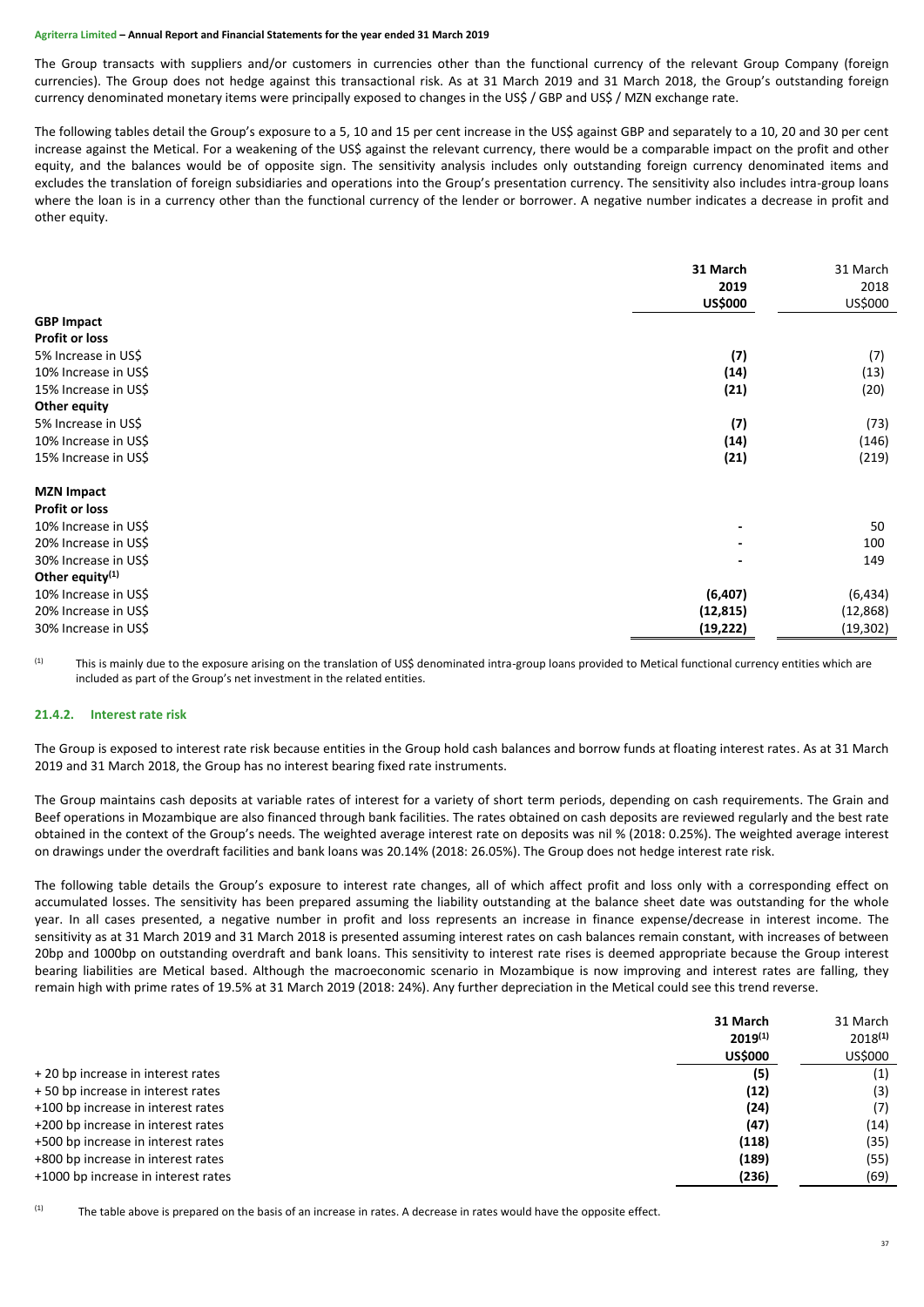# **21.5. Credit risk**

Credit risk arises from cash and cash equivalents, and deposits with banks and financial institutions, as well as outstanding receivables. The Group's principal deposits are held with various banks with a high credit rating to diversify from a concentration of credit risk. Receivables are regularly monitored and assessed for recoverability. The impact of COVID-19 on the credit risk of the Group has been considered in the Going Concern disclosures in note 3.

The maximum exposure to credit risk is the carrying value of the Group financial assets disclosed in note 21.2. Details of provisions against financial assets are provided in note 18.

# **21.6. Liquidity risk**

The Group policy throughout the year has been to ensure that it has adequate liquidity by careful management of its working capital. The operating executives continually monitor the Group's actual and forecast cash flows and cash positions. They pay particular attention to ongoing expenditure, both for operating requirements and development activities, and matching of the maturity profile of the Group's overdrafts to the processing and sale of the Group's maize and beef products. The impact of COVID-19 on the liquidity risk of the Group has been considered in the Going Concern disclosures in note 3.

At 31 March 2019 the Group held cash deposits of \$ 2,197,000 (2018: \$ 3,541,000). At 31 March 2019 the Group had overdraft and bank loans facilities of approximately \$ 5,063,000 (2018: \$ 5,452,000) of which \$ 4,558,000 (2018: \$ 4,224,000) were drawn. As at the date of this report the Group has adequate liquidity to meet its obligations as they fall due.

The following table details the Group's remaining contractual maturity of its financial liabilities. The table is drawn up utilising undiscounted cash flows and based on the earliest date on which the Group could be required to settle its obligations. The table includes both interest and principal cash flows.

|                | 31 March       | 31 March                 |
|----------------|----------------|--------------------------|
|                | 2019           | 2018                     |
|                | <b>US\$000</b> | US\$000                  |
| 1 month        | 2,159          | 4,612                    |
| 2 to 3 months  | 134            | 25                       |
| 4 to 12 months | 601            | ۰.                       |
| 1 to 2 years   | 1,634          | ۰.                       |
| 3 to 5 years   | 1,216          | $\overline{\phantom{a}}$ |
|                | 5,744          | 4,637                    |

# **22. SHARE CAPITAL**

|                                                                                        | <b>Allotted and fully</b> |                 |                |
|----------------------------------------------------------------------------------------|---------------------------|-----------------|----------------|
|                                                                                        | <b>Authorised</b><br>paid |                 |                |
|                                                                                        | <b>Number</b>             | <b>Number</b>   | <b>US\$000</b> |
| At 1 April 2017                                                                        |                           |                 |                |
| Ordinary shares of 0.1p each                                                           | 2,345,000,000             | 1,061,818,478   | 1,722          |
| Issue of shares                                                                        |                           | 1,062,243,291   | 1,413          |
| At 30 November 2017                                                                    | 2,345,000,000             | 2,124,061,769   | 3,135          |
| Consolidation 1 new ordinary share of 10p each for 100 ordinary<br>shares of 0.1p each | (2,321,550,000)           | (2,102,821,151) |                |
| At 31 March 2018 and 31 March 2019                                                     | 23,450,000                | 21.240.618      | 3,135          |
| At 31 March 2018 and 31 March 2019                                                     |                           |                 |                |
| Deferred shares of 0.1p each                                                           | 155,000,000               | 155,000,000     | 238            |
| Total share capital                                                                    | 178,450,000               | 176,240,618     | 3,373          |

The Company has one class of ordinary share which carries no right to fixed income.

On 30 November 2017, the shareholders approved a resolution to consolidate 100 existing ordinary shares of 0.1p each ("Existing Ordinary Share") into one new ordinary share of 10p each ("New Ordinary Share"). All references to the number of shares in issue at 31 March 2019 and in the comparative year relate to New Ordinary Shares.

The deferred shares carry no right to any dividend; no right to receive notice, attend, speak or vote at any general meeting of the Company; and on a return of capital on liquidation or otherwise, the holders of the deferred shares are entitled to receive the nominal amount paid up after the repayment of £1,000,000 per ordinary share. The deferred shares may be converted into ordinary shares by resolution of the Board.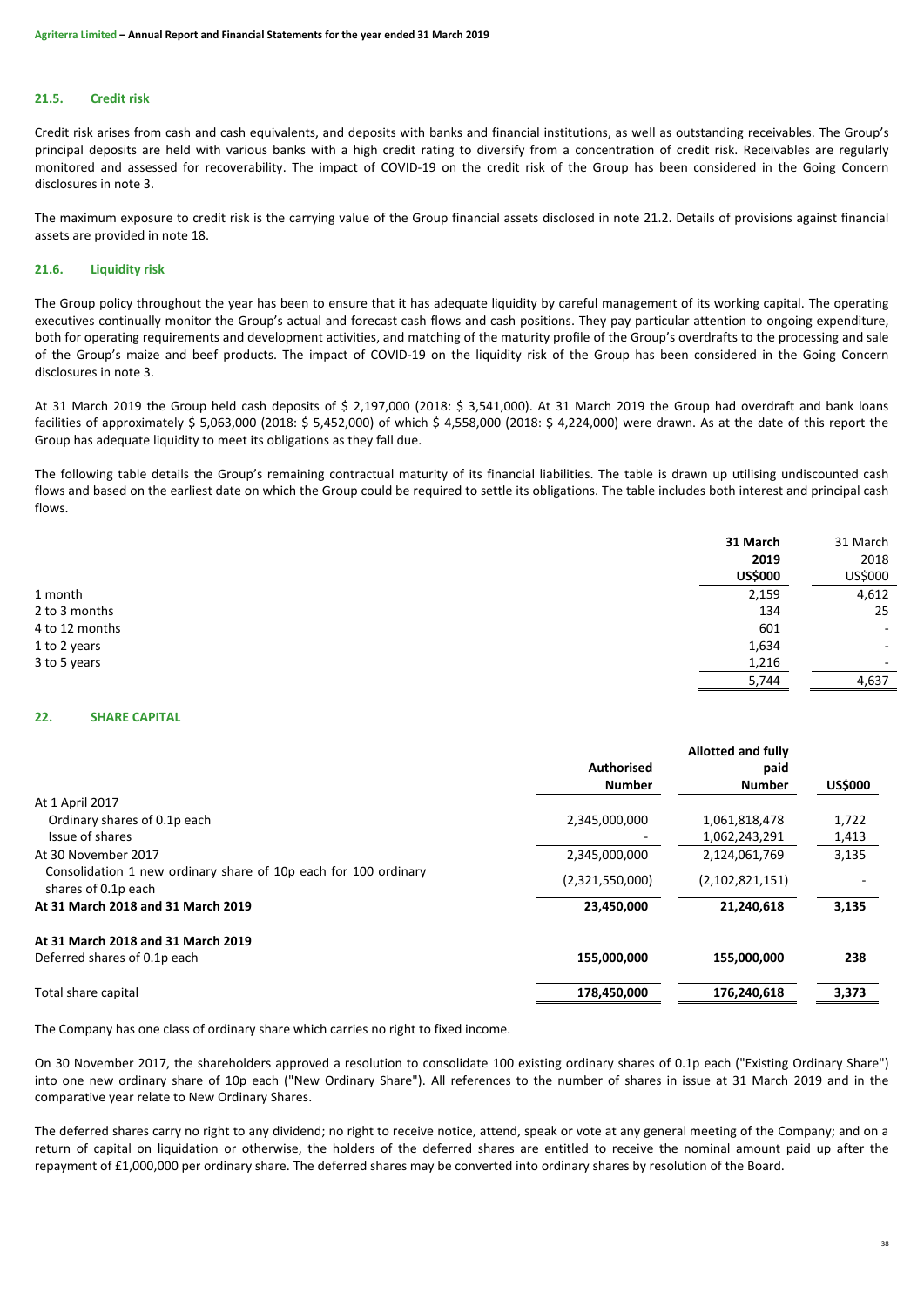# **23. SHARE BASED PAYMENTS**

# **23.1. Charge in the year**

The Group recorded a charge within Operating expenses for share based payments of \$ nil (2018: \$ 3,000) in respect of options issued in previous years vesting during the year. No options were issued during the year (2018: \$nil).

# **23.2. Outstanding options and warrants**

The Group, through the Company, has two unapproved share option schemes which were established to provide equity incentives to the Directors of, employees of and consultants to the Group. The schemes' rules provide that the Board shall determine the exercise price for each grant which shall be at least the average mid-market closing price for the three days immediately prior to the grant of the options. The minimum vesting year is generally one year. If options remain unexercised after a year of 4 or 5 years from the date of grant, or vesting, the options expire. Options are forfeited if the employee leaves the Group before the options vest.

In addition to share options issued under the unapproved share option schemes, on 1 June 2015, the Group created a warrant instrument (the 'Instrument') to provide suitable incentives to the Group's employees, consultants and agents, and in particular those based, or those spending considerable time, on site at the Group's operations. Up to 1,000,000 warrants (the 'Warrants') to subscribe for new Ordinary Shares in the Company (the 'Warrant Shares') maybe issued pursuant to the Instrument. The exercise price of each Warrant is £0.65 (the share price of the Company being approximately 0.6p when the Instrument was created) and the subscription year during which time the Warrants may be exercised and Warrants Shares issued is the 5-year year from 1 June 2016 to 1 June 2021. Subject to various acceleration provisions, a holder of Warrants is not entitled to sell more than 1,000 Warrant Shares in any day nor more than 10,000 Warrant Shares (in aggregate) in any calendar month, without Board consent. 50,000 Warrants are in issue.

The following table provides a reconciliation of share options and warrants outstanding during the year. The number of shares or warrants and their respective exercise prices have been adjusted to reflect the share consolidation (see note 22):

|                                                                                             | Year<br>ended<br>31 March<br>2019<br><b>Number</b> | Weighted<br>average<br>exercise<br>price (p) | Year ended<br>31 March<br>2018<br>Number | Weighted<br>average<br>exercise<br>price (p) |
|---------------------------------------------------------------------------------------------|----------------------------------------------------|----------------------------------------------|------------------------------------------|----------------------------------------------|
| At beginning of year<br>Granted in the year<br>Terminated in the year<br>Lapsed in the year | 335,850<br>$\overline{\phantom{0}}$<br>(184, 690)  | 160<br>83                                    | 335,850                                  | 160<br>٠                                     |
| At end of year                                                                              | 151,160                                            | 263                                          | 335,850                                  | 160                                          |
| <b>Exercisable at year end</b>                                                              | 151,160                                            | 263                                          | 325,850                                  | 160                                          |

A transfer of \$ 1,816,000 was made from the share based payments reserve to the accumulated losses reserve in respect of the options that lapsed during the year.

At 31 March 2019, the following options and warrants over ordinary shares of 10p each have been granted and remain unexercised:

| Date of grant | Total   | Exercisable    | <b>Exercise price</b> |                    |  |
|---------------|---------|----------------|-----------------------|--------------------|--|
|               | options | <b>Options</b> | P                     | <b>Expiry date</b> |  |
|               |         |                |                       |                    |  |
| 29 July 2012  | 18,080  | 18,080         | 350p                  | 29 July 2023       |  |
| 29 July 2012  | 18,080  | 18,080         | 550p                  | 11 January 2020    |  |
| 01 March 2013 | 20,000  | 20,000         | 550p                  | 30 April 2019      |  |
| 01 March 2013 | 20,000  | 20,000         | 275p                  | 11 January 2020    |  |
| 15 March 2014 | 25,000  | 25,000         | 150p                  | 15 March 2024      |  |
| 1 June 2015   | 50,000  | 50,000         | 65p                   | 1 June 2021        |  |
|               | 151,160 | 151,160        |                       |                    |  |

# **24. RELATED PARTY DISCLOSURES**

Magister Investments Limited ("Magister"), holds 50.01% of the ordinary share capital of the Company and is the ultimate controlling party.

On 14 September 2017, shareholders approved the subscription by Magister for 10,622,433 ordinary shares at a price of 31.26p per share.

AS Groves, a director of the Company during the year ended 31 March 2018, is also a director of Liberian Cocoa Corporation ('LCC'), African Management Services Limited ('AMS'), Consolidated Growth Holdings Limited (formerly Sable Mining Africa Limited, 'CGH'), Atlas African Industries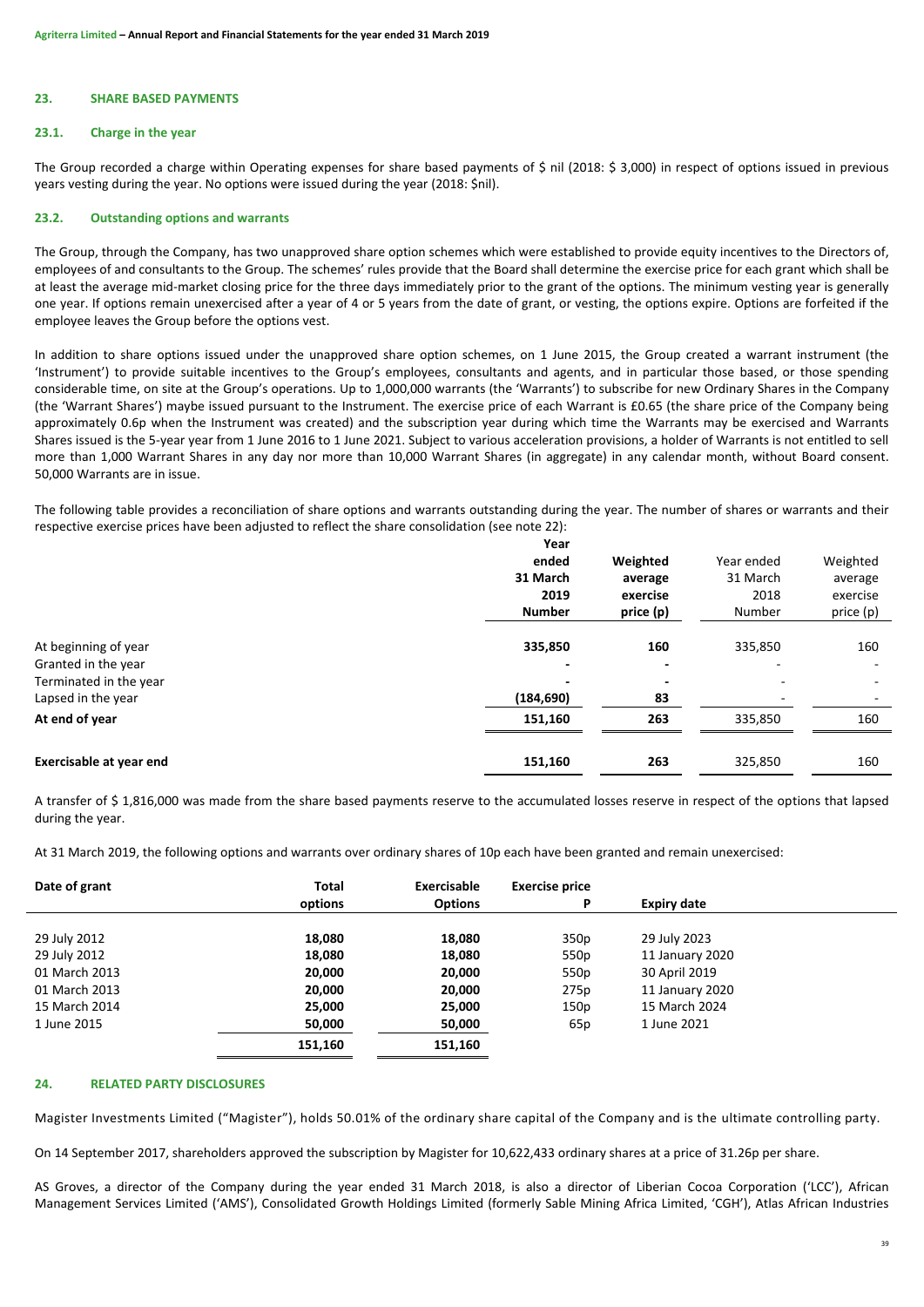Limited ('AAI') and East Africa Packaging Limited ('EAPC'). The Group transacted with these companies during the prior year to 31 March 2018. No such transactions have occurred during the year ended 31 March 2019.

During the year ending 31 March 2018, AMS provided accounting, office, treasury and administrative services to the Group for fees of \$ 289,500. As at 31 March 2018 the Group owed \$ nil to AMS. On 19<sup>th</sup> October 2017, the Group disposed of its shareholding in AMS to CGH for a nominal consideration.

As at 31 March 2018 the Group was owed \$ nil from LCC.

During the year ended 31 March 2018 the Group and CGH incurred certain expenses on each other's behalf, which were refunded in full during the year. At 31 March 2018, the amount due to CGH was \$ nil.

At 31 March 2018 the carrying value of amounts due from AAI was \$ nil.

The remuneration of the Directors, who are the key management personnel of the Group, is set out in note 9.

# **25. OPERATING LEASES OUTSTANDING**

At 31 March 2019 the Group had commitments for future minimum lease payments under non-cancellable operating leases for land and buildings, which fall due as follows:

|                                                                                                        | 31 March       | 31 March |
|--------------------------------------------------------------------------------------------------------|----------------|----------|
|                                                                                                        | 2019           | 2018     |
|                                                                                                        | <b>US\$000</b> | US\$000  |
| Within one year                                                                                        | 51             | 78       |
| In the second to fifth years inclusive                                                                 | 31             |          |
|                                                                                                        | 82             | 78       |
| Operating lease rentals recognised as an expense in the consolidated income statement were as follows: |                |          |
| Land and buildings                                                                                     | 67             | 96       |
|                                                                                                        |                |          |

# **26. EVENTS SUBSEQUENT TO THE BALANCE SHEET DATE**

On 25 May 2019, Standard Bank renewed its overdraft facilities for a further year (see note 19)

On 17 June 2019, an incident of theft occurred which was picked up by local operational management, whereby a payment was made for a fictitious purchase of grain amounting to US\$ 5,000, of which US\$ 4,000 was subsequently recovered. This was not brought to the Auditor's attention until the closing stages of the audit in September 2019. The Company's shares were suspended from trading on AIM on 1 October 2019 pending a requirement from the Auditors for the Company to undertake further investigation (see note 27).

On 8 July 2019, Mozbife received the first tranche of a grant award totalling MTN 52.45m (US\$ 823,000) from the Fundo Catalitico Para Inovacao E Demonstracao ("FCID"). The funds will be used to establish 9 community association Cattle Sales Centres around Manica province.

On 30 August 2019 Banco Unico made available to DECA an additional overdraft facility of MTN 30m (US\$ 471,000). The facility bears interest at Prime. The facility is secured on a USD cash deposit funded by Agriterra Limited. The facility was renewed on 28 February 2020 for a further 6 months.

On 10 September 2019 Mozabanco made available to DECA a further overdraft facility of MTN 60m (US\$ 942,000). Interest is at prime plus 0.5%. The facility is unsecured and is due for renewal on 9 June 2020.

The impact of COVID-19 is a non-adjusting event after the reporting period. The impact of COVID-19 on the estimates and judgements of the financial statements has been considered by the Group and although there are inherent risks and uncertainties as disclosed on page 3 in the Chair's statement, as at the date of signing, COVID-19 has not had a material impact on the financial statements. Further details in relation to Going Concern are disclosed in note 3.

# **27. FRAUD INVESTIGATION**

Following the report to the Auditors of the incidence of theft which occurred on 17 June 2019, the Auditors requested a detailed investigation of the circumstances. An initial management review brought to light a further incident concerning a fictitious purchase of grain in January 2019. Consequently, the Audit Committee commissioned an external team of internal auditors to conduct a detailed review of the procurement cycle. This review brought to light a further incidence in December 2018, together with a potential theft of petty cash which could not be accounted for. The gross loss to the Group of all incidences was US\$ 21,000 with a net loss of US\$ 9,000. The Auditors questioned the independence of the internal audit team and therefore could not conclude that the frauds did not have a material impact on the financial statements without the need for a forensic audit. The Company commissioned PKF Littlejohn LLP to perform the forensic audit, the scope of which was agreed with the Auditors. The forensic audit concluded that there was no evidence that further incidences of fraud had occurred and that there was no material impact on the financial statements of those incidences which had come to light. The additional costs incurred by the Auditors in respect of the frauds were approximately US\$ 55,000 and by the forensic auditor approximately US\$ 155,000.